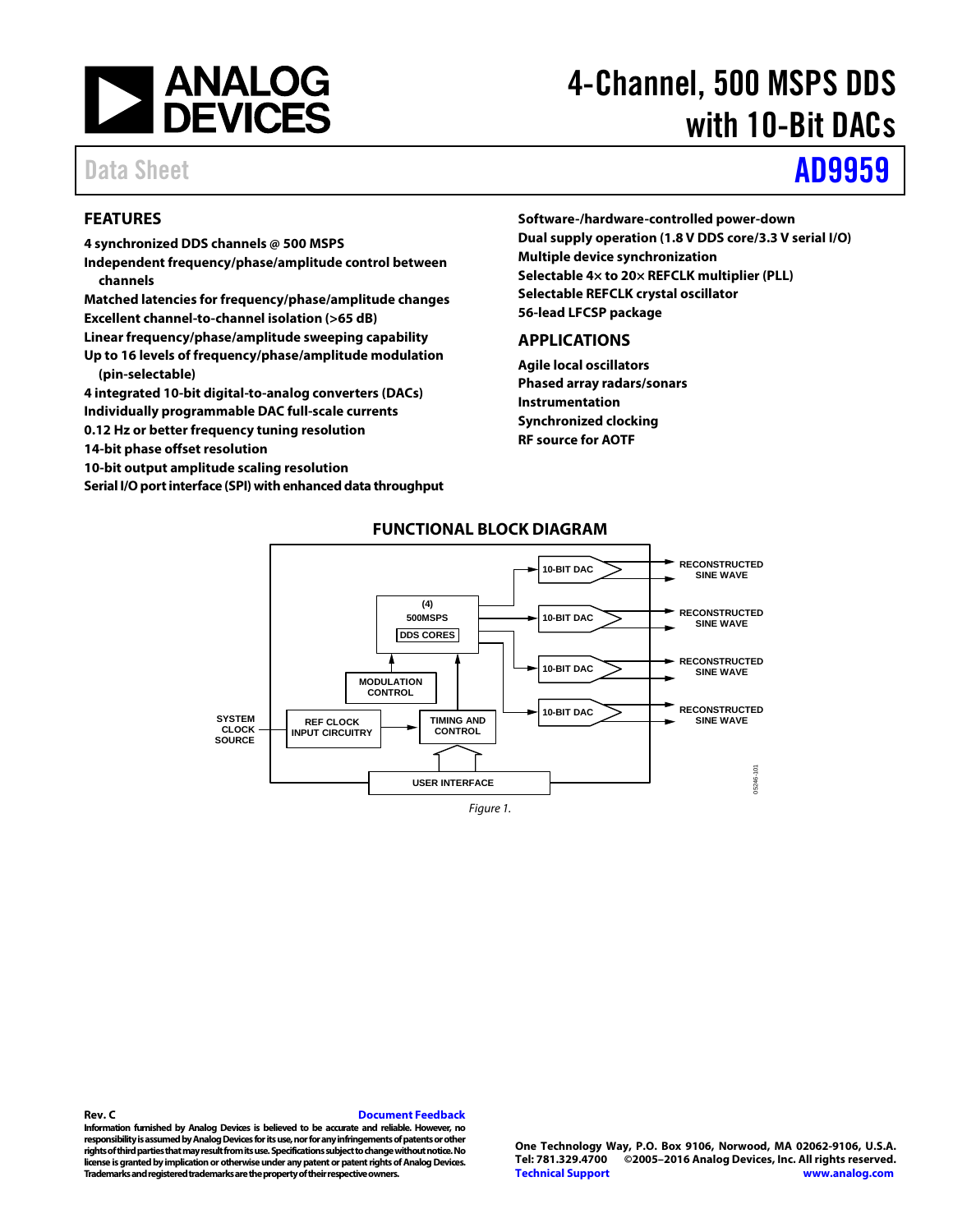# TABLE OF CONTENTS

# **REVISION HISTORY**

| $10/2016$ —Rev. B to Rev. C |  |
|-----------------------------|--|
|                             |  |
|                             |  |

#### **7/2008—Rev. A to Rev. B**

| Added Pin Profile Toggle Rate Parameter in Table 1 6 |  |
|------------------------------------------------------|--|
|                                                      |  |
|                                                      |  |
|                                                      |  |
|                                                      |  |
|                                                      |  |
| Changes to Serial Data I/O (SDIO_0, SDIO_1, SDIO_3)  |  |
|                                                      |  |
|                                                      |  |
| Added Exposed Pad Notation to Outline Dimensions  44 |  |

### **3/2008—Rev. 0 to Rev. A**

| Sweep and Phase Accumulator Clearing Functions 27 |  |
|---------------------------------------------------|--|
|                                                   |  |
|                                                   |  |
|                                                   |  |
| Manual Software Mode Synchronization 29           |  |
| Manual Hardware Mode Synchronization 29           |  |
| I/O_UPDATE, SYNC_CLK, and System Clock            |  |
|                                                   |  |
|                                                   |  |
|                                                   |  |
|                                                   |  |
|                                                   |  |
|                                                   |  |
|                                                   |  |
|                                                   |  |
|                                                   |  |
|                                                   |  |
|                                                   |  |
|                                                   |  |
|                                                   |  |
|                                                   |  |

| Added Equivalent Input and Output Circuits Section  17       |  |
|--------------------------------------------------------------|--|
|                                                              |  |
| Changes to Setting the Slope of the Linear Sweep Section  25 |  |
| Changes to Frequency Linear Sweep Example: AFP Bits = 10     |  |
|                                                              |  |
|                                                              |  |
|                                                              |  |
|                                                              |  |
|                                                              |  |
|                                                              |  |
|                                                              |  |
|                                                              |  |
| Changes to Figure 46, Figure 47, Figure 48, and Figure 49 35 |  |
| Changes to Register Maps and Bit Descriptions Section  36    |  |
|                                                              |  |
|                                                              |  |
|                                                              |  |

**7/2005—Revision 0: Initial Version**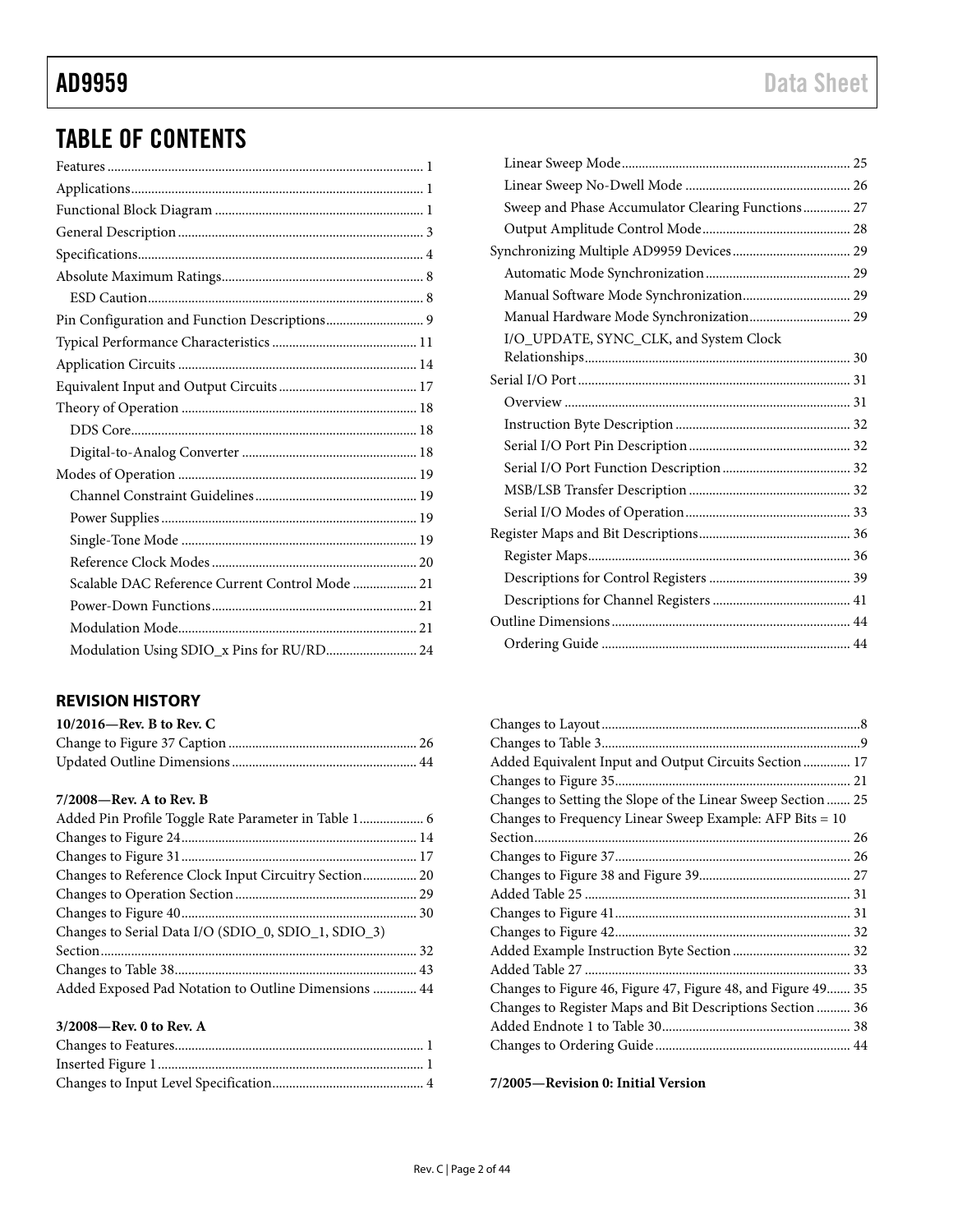# <span id="page-2-0"></span>GENERAL DESCRIPTION

The AD9959 consists of four direct digital synthesizer (DDS) cores that provide independent frequency, phase, and amplitude control on each channel. This flexibility can be used to correct imbalances between signals due to analog processing, such as filtering, amplification, or PCB layout-related mismatches. Because all channels share a common system clock, they are inherently synchronized. Synchronization of multiple devices is supported.

The AD9959 can perform up to a 16-level modulation of frequency, phase, or amplitude (FSK, PSK, ASK). Modulation is performed by applying data to the profile pins. In addition, the AD9959 also supports linear sweep of frequency, phase, or amplitude for applications such as radar and instrumentation.

The AD9959 serial I/O port offers multiple configurations to provide significant flexibility. The serial I/O port offers an SPIcompatible mode of operation that is virtually identical to the SPI operation found in earlier Analog Devices, Inc., DDS products. Flexibility is provided by four data pins (SDIO\_0/SDIO\_1/ SDIO\_2/SDIO\_3) that allow four programmable modes of serial I/O operation.

The AD9959 uses advanced DDS technology that provides low power dissipation with high performance. The device incorporates four integrated, high speed 10-bit DACs with excellent wideband and narrow-band SFDR. Each channel has a dedicated 32-bit

frequency tuning word, 14 bits of phase offset, and a 10-bit output scale multiplier.

The DAC outputs are supply referenced and must be terminated into AVDD by a resistor or an AVDD center-tapped transformer. Each DAC has its own programmable reference to enable different full-scale currents for each channel.

The DDS acts as a high resolution frequency divider with the REFCLK as the input and the DAC providing the output. The REFCLK input source is common to all channels and can be driven directly or used in combination with an integrated REFCLK multiplier (PLL) up to a maximum of 500 MSPS. The PLL multiplication factor is programmable from 4 to 20, in integer steps. The REFCLK input also features an oscillator circuit to support an external crystal as the REFCLK source. The crystal must be between 20 MHz and 30 MHz. The crystal can be used in combination with the REFCLK multiplier.

The AD9959 comes in a space-saving 56-lead LFCSP package. The DDS core (AVDD and DVDD pins) is powered by a 1.8 V supply. The digital I/O interface (SPI) operates at 3.3 V and requires DVDD\_I/O (Pin 49) be connected to 3.3 V.

The AD9959 operates over the industrial temperature range of −40°C to +85°C.



Figure 2. Detailed Block Diagram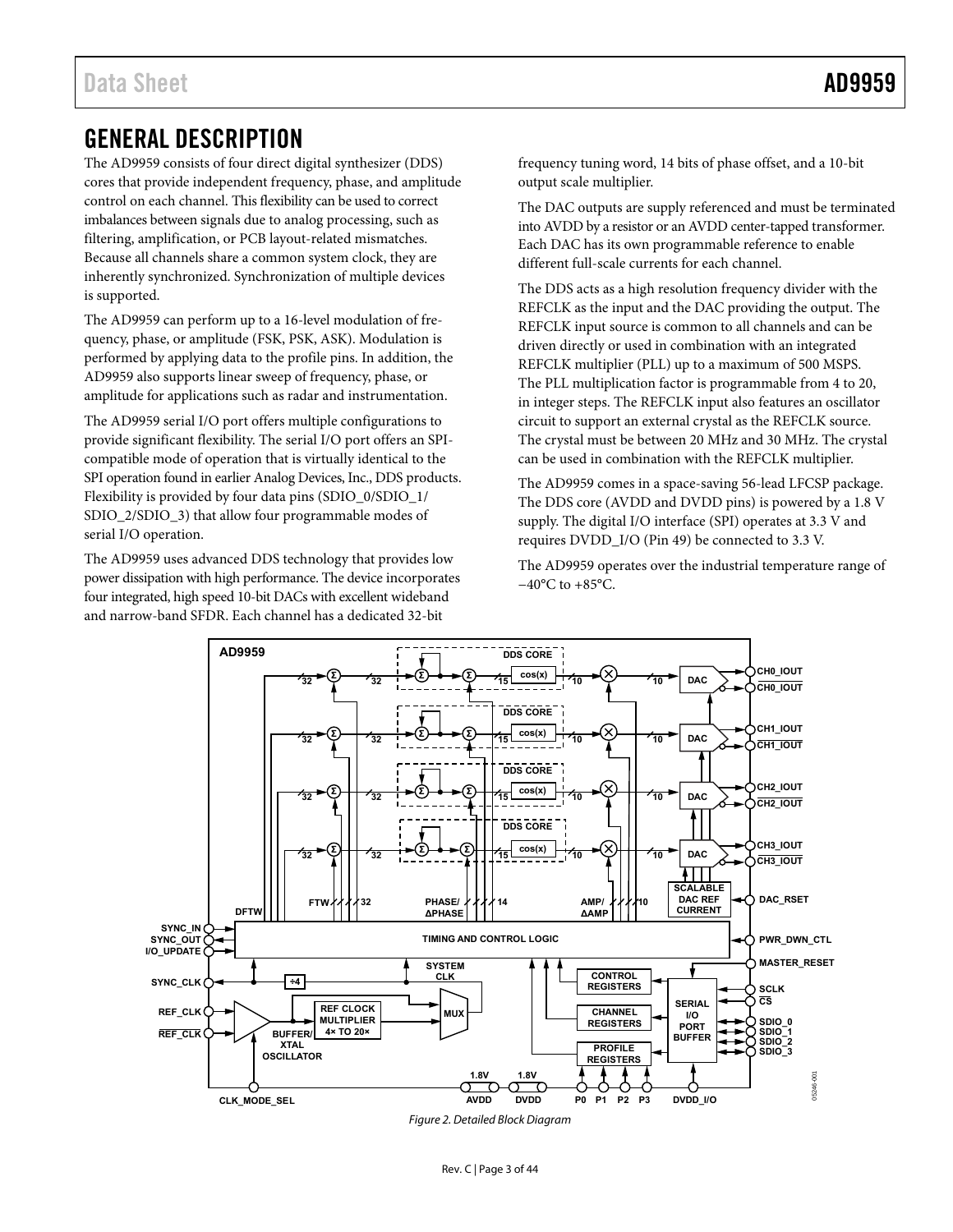# <span id="page-3-0"></span>**SPECIFICATIONS**

AVDD and DVDD = 1.8 V ± 5%; DVDD\_I/O = 3.3 V ± 5%; T = 25°C; R<sub>SET</sub> = 1.91 k $\Omega$ ; external reference clock frequency = 500 MSPS (REFCLK multiplier bypassed), unless otherwise noted.

<span id="page-3-1"></span>

| Table 1.                                           |               |                |               |             |                                     |
|----------------------------------------------------|---------------|----------------|---------------|-------------|-------------------------------------|
| <b>Parameter</b>                                   | Min           | <b>Typ</b>     | Max           | Unit        | <b>Test Conditions/Comments</b>     |
| REFERENCE CLOCK INPUT CHARACTERISTICS              |               |                |               |             | See Figure 34 and Figure 35         |
| Frequency Range                                    |               |                |               |             |                                     |
| <b>REFCLK Multiplier Bypassed</b>                  | $\mathbf{1}$  |                | 500           | <b>MHz</b>  |                                     |
| <b>REFCLK Multiplier Enabled</b>                   | 10            |                | 125           | MHz         |                                     |
| Internal VCO Output Frequency Range                |               |                |               |             |                                     |
| VCO Gain Control Bit Set High <sup>1</sup>         | 255           |                | 500           | <b>MHz</b>  |                                     |
| VCO Gain Control Bit Set Low <sup>1</sup>          | 100           |                | 160           | MHz         |                                     |
| Crystal REFCLK Source Range                        | 20            |                | 30            | <b>MHz</b>  |                                     |
| Input Level                                        | 200           |                | 1000          | mV          | Measured at each pin (single-ended) |
| Input Voltage Bias Level                           |               | 1.15           |               | V           |                                     |
| Input Capacitance                                  |               | $\overline{2}$ |               | pF          |                                     |
| Input Impedance                                    |               | 1500           |               | Ω           |                                     |
| Duty Cycle with REFCLK Multiplier Bypassed         | 45            |                | 55            | $\%$        |                                     |
| Duty Cycle with REFCLK Multiplier Enabled          | 35            |                | 65            | $\%$        |                                     |
| CLK Mode Select (Pin 24) Logic 1 Voltage           | 1.25          |                | 1.8           | V           | 1.8 V digital input logic           |
| CLK Mode Select (Pin 24) Logic 0 Voltage           |               |                | 0.5           | V           | 1.8 V digital input logic           |
| DAC OUTPUT CHARACTERISTICS                         |               |                |               |             | Must be referenced to AVDD          |
| Resolution                                         |               |                | 10            | <b>Bits</b> |                                     |
| <b>Full-Scale Output Current</b>                   | 1.25          |                | 10            | mA          |                                     |
| <b>Gain Error</b>                                  | $-10$         |                | $+10$         | %FS         |                                     |
| Channel-to-Channel Output Amplitude Matching Error | $-2.5$        |                | $+2.5$        | $\%$        |                                     |
| Output Current Offset                              |               | 1              | 25            | μA          |                                     |
| <b>Differential Nonlinearity</b>                   |               | ±0.5           |               | <b>LSB</b>  |                                     |
| <b>Integral Nonlinearity</b>                       |               | ±1.0           |               | <b>LSB</b>  |                                     |
| <b>Output Capacitance</b>                          |               | 3              |               | pF          |                                     |
| Voltage Compliance Range                           | $AVDD - 0.50$ |                | $AVDD + 0.50$ | V           |                                     |
| Channel-to-Channel Isolation                       | 65            |                |               | dB          | DAC supplies tied together          |
|                                                    |               |                |               |             | (see Figure 19)                     |
| <b>WIDEBAND SFDR</b>                               |               |                |               |             | The frequency range for wideband    |
| 1 MHz to 20 MHz Analog Output                      |               | $-65$          |               | dBc         | SFDR is defined as dc to Nyquist    |
| 20 MHz to 60 MHz Analog Output                     |               | $-62$          |               | dBc         |                                     |
| 60 MHz to 100 MHz Analog Output                    |               |                |               | dBc         |                                     |
|                                                    |               | $-59$          |               |             |                                     |
| 100 MHz to 150 MHz Analog Output                   |               | $-56$          |               | dBc         |                                     |
| 150 MHz to 200 MHz Analog Output                   |               | $-53$          |               | dBc         |                                     |
| NARROW-BAND SFDR                                   |               |                |               |             |                                     |
| 1.1 MHz Analog Output (±10 kHz)                    |               | -90            |               | dBc         |                                     |
| 1.1 MHz Analog Output (±50 kHz)                    |               | $-88$          |               | dBc         |                                     |
| 1.1 MHz Analog Output (±250 kHz)                   |               | $-86$          |               | dBc         |                                     |
| 1.1 MHz Analog Output (±1 MHz)                     |               | $-85$          |               | dBc         |                                     |
| 15.1 MHz Analog Output (±10 kHz)                   |               | $-90$          |               | dBc         |                                     |
| 15.1 MHz Analog Output (±50 kHz)                   |               | $-87$          |               | dBc         |                                     |
| 15.1 MHz Analog Output (±250 kHz)                  |               | $-85$          |               | dBc         |                                     |
| 15.1 MHz Analog Output (±1 MHz)                    |               | $-83$          |               | dBc         |                                     |
| 40.1 MHz Analog Output (±10 kHz)                   |               | $-90$          |               | dBc         |                                     |
| 40.1 MHz Analog Output (±50 kHz)                   |               | $-87$          |               | dBc         |                                     |
| 40.1 MHz Analog Output (±250 kHz)                  |               | $-84$          |               | dBc         |                                     |
| 40.1 MHz Analog Output (±1 MHz)                    |               | $-82$          |               | dBc         |                                     |
| 75.1 MHz Analog Output (±10 kHz)                   |               | $-87$          |               | dBc         |                                     |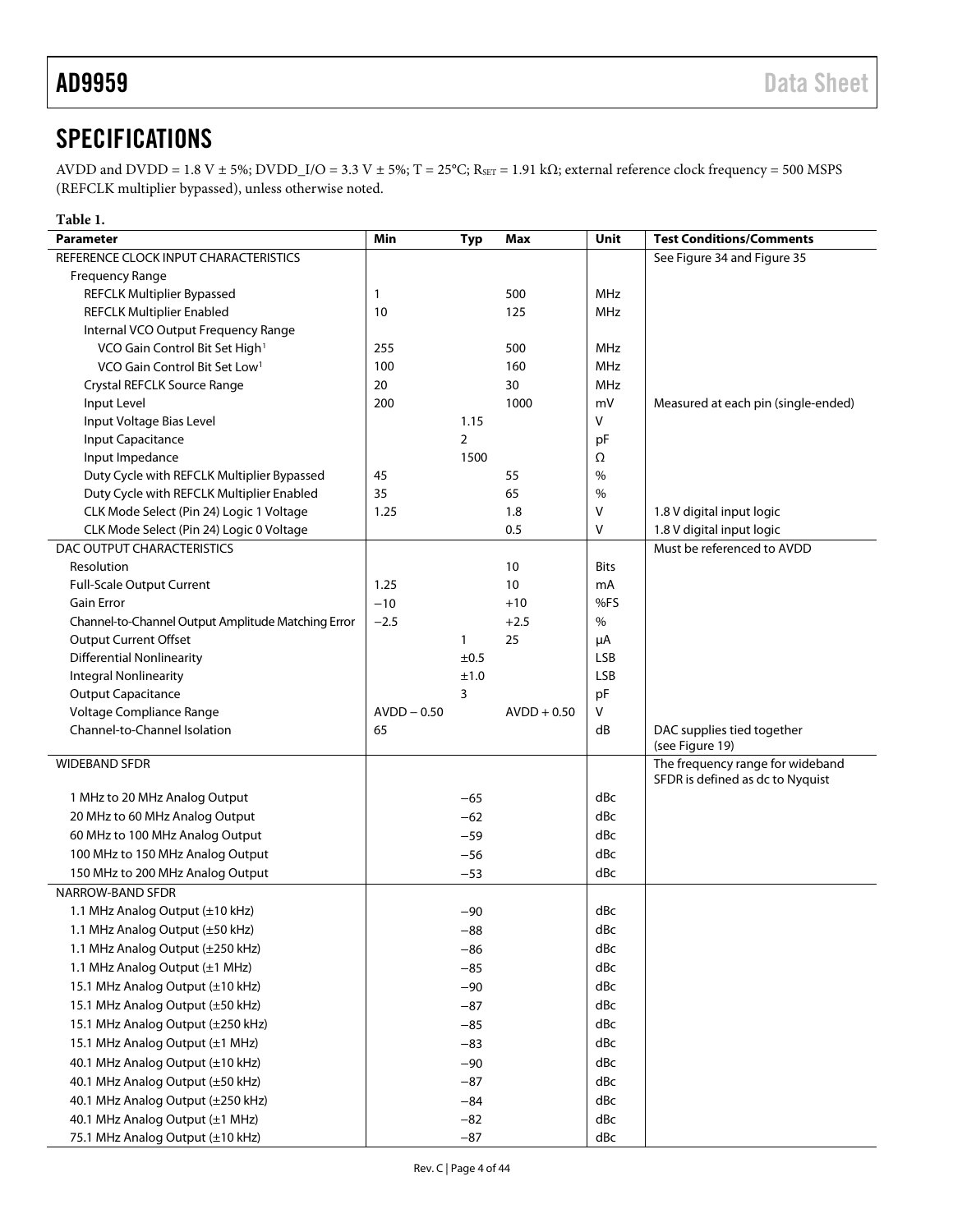# Data Sheet **AD9959**

| <b>Parameter</b>                                                            | Max<br>Min<br>Typ | Unit   | <b>Test Conditions/Comments</b> |
|-----------------------------------------------------------------------------|-------------------|--------|---------------------------------|
| 75.1 MHz Analog Output (±50 kHz)                                            | $-85$             | dBc    |                                 |
| 75.1 MHz Analog Output (±250 kHz)                                           | $-83$             | dBc    |                                 |
| 75.1 MHz Analog Output (±1 MHz)                                             | $-82$             | dBc    |                                 |
| 100.3 MHz Analog Output (±10 kHz)                                           | $-87$             | dBc    |                                 |
| 100.3 MHz Analog Output (±50 kHz)                                           | $-85$             | dBc    |                                 |
| 100.3 MHz Analog Output (±250 kHz)                                          | $-83$             | dBc    |                                 |
| 100.3 MHz Analog Output (±1 MHz)                                            | $-81$             | dBc    |                                 |
| 200.3 MHz Analog Output (±10 kHz)                                           | $-87$             | dBc    |                                 |
| 200.3 MHz Analog Output (±50 kHz)                                           | $-85$             | dBc    |                                 |
| 200.3 MHz Analog Output (±250 kHz)                                          | $-83$             | dBc    |                                 |
| 200.3 MHz Analog Output (±1 MHz)                                            | $-81$             | dBc    |                                 |
| PHASE NOISE CHARACTERISTICS                                                 |                   |        |                                 |
| Residual Phase Noise @ 15.1 MHz (fout)                                      |                   |        |                                 |
| @ 1 kHz Offset                                                              | $-150$            | dBc/Hz |                                 |
| @ 10 kHz Offset                                                             | $-159$            | dBc/Hz |                                 |
| @ 100 kHz Offset                                                            | $-165$            | dBc/Hz |                                 |
| @ 1 MHz Offset                                                              | $-165$            | dBc/Hz |                                 |
| Residual Phase Noise @ 40.1 MHz (four)                                      |                   |        |                                 |
| @ 1 kHz Offset                                                              | $-142$            | dBc/Hz |                                 |
| @ 10 kHz Offset                                                             | $-151$            | dBc/Hz |                                 |
| @ 100 kHz Offset                                                            | $-160$            | dBc/Hz |                                 |
| @ 1 MHz Offset                                                              | $-162$            | dBc/Hz |                                 |
| Residual Phase Noise @ 75.1 MHz ( $fOUT$ )                                  |                   |        |                                 |
| @ 1 kHz Offset                                                              | $-135$            | dBc/Hz |                                 |
| @ 10 kHz Offset                                                             | $-146$            | dBc/Hz |                                 |
| @ 100 kHz Offset                                                            | $-154$            | dBc/Hz |                                 |
| @ 1 MHz Offset                                                              | $-157$            | dBc/Hz |                                 |
| Residual Phase Noise @ 100.3 MHz (f <sub>out</sub> )                        |                   |        |                                 |
| @ 1 kHz Offset                                                              | $-134$            | dBc/Hz |                                 |
| @ 10 kHz Offset                                                             | $-144$            | dBc/Hz |                                 |
| @ 100 kHz Offset                                                            | $-152$            | dBc/Hz |                                 |
| @ 1 MHz Offset                                                              | $-154$            | dBc/Hz |                                 |
| Residual Phase Noise @ 15.1 MHz (fout)                                      |                   |        |                                 |
| with REFCLK Multiplier Enabled 5x                                           |                   |        |                                 |
| @ 1 kHz Offset                                                              | $-139$            | dBc/Hz |                                 |
| @ 10 kHz Offset                                                             | $-149$            | dBc/Hz |                                 |
| @ 100 kHz Offset                                                            | $-153$            | dBc/Hz |                                 |
| @ 1 MHz Offset                                                              | $-148$            | dBc/Hz |                                 |
| Residual Phase Noise @ 40.1 MHz (fout)<br>with REFCLK Multiplier Enabled 5x |                   |        |                                 |
| @ 1 kHz Offset                                                              | $-130$            | dBc/Hz |                                 |
| @ 10 kHz Offset                                                             | $-140$            | dBc/Hz |                                 |
| @ 100 kHz Offset                                                            | $-145$            | dBc/Hz |                                 |
| @ 1 MHz Offset                                                              | $-139$            | dBc/Hz |                                 |
| Residual Phase Noise @ 75.1 MHz (fout) with REFCLK<br>Multiplier Enabled 5x |                   |        |                                 |
| @ 1 kHz Offset                                                              | $-123$            | dBc/Hz |                                 |
| @ 10 kHz Offset                                                             | $-134$            | dBc/Hz |                                 |
| @ 100 kHz Offset                                                            | $-138$            | dBc/Hz |                                 |
| @ 1 MHz Offset                                                              | $-132$            | dBc/Hz |                                 |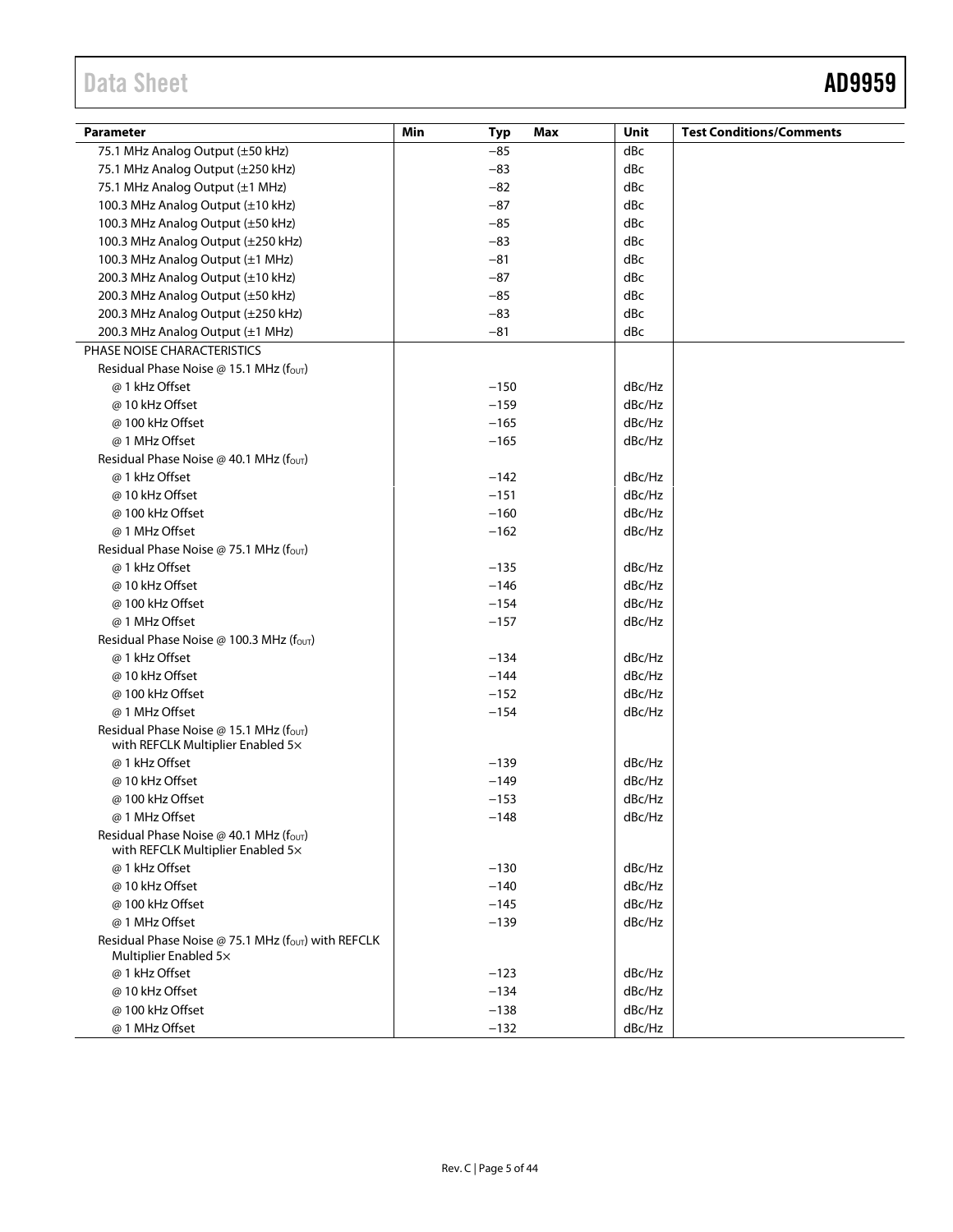| Parameter                                                                                  | Min         | <b>Typ</b>     | Max | Unit       | <b>Test Conditions/Comments</b>         |
|--------------------------------------------------------------------------------------------|-------------|----------------|-----|------------|-----------------------------------------|
| Residual Phase Noise @ 100.3 MHz (f <sub>out</sub> ) with                                  |             |                |     |            |                                         |
| REFCLK Multiplier Enabled 5x                                                               |             |                |     |            |                                         |
| @ 1 kHz Offset                                                                             |             | $-120$         |     | dBc/Hz     |                                         |
| @ 10 kHz Offset                                                                            |             | $-130$         |     | dBc/Hz     |                                         |
| @ 100 kHz Offset                                                                           |             | $-135$         |     | dBc/Hz     |                                         |
| @ 1 MHz Offset                                                                             |             | $-129$         |     | dBc/Hz     |                                         |
| Residual Phase Noise @ 15.1 MHz (f <sub>out)</sub>                                         |             |                |     |            |                                         |
| with REFCLK Multiplier Enabled 20x                                                         |             |                |     |            |                                         |
| @ 1 kHz Offset                                                                             |             | $-127$         |     | dBc/Hz     |                                         |
| @ 10 kHz Offset                                                                            |             | $-136$         |     | dBc/Hz     |                                         |
| @ 100 kHz Offset                                                                           |             | $-139$         |     | dBc/Hz     |                                         |
| @ 1 MHz Offset                                                                             |             | $-138$         |     | dBc/Hz     |                                         |
| Residual Phase Noise @ 40.1 MHz ( $f_{\text{OUT}}$ )<br>with REFCLK Multiplier Enabled 20x |             |                |     |            |                                         |
| @ 1 kHz Offset                                                                             |             | $-117$         |     | dBc/Hz     |                                         |
| @ 10 kHz Offset                                                                            |             | $-128$         |     | dBc/Hz     |                                         |
| @ 100 kHz Offset                                                                           |             | $-132$         |     | dBc/Hz     |                                         |
| @ 1 MHz Offset                                                                             |             | $-130$         |     | dBc/Hz     |                                         |
| Residual Phase Noise @ 75.1 MHz ( $f_{OUT}$ ) with REFCLK<br>Multiplier Enabled 20x        |             |                |     |            |                                         |
| @ 1 kHz Offset                                                                             |             | $-110$         |     | dBc/Hz     |                                         |
| @ 10 kHz Offset                                                                            |             | $-121$         |     | dBc/Hz     |                                         |
| @ 100 kHz Offset                                                                           |             | $-125$         |     | dBc/Hz     |                                         |
| @ 1 MHz Offset                                                                             |             | $-123$         |     | dBc/Hz     |                                         |
| Residual Phase Noise @ 100.3 MHz (f <sub>out</sub> ) with<br>REFCLK Multiplier Enabled 20x |             |                |     |            |                                         |
| @ 1 kHz Offset                                                                             |             | $-107$         |     | dBc/Hz     |                                         |
| @ 10 kHz Offset                                                                            |             | $-119$         |     | dBc/Hz     |                                         |
| @ 100 kHz Offset                                                                           |             | $-121$         |     | dBc/Hz     |                                         |
| @ 1 MHz Offset                                                                             |             | $-119$         |     | dBc/Hz     |                                         |
| SERIAL PORT TIMING CHARACTERISTICS                                                         |             |                |     |            |                                         |
| Maximum Frequency Serial Clock (SCLK)                                                      |             |                | 200 | <b>MHz</b> |                                         |
| Minimum SCLK Pulse Width Low (t <sub>PWL</sub> )                                           | 1.6         |                |     | ns         |                                         |
| Minimum SCLK Pulse Width High (tPWH)                                                       | 2.2         |                |     | ns         |                                         |
| Minimum Data Setup Time (t <sub>DS</sub> )                                                 | 2.2         |                |     | ns         |                                         |
| Minimum Data Hold Time                                                                     | $\mathbf 0$ |                |     | ns         |                                         |
| Minimum CS Setup Time (t <sub>PRE</sub> )                                                  | 1.0         |                |     | ns         |                                         |
| Minimum Data Valid Time for Read Operation                                                 | 12          |                |     | ns         |                                         |
| MISCELLANEOUS TIMING CHARACTERISTICS                                                       |             |                |     |            |                                         |
| MASTER_RESET Minimum Pulse Width                                                           | 1           |                |     |            | Min pulse width $= 1$ sync clock period |
| I/O_UPDATE Minimum Pulse Width                                                             | 1           |                |     |            | Min pulse width $= 1$ sync clock period |
| Minimum Setup Time (I/O_UPDATE to SYNC_CLK)                                                | 4.8         |                |     | ns         | Rising edge to rising edge              |
| Minimum Hold Time (I/O_UPDATE to SYNC_CLK)                                                 | 0           |                |     | ns         | Rising edge to rising edge              |
| Minimum Setup Time (Profile Inputs to SYNC_CLK)                                            | 5.4         |                |     | ns         |                                         |
| Minimum Hold Time (Profile Inputs to SYNC_CLK)                                             | 0           |                |     | ns         |                                         |
| Minimum Setup Time (SDIO Inputs to SYNC_CLK)                                               | 2.5         |                |     | ns         |                                         |
| Minimum Hold Time (SDIO Inputs to SYNC_CLK)                                                | 0           |                |     | ns         |                                         |
| Propagation Time Between REF_CLK and SYNC_CLK                                              | 2.25        | 3.5            | 5.5 | ns         |                                         |
| Profile Pin Toggle Rate                                                                    |             |                | 2   | Sync       |                                         |
|                                                                                            |             |                |     | clocks     |                                         |
| <b>CMOS LOGIC INPUTS</b>                                                                   |             |                |     |            |                                         |
| V <sub>IH</sub>                                                                            | 2.0         |                |     | $\vee$     |                                         |
| $V_{IL}$                                                                                   |             |                | 0.8 | $\vee$     |                                         |
| Logic 1 Current                                                                            |             | 3              | 12  | μA         |                                         |
| Logic 0 Current                                                                            |             | $-12$          |     | μA         |                                         |
| Input Capacitance                                                                          |             | $\overline{2}$ |     | pF         |                                         |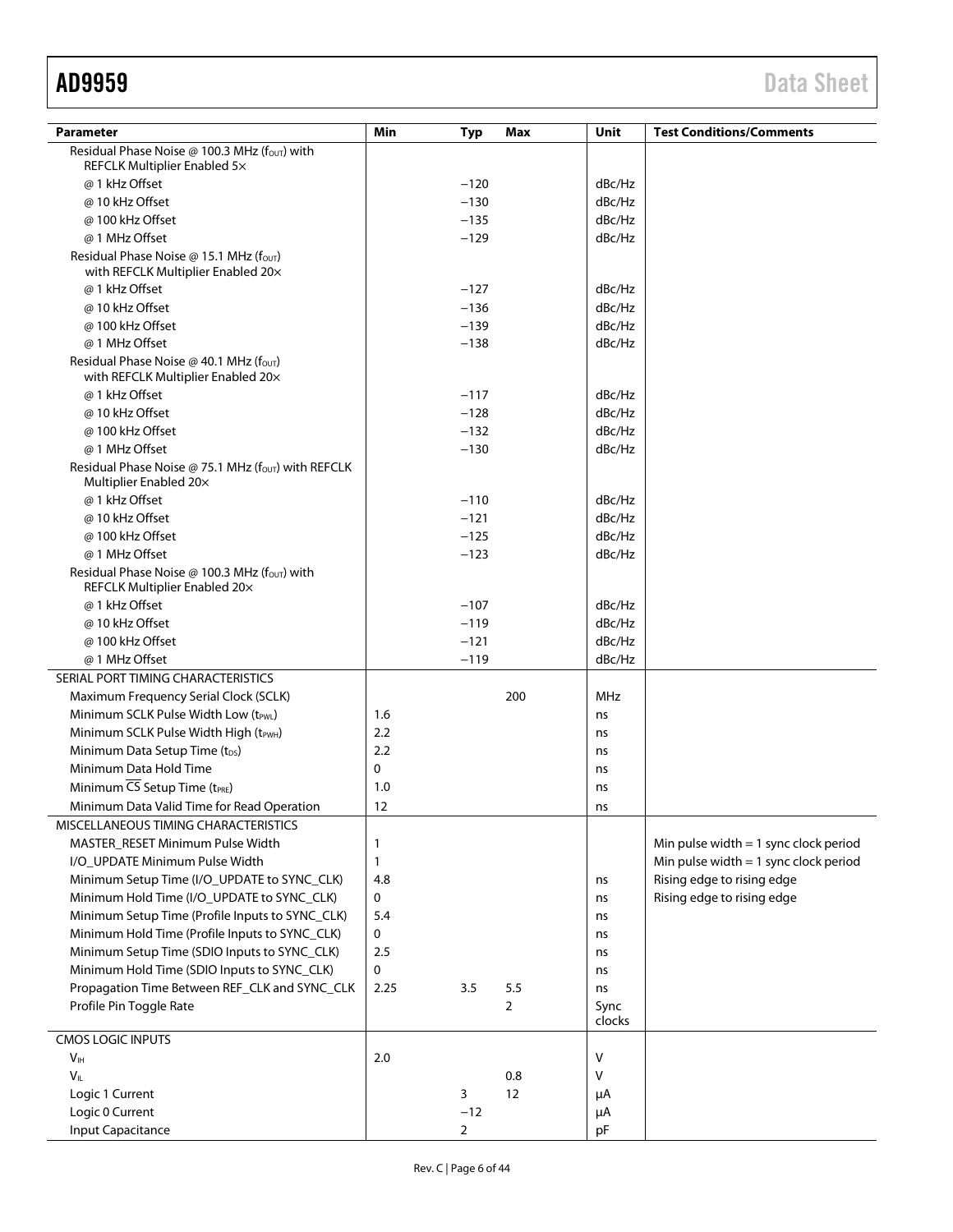# <span id="page-6-0"></span>Data Sheet **AD9959**

| <b>Parameter</b>                                                                                             | Min |     | Max | Unit               | <b>Test Conditions/Comments</b> |
|--------------------------------------------------------------------------------------------------------------|-----|-----|-----|--------------------|---------------------------------|
| CMOS LOGIC OUTPUTS                                                                                           |     | Typ |     |                    | 1 mA load                       |
| <b>V<sub>OH</sub></b>                                                                                        | 2.7 |     |     | $\vee$             |                                 |
| $V_{OL}$                                                                                                     |     |     | 0.4 | V                  |                                 |
| POWER SUPPLY                                                                                                 |     |     |     |                    |                                 |
| Total Power Dissipation-All Channels On,<br>Single-Tone Mode                                                 |     | 540 | 635 | mW                 | Dominated by supply variation   |
| Total Power Dissipation-All Channels On,<br>with Sweep Accumulator                                           |     | 580 | 680 | mW                 | Dominated by supply variation   |
| Total Power Dissipation-Full Power-Down                                                                      |     | 13  |     | mW                 |                                 |
| IAVDD-All Channels On, Single-Tone Mode                                                                      |     | 155 | 180 | mA                 |                                 |
| IAVDD-All Channels On, Sweep Accumulator, REFCLK<br>Multiplier and 10-Bit Output Scalar Enabled              |     | 160 | 185 | mA                 |                                 |
| IDVDD-All Channels On, Single-Tone Mode                                                                      |     | 105 | 125 | mA                 |                                 |
| I <sub>DVDD</sub> -All Channels On, Sweep Accumulator, REFCLK<br>Multiplier and 10-Bit Output Scalar Enabled |     | 125 | 145 | mA                 |                                 |
| $I_{DVDD}$ $V_{O}$                                                                                           |     |     | 40  | mA                 | $I_{\text{DVDD}}$ = read        |
|                                                                                                              |     |     | 30  | mA                 | $IDVDD$ = write                 |
| <b>IAVDD Power-Down Mode</b>                                                                                 |     | 0.7 |     | mA                 |                                 |
| <b>I<sub>DVDD</sub></b> Power-Down Mode                                                                      |     | 1.1 |     | mA                 |                                 |
| DATA LATENCY (PIPELINE DELAY) SINGLE-TONE MODE <sup>2, 3</sup>                                               |     |     |     |                    |                                 |
| Frequency, Phase, and Amplitude Words to DAC<br>Output with Matched Latency Enabled                          | 29  |     |     | <b>SYSCLK</b><br>S |                                 |
| Frequency Word to DAC Output with Matched<br><b>Latency Disabled</b>                                         | 29  |     |     | <b>SYSCLK</b><br>S |                                 |
| Phase Offset Word to DAC Output with Matched<br>Latency Disabled                                             | 25  |     |     | <b>SYSCLK</b><br>s |                                 |
| Amplitude Word to DAC Output with Matched<br><b>Latency Disabled</b>                                         | 17  |     |     | <b>SYSCLK</b><br>S |                                 |
| DATA LATENCY (PIPELINE DELAY) MODULATION MODE <sup>3, 4</sup>                                                |     |     |     |                    |                                 |
| Frequency Word to DAC Output                                                                                 | 34  |     |     | <b>SYSCLK</b><br>S |                                 |
| Phase Offset Word to DAC Output                                                                              | 29  |     |     | <b>SYSCLK</b><br>s |                                 |
| Amplitude Word to DAC Output                                                                                 | 21  |     |     | <b>SYSCLK</b><br>S |                                 |
| DATA LATENCY (PIPELINE DELAY) LINEAR SWEEP MODE <sup>3,4</sup>                                               |     |     |     |                    |                                 |
| Frequency Rising/Falling Delta Tuning Word to DAC<br>Output                                                  | 41  |     |     | SYSCLK<br>S        |                                 |
| Phase Offset Rising/Falling Delta Tuning Word to<br>DAC Output                                               | 37  |     |     | <b>SYSCLK</b><br>s |                                 |
| Amplitude Rising/Falling Delta Tuning Word to DAC<br>Output                                                  | 29  |     |     | <b>SYSCLK</b><br>S |                                 |

<sup>1</sup> For the VCO frequency range of 160 MHz to 255 MHz, there is no guarantee of operation.<br><sup>2</sup> Data latency is referenced to I/O\_UPDATE.

<sup>3</sup> Data latency is fixed.

<sup>4</sup> Data latency is referenced to a profile change.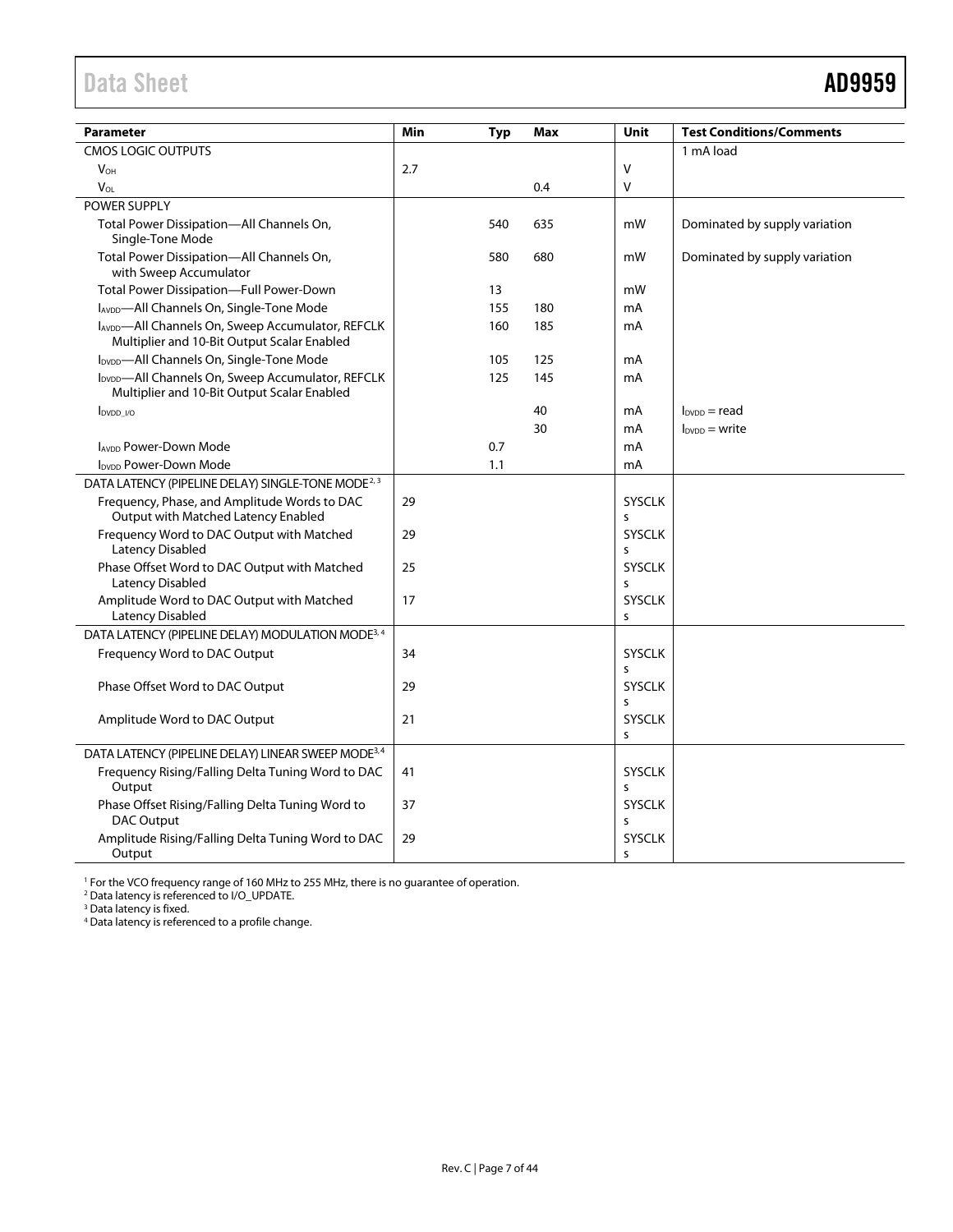# <span id="page-7-0"></span>ABSOLUTE MAXIMUM RATINGS

## **Table 2.**

| Parameter                                  | Rating                              |
|--------------------------------------------|-------------------------------------|
| Maximum Junction Temperature               | $150^{\circ}$ C                     |
| DVDD I/O (Pin 49)                          | 4 V                                 |
| AVDD, DVDD                                 | 2V                                  |
| Digital Input Voltage (DVDD_I/O = $3.3$ V) | $-0.7$ V to $+4$ V                  |
| <b>Digital Output Current</b>              | 5 m A                               |
| Storage Temperature Range                  | $-65^{\circ}$ C to $+150^{\circ}$ C |
| Operating Temperature Range                | $-40^{\circ}$ C to $+85^{\circ}$ C  |
| Lead Temperature (10 sec Soldering)        | $300^{\circ}$ C                     |
| $\theta$ ia                                | $21^{\circ}$ C/W                    |
| $\theta$ ıc                                | $2^{\circ}$ C/W                     |

Stresses at or above those listed under Absolute Maximum Ratings may cause permanent damage to the product. This is a stress rating only; functional operation of the product at these or any other conditions above those indicated in the operational section of this specification is not implied. Operation beyond the maximum operating conditions for extended periods may affect product reliability.

## **ESD CAUTION**



ESD (electrostatic discharge) sensitive device. Charged devices and circuit boards can discharge without detection. Although this product features patented or proprietary protection circuitry, damage may occur on devices subjected to high energy ESD. Therefore, proper ESD precautions should be taken to avoid performance degradation or loss of functionality.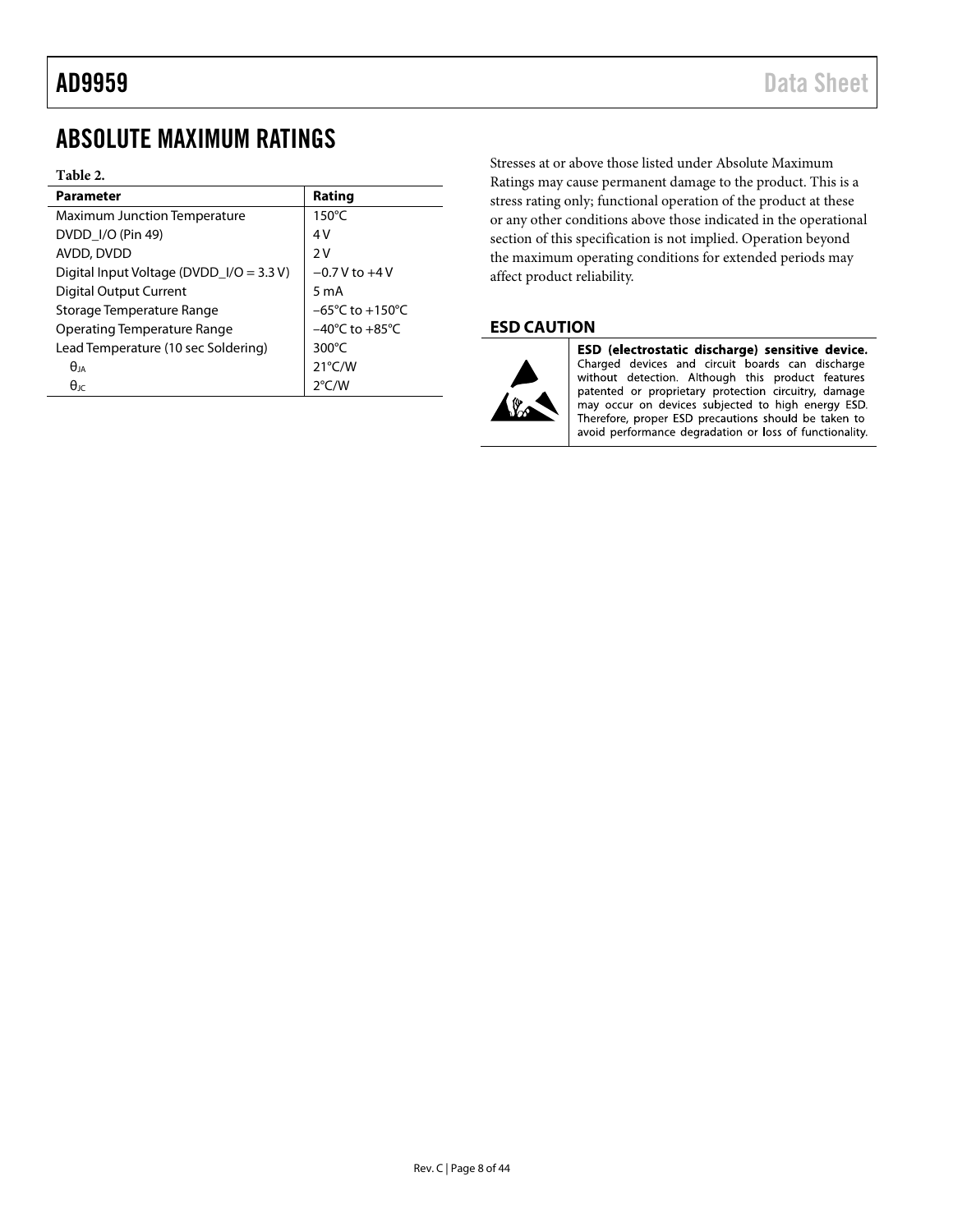# <span id="page-8-0"></span>PIN CONFIGURATION AND FUNCTION DESCRIPTIONS



*Figure 3. Pin Configuration*

| Pin No.                                      | <b>Mnemonic</b>      | I/O <sup>1</sup> | <b>Description</b>                                                                                                                                                                       |
|----------------------------------------------|----------------------|------------------|------------------------------------------------------------------------------------------------------------------------------------------------------------------------------------------|
|                                              | SYNC_IN              |                  | Used to Synchronize Multiple AD9959 Devices. Connects to the SYNC_OUT pin of<br>the master AD9959 device.                                                                                |
| 2                                            | SYNC_OUT             | O                | Used to Synchronize Multiple AD9959 Devices. Connects to the SYNC_IN pin of the<br>slave AD9959 devices.                                                                                 |
| 3                                            | MASTER RESET         |                  | Active High Reset Pin. Asserting the MASTER_RESET pin forces the AD9959 internal<br>registers to their default state, as described in the Register Maps and Bit Descriptions<br>section. |
| 4                                            | PWR DWN CTL          |                  | External Power-Down Control.                                                                                                                                                             |
| 5, 7, 11, 15, 19, 21,<br>26, 31, 33, 37, 39  | <b>AVDD</b>          |                  | Analog Power Supply Pins (1.8 V).                                                                                                                                                        |
| 6, 10, 12, 16, 18, 20,<br>25, 28, 32, 34, 38 | <b>AGND</b>          |                  | Analog Ground Pins.                                                                                                                                                                      |
| 45,55                                        | <b>DVDD</b>          |                  | Digital Power Supply Pins (1.8 V).                                                                                                                                                       |
| 44,56                                        | <b>DGND</b>          |                  | Digital Power Ground Pins.                                                                                                                                                               |
| 8                                            | CH2_IOUT             | O                | True DAC Output. Terminates into AVDD.                                                                                                                                                   |
| 9                                            | CH <sub>2_IOUT</sub> | O                | Complementary DAC Output. Terminates into AVDD.                                                                                                                                          |
| 13                                           | CH3_IOUT             | O                | True DAC Output. Terminates into AVDD.                                                                                                                                                   |
| 14                                           | CH3_IOUT             | O                | Complementary DAC Output. Terminates into AVDD.                                                                                                                                          |
| 17                                           | DAC_RSET             |                  | Establishes the Reference Current for All DACs. A 1.91 $k\Omega$ resistor (nominal) is<br>connected from Pin 17 to AGND.                                                                 |
| 22                                           | <b>REF_CLK</b>       |                  | Complementary Reference Clock/Oscillator Input. When the REF_CLK is operated<br>in single-ended mode, this pin should be decoupled to AVDD or AGND with a<br>$0.1 \mu$ F capacitor.      |
| 23                                           | REF CLK              |                  | Reference Clock/Oscillator Input. When the REF_CLK is operated in single-ended<br>mode, this is the input. See the Modes of Operation section for the reference clock<br>configuration.  |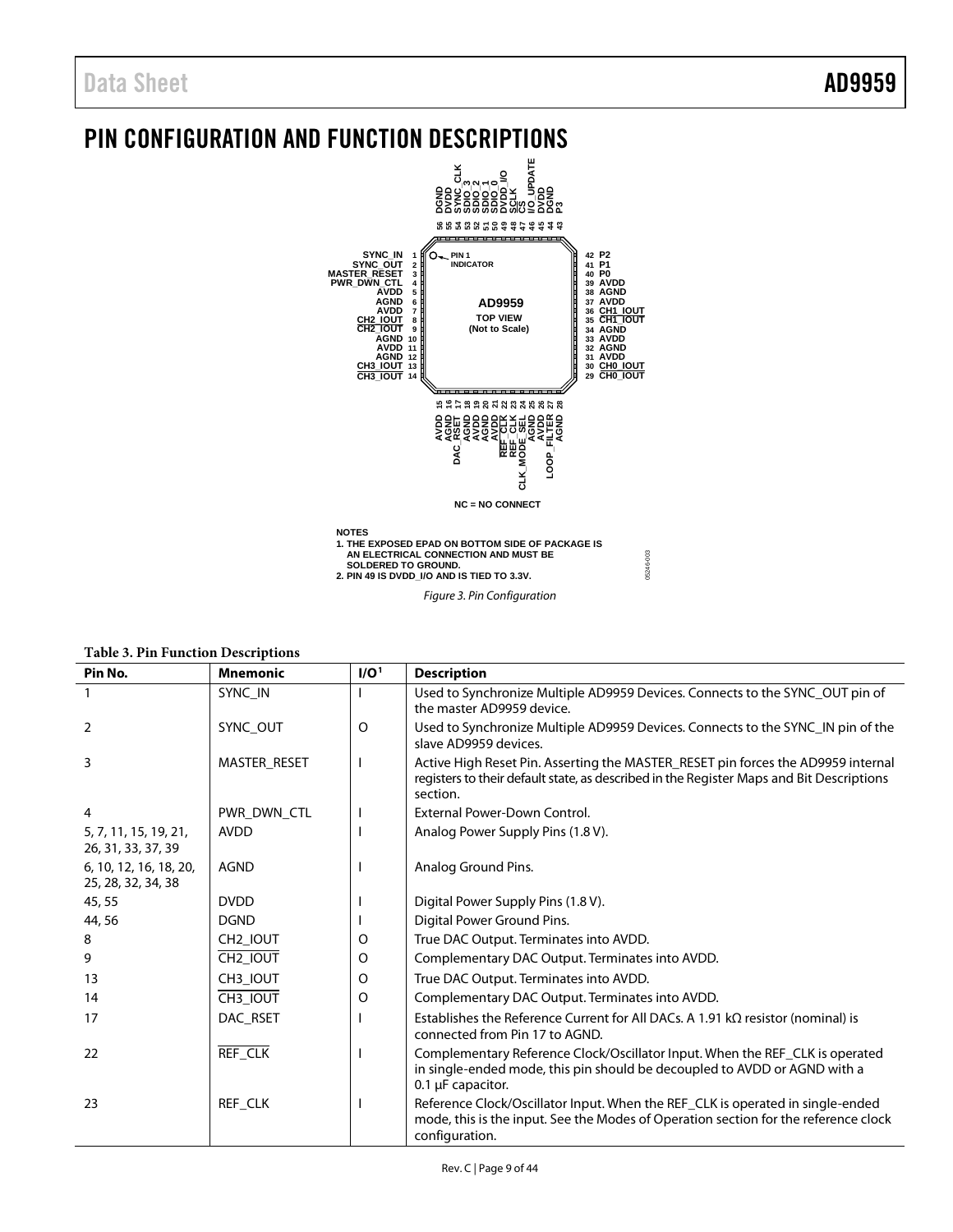<span id="page-9-0"></span>

| Pin No.  | <b>Mnemonic</b> | I/O <sup>1</sup>         | <b>Description</b>                                                                                                                                                                                                                                                                                                                                                                                              |  |
|----------|-----------------|--------------------------|-----------------------------------------------------------------------------------------------------------------------------------------------------------------------------------------------------------------------------------------------------------------------------------------------------------------------------------------------------------------------------------------------------------------|--|
| 24       | CLK_MODE_SEL    |                          | Control Pin for the Oscillator Section. Caution: Do not drive this pin beyond 1.8V.<br>When high (1.8 V), the oscillator section is enabled to accept a crystal as the<br>REF_CLK source. When low, the oscillator section is bypassed.                                                                                                                                                                         |  |
| 27       | LOOP_FILTER     | $\mathbf{I}$             | Connects to the external zero compensation network of the PLL loop filter.<br>Typically, the network consists of a 0 $\Omega$ resistor in series with a 680 pF capacitor<br>tied to AVDD.                                                                                                                                                                                                                       |  |
| 29       | CHO_IOUT        | $\circ$                  | Complementary DAC Output. Terminates into AVDD.                                                                                                                                                                                                                                                                                                                                                                 |  |
| 30       | CHO IOUT        | O                        | True DAC Output. Terminates into AVDD.                                                                                                                                                                                                                                                                                                                                                                          |  |
| 35       | CH1_IOUT        | $\circ$                  | Complementary DAC Output. Terminates into AVDD.                                                                                                                                                                                                                                                                                                                                                                 |  |
| 36       | CH1_IOUT        | $\circ$                  | True DAC Output. Terminates into AVDD.                                                                                                                                                                                                                                                                                                                                                                          |  |
| 40 to 43 | P0 to P3        |                          | Data pins used for modulation (FSK, PSK, ASK), to start/stop the sweep accumulators<br>or used to ramp up/ramp down the output amplitude. The data is synchronous to<br>the SYNC_CLK (Pin 54). The data inputs must meet the setup and hold time<br>requirements of the SYNC_CLK. The functionality of these pins is controlled by the<br>profile pin configuration (PPC) bits (FR1[14:12]).                    |  |
| 46       | I/O_UPDATE      | $\overline{\phantom{a}}$ | A rising edge transfers data from the serial I/O port buffer to active registers.<br>I/O_UPDATE is synchronous to the SYNC_CLK (Pin 54). I/O_UPDATE must meet the<br>setup and hold time requirements of the SYNC_CLK to guarantee a fixed pipeline<br>delay of data to the DAC output; otherwise, $a \pm 1$ SYNC_CLK period of pipeline<br>uncertainty exists. The minimum pulse width is one SYNC_CLK period. |  |
| 47       | $\overline{CS}$ |                          | Active Low Chip Select. Allows multiple devices to share a common I/O bus (SPI).                                                                                                                                                                                                                                                                                                                                |  |
| 48       | <b>SCLK</b>     |                          | Serial Data Clock for I/O Operations. Data bits are written on the rising edge of<br>SCLK and read on the falling edge of SCLK.                                                                                                                                                                                                                                                                                 |  |
| 49       | DVDD I/O        |                          | 3.3 V Digital Power Supply for SPI Port and Digital I/O.                                                                                                                                                                                                                                                                                                                                                        |  |
| 50       | SDIO_0          | I/O                      | Data Pin SDIO_0 is dedicated to the serial port I/O only.                                                                                                                                                                                                                                                                                                                                                       |  |
| 51,52    | SDIO_1, SDIO_2  | 1/O                      | Data Pin SDIO_1 and Data Pin SDIO_2 can be used for the serial I/O port or used to<br>initiate a ramp-up/ramp-down (RU/RD) of the DAC output amplitude.                                                                                                                                                                                                                                                         |  |
| 53       | SDIO_3          | 1/O                      | Data Pin SDIO_3 can be used for the serial I/O port or to initiate a ramp-up/ramp-down<br>(RU/RD) of the DAC output amplitude. In single-bit or 2-bit modes, SDIO_3 is used<br>for SYNC_I/O. If the SYNC_I/O function is not used, tie to ground or Logic 0. Do not<br>let SDIO_3 float in single-bit or 2-bit modes.                                                                                           |  |
| 54       | SYNC_CLK        | $\circ$                  | The SYNC_CLK runs at one-fourth the system clock rate; it can be disabled. I/O_UPDATE<br>or data (Pin 40 to Pin 43) is synchronous to the SYNC_CLK. To guarantee a fixed pipeline<br>delay of data to DAC output, I/O_UPDATE or data (Pin 40 to Pin 43) must meet the<br>setup and hold time requirements to the rising edge of SYNC_CLK; otherwise, $a \pm 1$<br>SYNC_CLK period of uncertainty occurs.        |  |

 $1 = input, 0 = output.$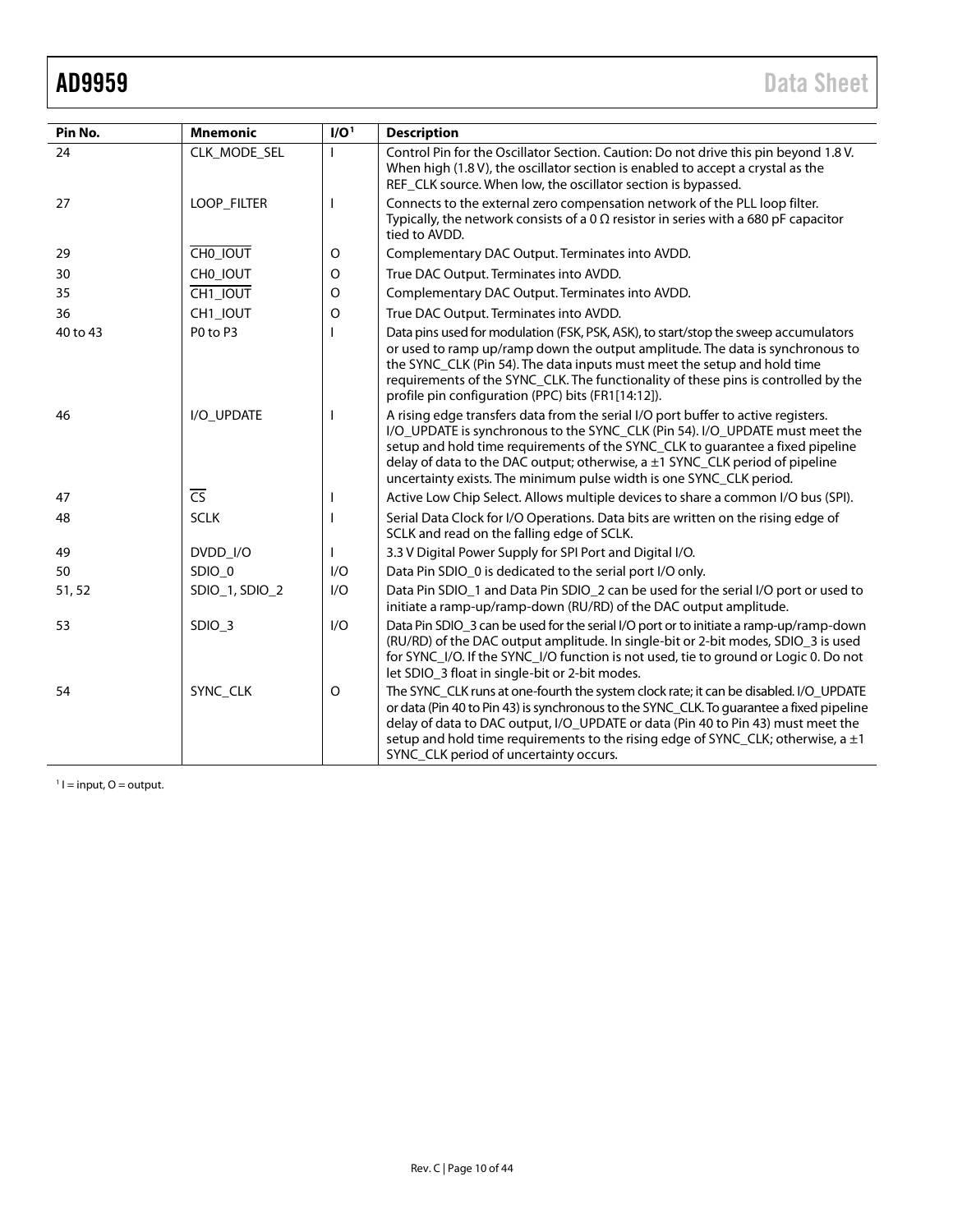# <span id="page-10-0"></span>**TYPICAL PERFORMANCE CHARACTERISTICS**



*Figure 4. Wideband SFDR, fout* = 1.1 MHz,  $f_{CLK}$  = 500 MSPS











*Figure 7. Wideband SFDR, fout* = 15.1 MHz, fcLK = 500 MSPS



*Figure 8. Wideband SFDR, fout* = 75.1 MHz, fcLK = 500 MSPS



*Figure 9. Wideband SFDR,*  $f_{OUT} = 200.3$  *MHz,*  $f_{CLK} = 500$  *MSPS*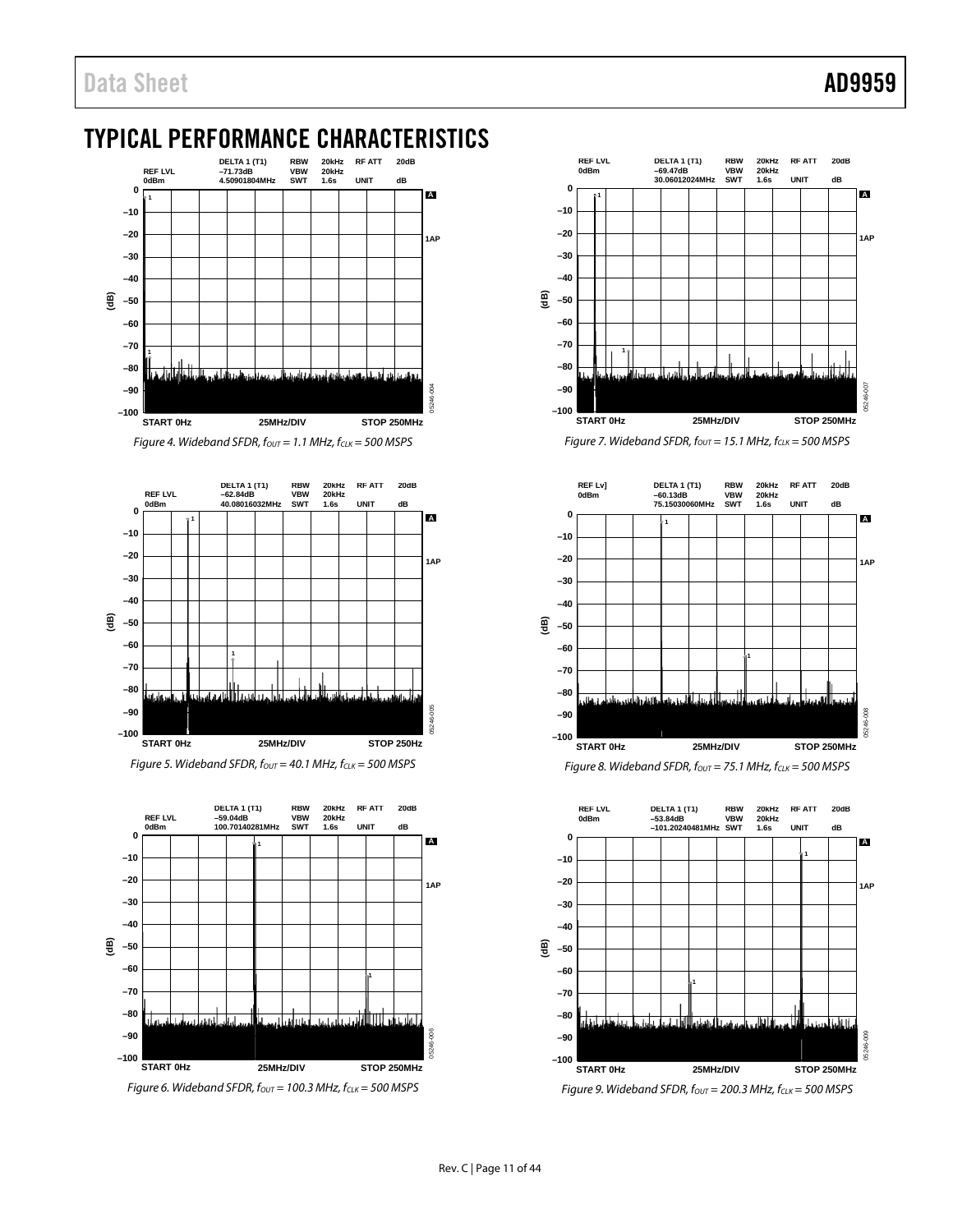

















*Figure 15. NBSFDR, ±1 MHz, fout* = 200. 3MHz, fcLK = 500 MSPS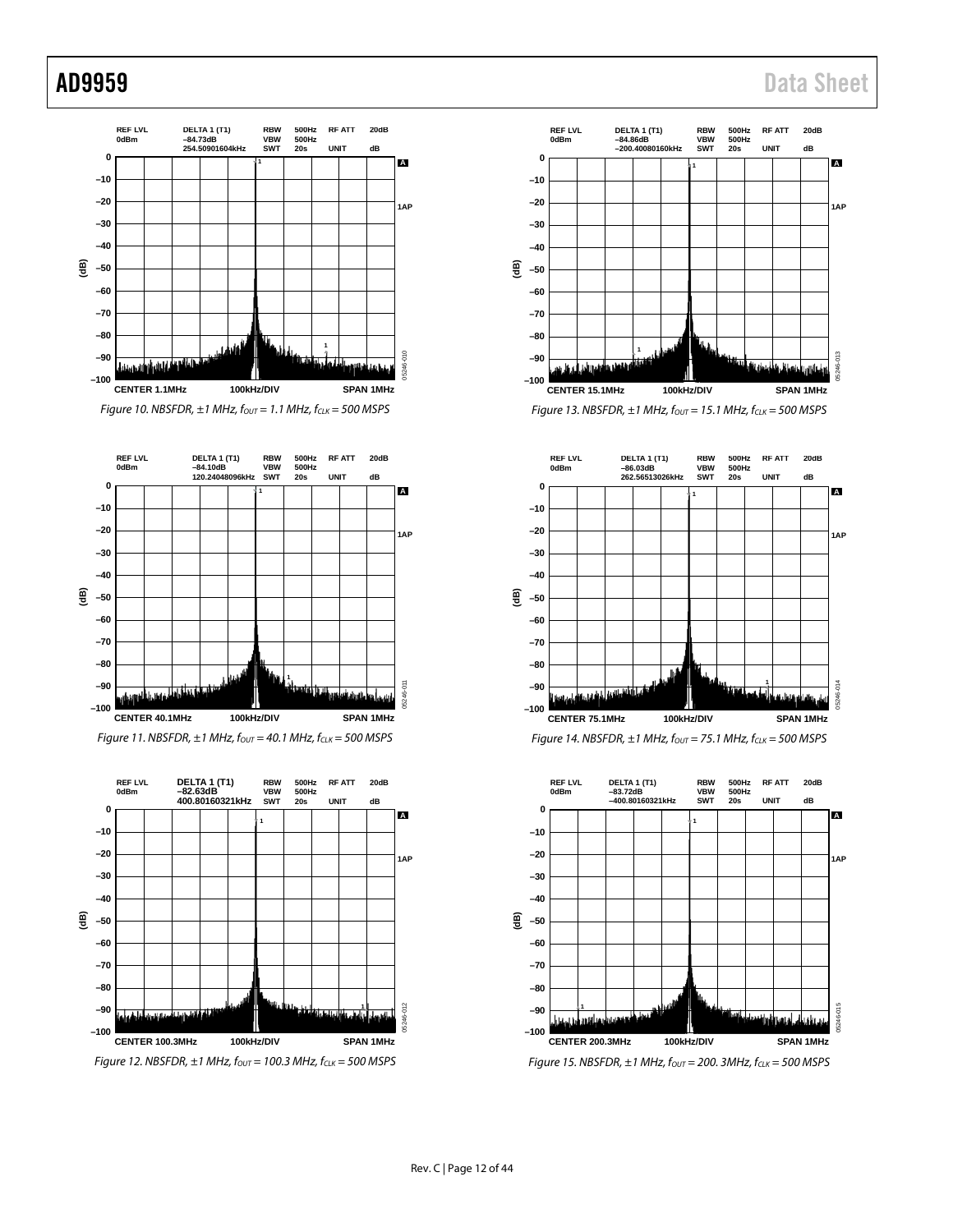

Figure 16. Residual Phase Noise (SSB) with  $f_{\text{OUT}} = 15.1$  MHz, 40.1 MHz, 75.1 MHz, 100.3 MHz;  $f_{CLK} = 500$  MHz with REFCLK Multiplier Bypassed



<span id="page-12-1"></span>Figure 17. Residual Phase Noise (SSB) with  $f_{\text{OUT}}$  = 15.1 MHz, 40.1 MHz, 75.1 MHz, 100.3 MHz;  $f_{CLK} = 500$  MHz with REFCLK Multiplier =  $5 \times$ 



<span id="page-12-2"></span>Figure 18. Residual Phase Noise (SSB) with  $f_{\text{OUT}} = 15.1$  MHz, 40.1 MHz, 75.1 MHz,100.3 MHz;  $f_{CLK} = 500$  MHz with REFCLK Multiplier =  $20 \times$ 



<span id="page-12-0"></span>Figure 19. Channel Isolation at 500 MSPS Operation; Conditions are Channel of Interest Fixed at 110.3 MHz, the Other Channels Are Frequency Swept



Figure 20. Power Dissipation vs. Reference Clock Frequency vs. Channel(s) Power On/Off

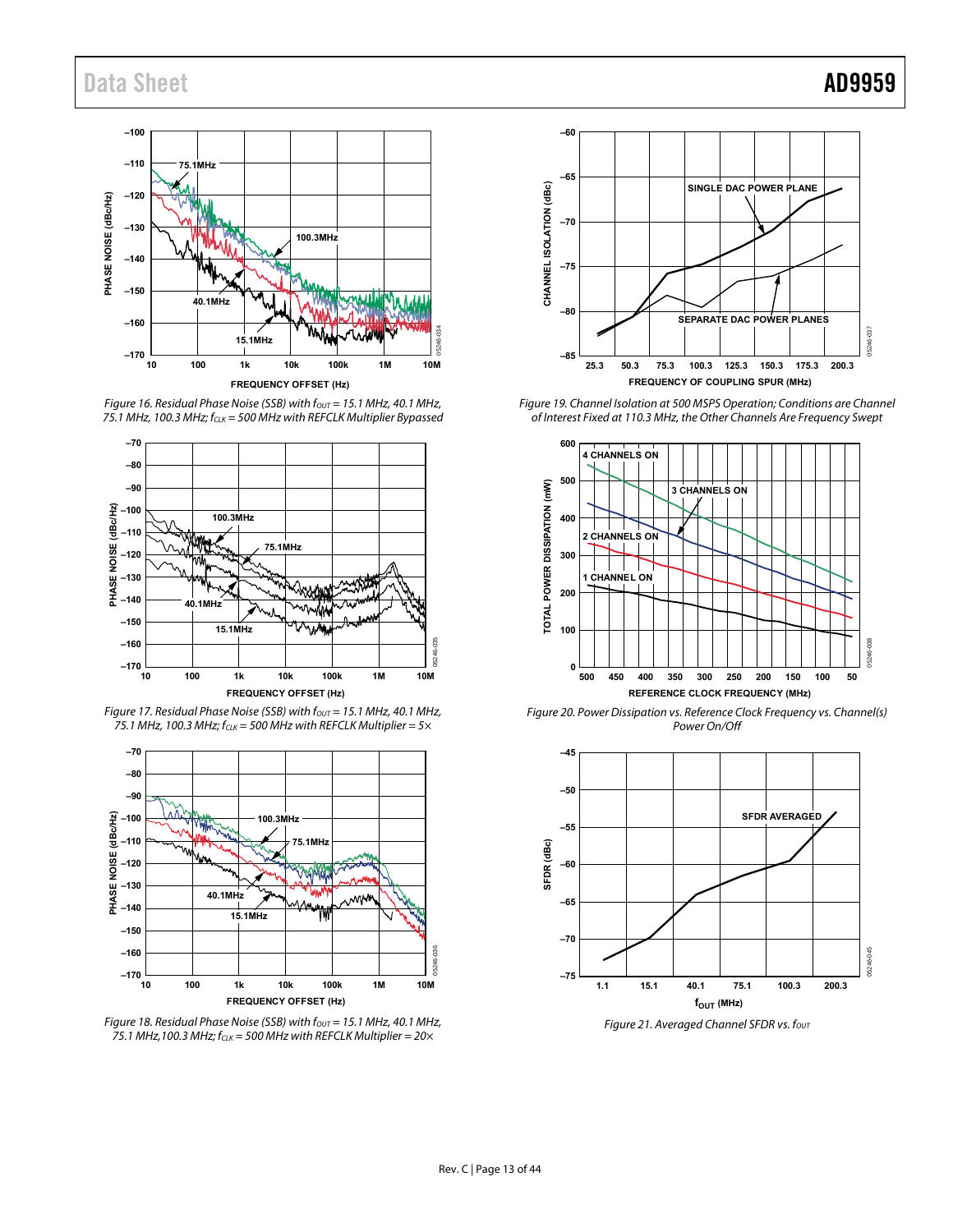# <span id="page-13-1"></span><span id="page-13-0"></span>APPLICATION CIRCUITS



Figure 22. Phase Array Radar Using Precision Frequency/Phase Control from DDS in FMCW or Pulsed Radar Applications; DDS Provides Either Continuous Wave or Frequency Sweep



Figure 23. Single-Sideband-Suppressed Carrier Upconversion



Figure 24. DDS in PLL Locking to Reference Offering Distribution with Fine Frequency and Delay Adjust Tuning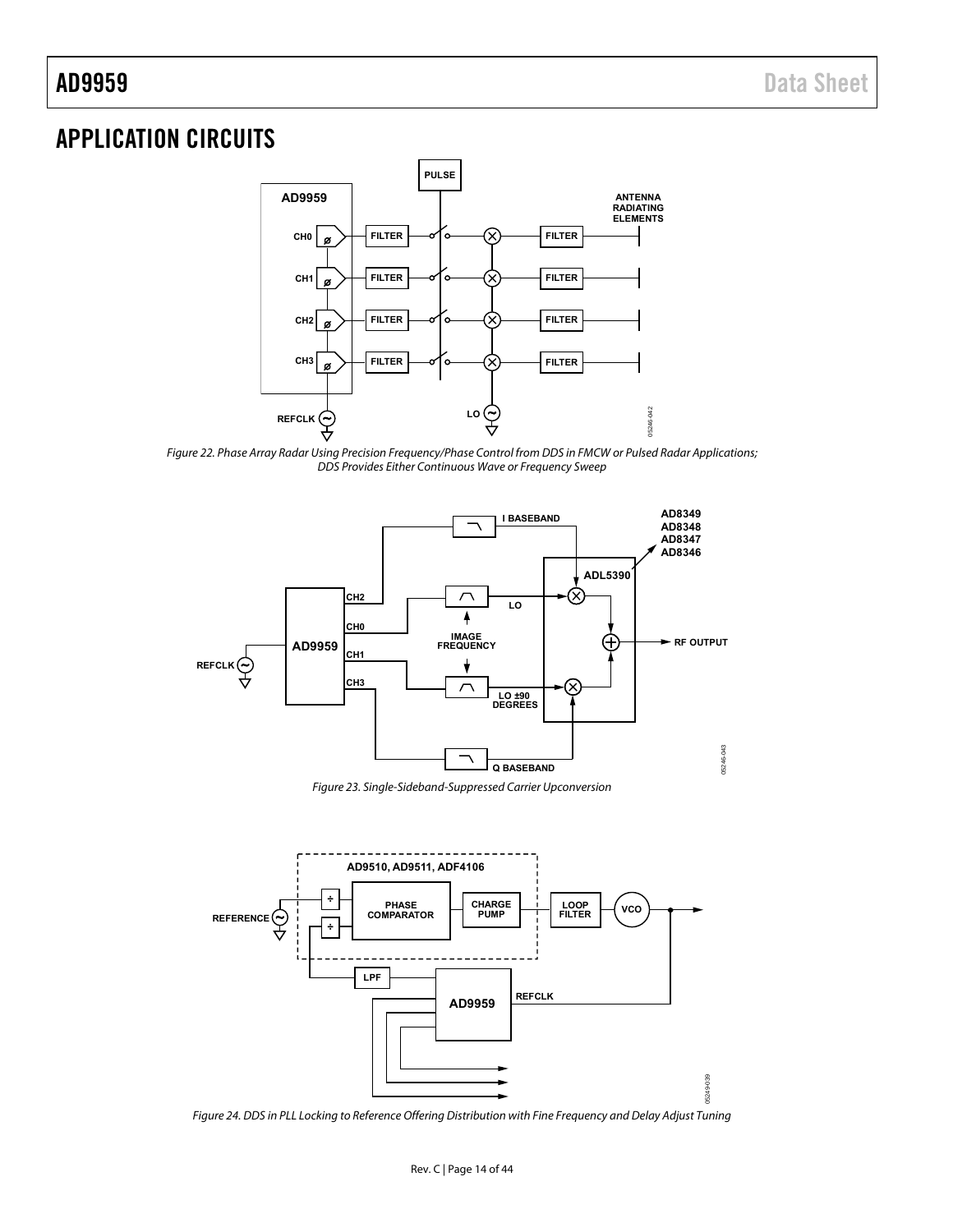

Figure 25. Synchronizing Multiple Devices to Increase Channel Capacity Using the AD9510 as a Clock Distributor for the Reference and SYNC\_CLK





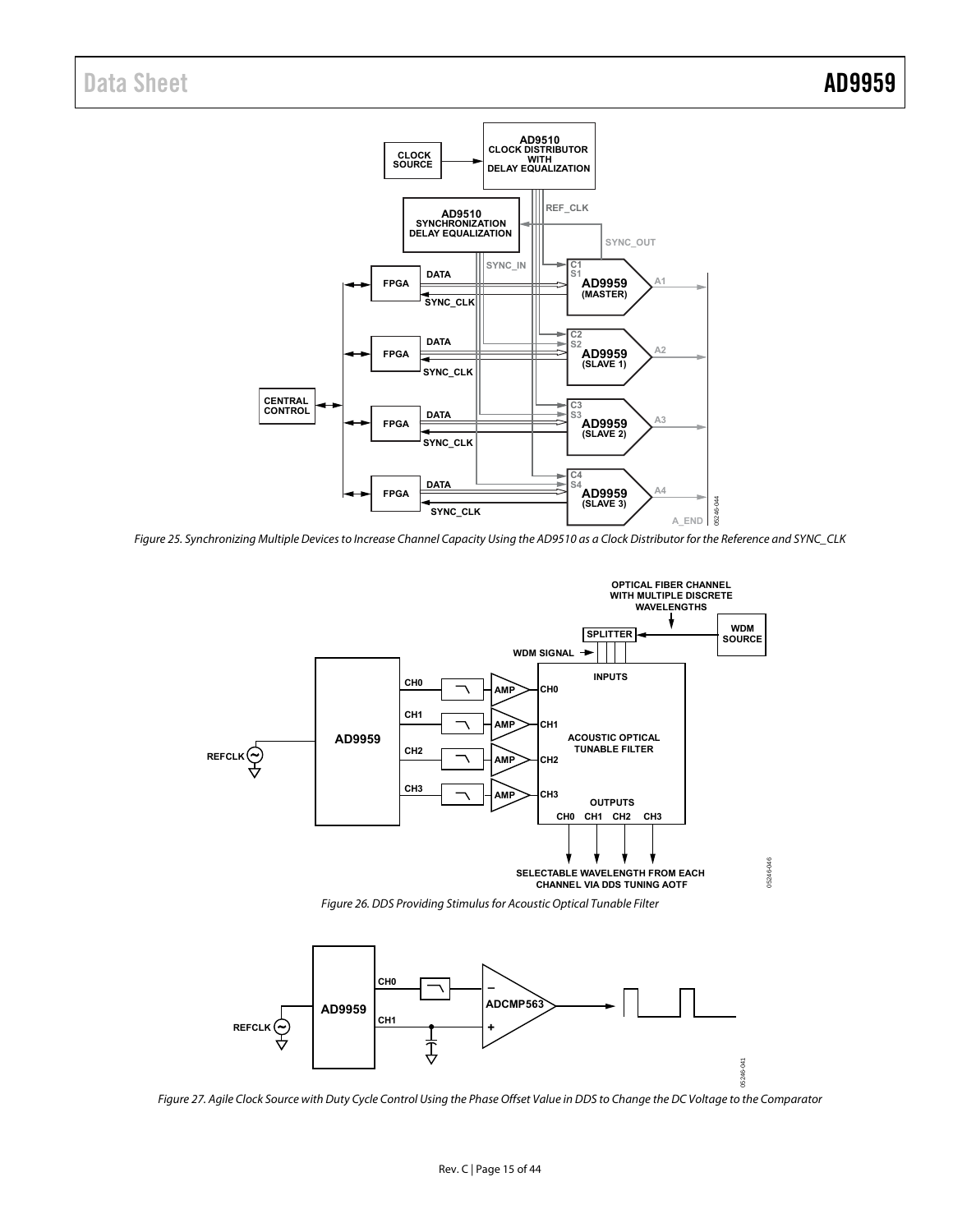

Figure 28. Clock Generation Circuit Using the AD9512/AD9513/AD9514/AD9515 Series of Clock Distribution Chips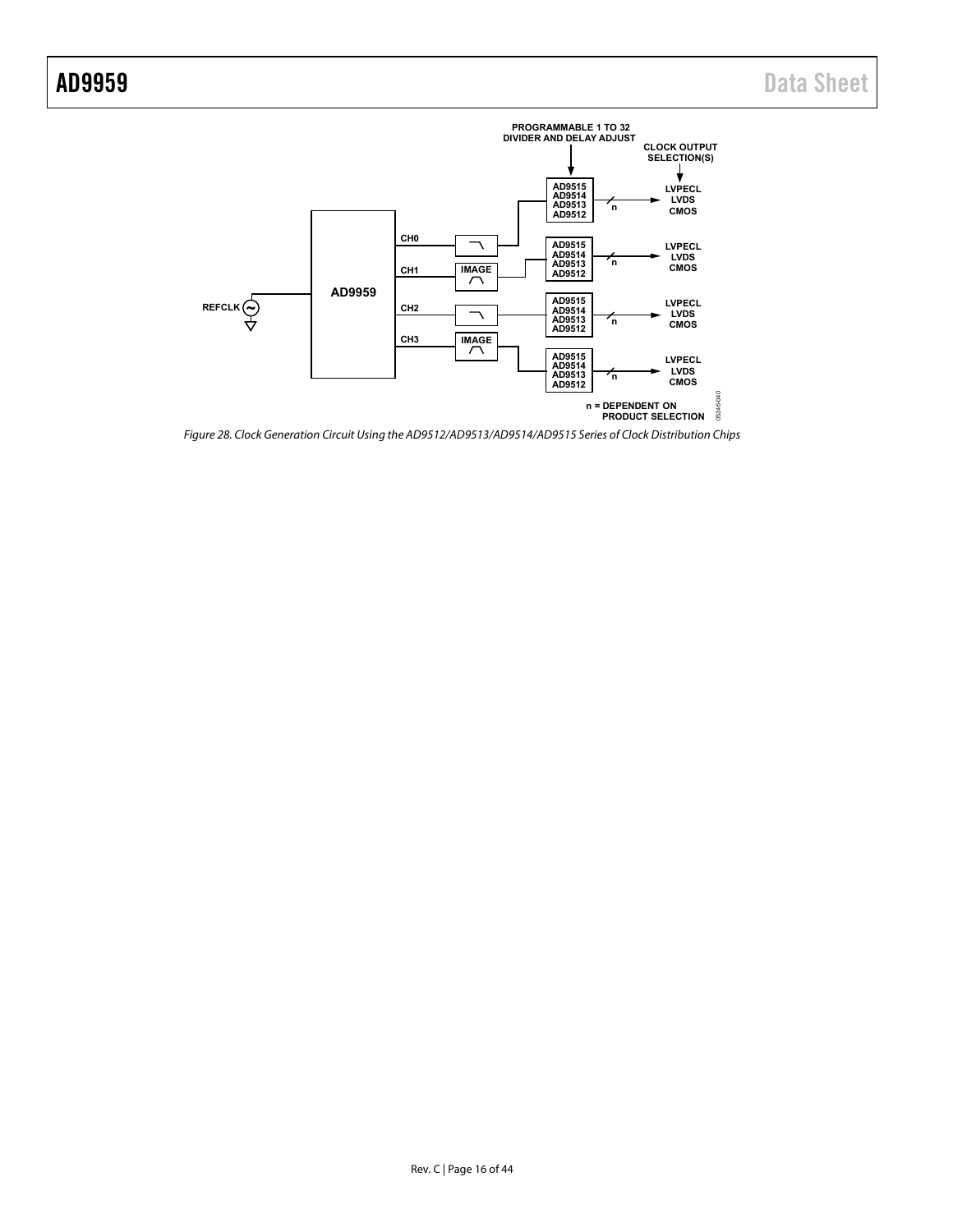<span id="page-16-0"></span>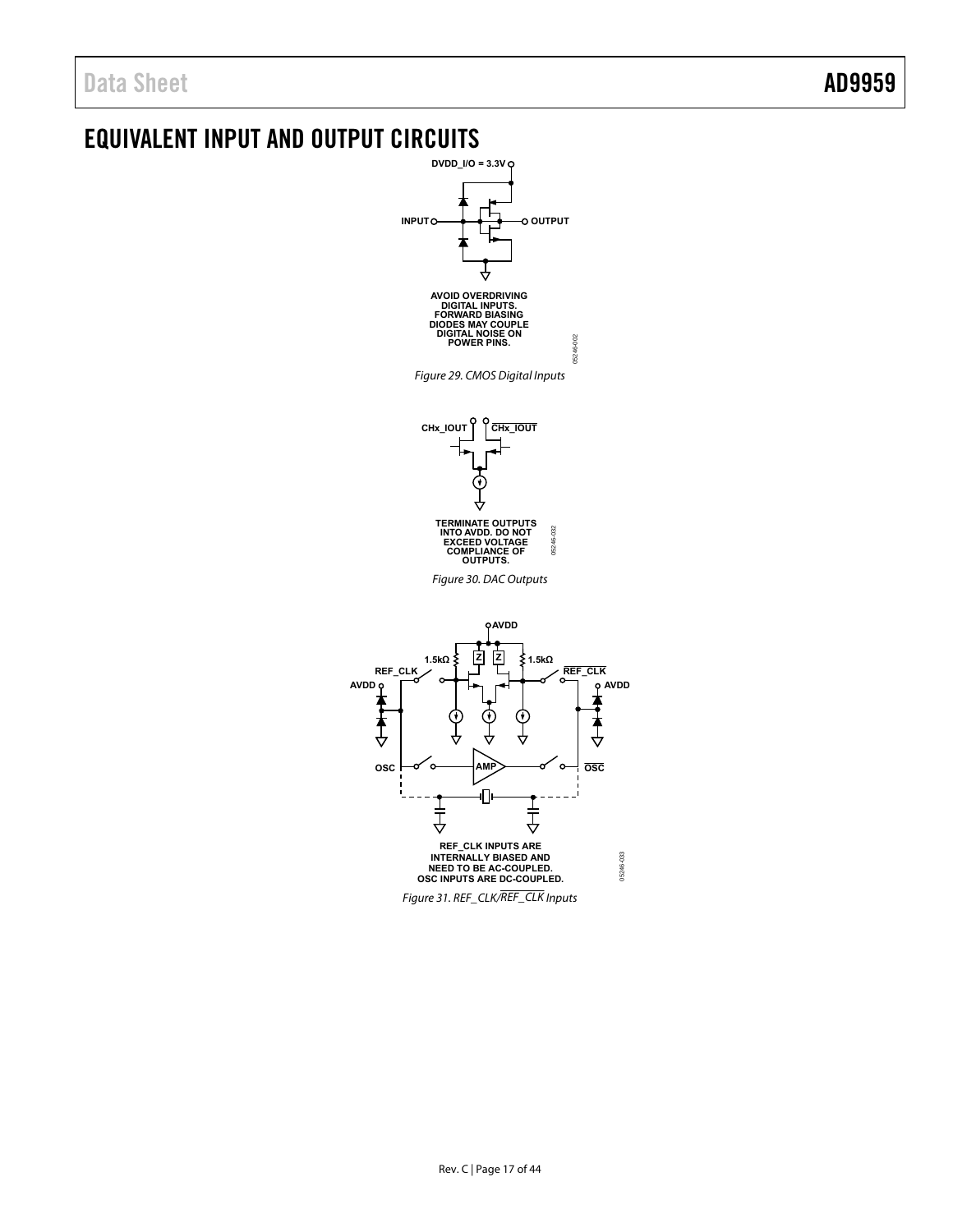# <span id="page-17-0"></span>THEORY OF OPERATION

# **DDS CORE**

The AD9959 has four DDS cores, each consisting of a 32-bit phase accumulator and phase-to-amplitude converter. Together, these digital blocks generate a digital sine wave when the phase accumulator is clocked and the phase increment value (frequency tuning word) is greater than 0. The phase-to-amplitude converter simultaneously translates phase information to amplitude information by a cos(θ) operation.

The output frequency ( $f_{\text{OUT}}$ ) of each DDS channel is a function of the rollover rate of each phase accumulator. The exact relationship is given in the following equation:

$$
f_{OUT} = \frac{(FTW)(f_s)}{2^{32}}
$$

where:

*fs* is the system clock rate.

*FTW* is the frequency tuning word and is  $0 \leq FTW \leq 2^{31}$ .  $2^{32}$  represents the phase accumulator capacity.

Because all four channels share a common system clock, they are inherently synchronized.

The DDS core architecture also supports the capability to phase offset the output signal, which is performed by the channel phase offset word (CPOW). The CPOW is a 14-bit register that stores a phase offset value. This value is added to the output of the phase accumulator to offset the current phase of the output signal. Each channel has its own phase offset word register. This feature can be used for placing all channels in a known phase relationship relative to one another. The exact value of phase offset is given by the following equation:

$$
\Phi = \left(\frac{POW}{2^{14}}\right) \times 360^{\circ}
$$

# **DIGITAL-TO-ANALOG CONVERTER**

The AD9959 incorporates four 10-bit current output DACs. The DAC converts a digital code (amplitude) into a discrete analog quantity. The DAC current outputs can be modeled as a current source with high output impedance (typically 100 kΩ). Unlike many DACs, these current outputs require termination into AVDD via a resistor or a center-tapped transformer for expected current flow.

Each DAC has complementary outputs that provide a combined full-scale output current ( $I_{\text{OUT}} + I_{\overline{\text{OUT}}}$ ). The outputs always sink current, and their sum equals the full-scale current at any point in time. The full-scale current is controlled by means of an external resistor (R<sub>SET</sub>) and the scalable DAC current control bits discussed in th[e Modes of Operation](#page-18-1) section. The resistor, RSET, is connected between the DAC\_RSET pin and analog ground (AGND). The full-scale current is inversely proportional to the resistor value as follows:

$$
R_{SET} = \frac{18.91}{I_{OUT} \text{ (max)}}
$$

The maximum full-scale output current of the combined DAC outputs is 15 mA, but limiting the output to 10 mA provides optimal spurious-free dynamic range (SFDR) performance. The DAC output voltage compliance range is  $AVDD + 0.5 V$  to AVDD − 0.5 V. Voltages developed beyond this range may cause excessive harmonic distortion. Proper attention should be paid to the load termination to keep the output voltage within its compliance range. Exceeding this range could potentially damage the DAC output circuitry.



*Figure 32. Typical DAC Output Termination Configuration*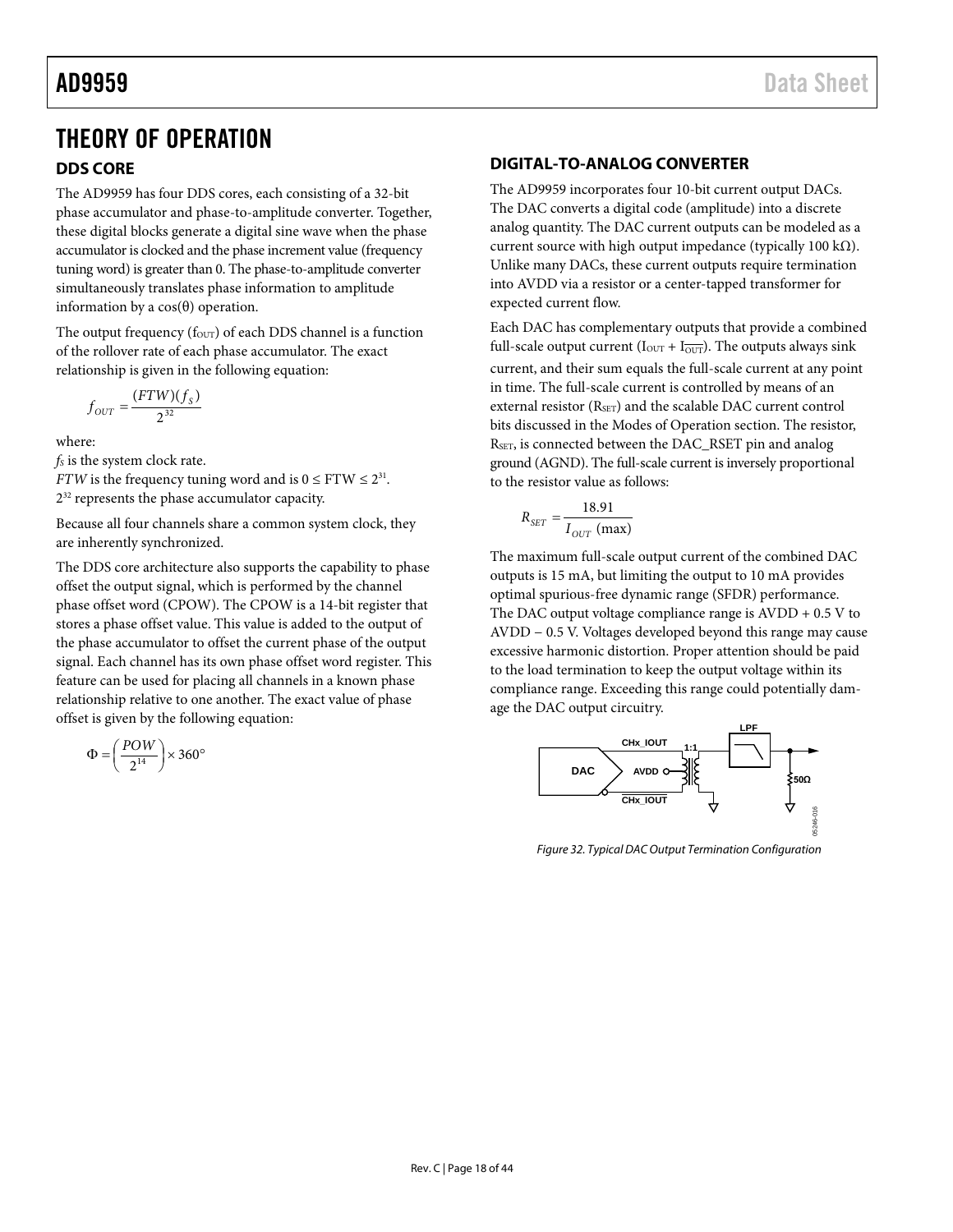# <span id="page-18-1"></span><span id="page-18-0"></span>MODES OF OPERATION

There are many combinations of modes (for example, singletone, modulation, linear sweep) that the AD9959 can perform simultaneously. However, some modes require multiple data pins, which can impose limitations. The following guidelines can help determine if a specific combination of modes can be performed simultaneously by the AD9959.

# **CHANNEL CONSTRAINT GUIDELINES**

- Single-tone mode, two-level modulation mode, and linear sweep mode can be enabled on any channel and in any combination at the same time.
- Any one or two channels in any combination can perform four-level modulation. The remaining channels can be in single-tone mode.
- Any channel can perform eight-level modulation. The three remaining channels can be in single-tone mode.
- Any channel can perform 16-level direct modulation. The three remaining channels can be in single-tone mode.
- The RU/RD function can be used on all four channels in single-tone mode. See th[e Output Amplitude Control](#page-27-1)  [Mode](#page-27-1) section for the RU/RD function.
- When Profile Pin P2 and Profile Pin P3 are used for RU/RD, any two channels can perform two-level modulation with RU/RD or any two channels can perform linear frequency or phase sweep with RU/RD. The other two channels can be in single-tone mode.
- When Profile Pin P3 is used for RU/RD, any channel can be used in eight-level modulation with RU/RD. The other three channels can be in single-tone mode.
- When the SDIO\_1, SDIO\_2, and SDIO\_3 pins are used for RU/RD, any one or two channels, any three channels, or all four channels can perform two-level modulation with RU/RD. Any channels not in the two-level modulation can be in single-tone mode.
- When the SDIO\_1, SDIO\_2, and SDIO\_3 pins are used for RU/RD, any one or two channels can perform four-level modulation with RU/RD. Any channels not in four-level modulation can be in single-tone mode.
- When the SDIO\_1, SDIO\_2, and SDIO\_3 pins are used for RU/RD, any channel can perform 16-level modulation with RU/RD. The other three channels can be in single-tone mode.
- Amplitude modulation, linear amplitude sweep modes, and the RU/RD function cannot operate simultaneously, but frequency and phase modulation can operate simultaneously as the RU/RD function.

# **POWER SUPPLIES**

The AVDD and DVDD supply pins provide power to the DDS core and supporting analog circuitry. These pins connect to a 1.8 V nominal power supply.

The DVDD\_I/O pin connects to a 3.3 V nominal power supply. All digital inputs are 3.3 V logic except for the CLK\_MODE\_SEL input. CLK\_MODE\_SEL (Pin 24) is an analog input and should be operated by 1.8 V logic.

## **SINGLE-TONE MODE**

Single-tone mode is the default mode of operation after a master reset signal. In this mode, all four DDS channels share a common address location for the frequency tuning word (Register 0x04) and phase offset word (Register 0x05). Channel enable bits are provided in combination with these shared addresses. As a result, the frequency tuning word and/or phase offset word can be independently programmed between channels (see the following Step 1 through Step 5). The channel enable bits do not require an I/O update to enable or disable a channel.

See the [Register Maps and Bit Descriptions](#page-35-1) section for a description of the channel enable bits in the channel select register (CSR, Register 0x00). The channel enable bits are enabled or disabled immediately after the CSR data byte is written.

Address sharing enables channels to be written simultaneously, if desired. The default state enables all channel enable bits. Therefore, the frequency tuning word and/or phase offset word is common to all channels but written only once through the serial I/O port.

The following steps present a basic protocol to program a different frequency tuning word and/or phase offset word for each channel using the channel enable bits.

- 1. Power up the DUT and issue a master reset. A master reset places the part in single-tone mode and single-bit mode for serial programming operations (refer to th[e Serial I/O Modes](#page-32-1)  [of Operation](#page-32-1) section). Frequency tuning words and phase offset words default to 0 at this point.
- 2. Enable only one channel enable bit (Register 0x00) and disable the other channel enable bits.
- 3. Using the serial I/O port, program the desired frequency tuning word (Register 0x04) and/or the phase offset word (Register 0x05) for the enabled channel.
- 4. Repeat Step 2 and Step 3 for each channel.
- 5. Send an I/O update signal. After an I/O update, all channels should output their programmed frequency and/or phase offset value.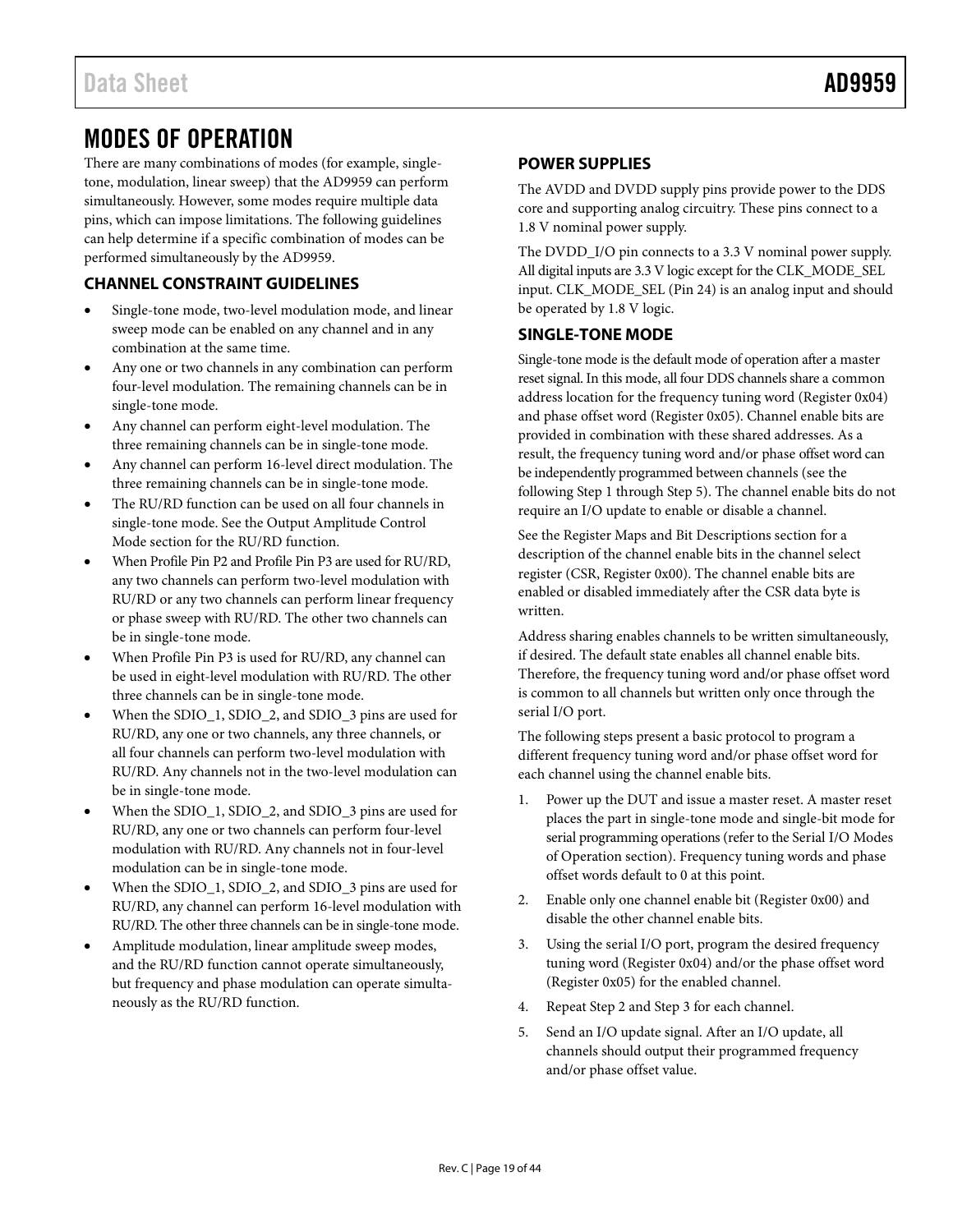#### <span id="page-19-4"></span><span id="page-19-0"></span>*Single-Tone Mode—Matched Pipeline Delay*

In single-tone mode, the AD9959 offers matched pipeline delay to the DAC input for all frequency, phase, and amplitude changes. This avoids having to deal with different pipeline delays between the three input ports for such applications. The feature is enabled by asserting the matched pipe delays active bit found in the channel function register (CFR, Register 0x03). This feature is available in single-tone mode only.

#### **REFERENCE CLOCK MODES**

The AD9959 supports multiple reference clock configurations to generate the internal system clock. As an alternative to clocking the part directly with a high frequency clock source, the system clock can be generated using the internal, PLL-based reference clock multiplier. An on-chip oscillator circuit is also available for providing a low frequency reference signal by connecting a crystal to the clock input pins. Enabling these features allows the part to operate with a low frequency clock source and still provide a high update rate for the DDS and DAC. However, using the clock multiplier changes the output phase noise characteristics. For best phase noise performance, a clean, stable clock with a high slew is required (see [Figure 17](#page-12-1) an[d Figure 18\)](#page-12-2).

Enabling the PLL allows multiplication of the reference clock frequency from 4× to 20×, in integer steps. The PLL multiplication value is represented by a 5-bit multiplier value. These bits are located in Function Register 1 (FR1, Register 0x01), Bits[22:18] (see th[e Register Maps and Bit Descriptions](#page-35-1) section).

When FR1[22:18] is programmed with values ranging from 4 to 20 (decimal), the clock multiplier is enabled. The integer value in the register represents the multiplication factor. The system clock rate with the clock multiplier enabled is equal to the reference clock rate multiplied by the multiplication factor. If FR1[22:18] is programmed with a value less than 4 or greater than 20, the clock multiplier is disabled and the multiplication factor is effectively 1.

Whenever the PLL clock multiplier is enabled or the multiplication value is changed, time should be allowed to lock the PLL (typically 1 ms).

Note that the output frequency of the PLL is restricted to a frequency range of 100 MHz to 500 MHz. However, there is a VCO gain control bit that must be used appropriately. The VCO gain control bit defines two ranges (low/high) of frequency output. The VCO gain control bit defaults to low (see [Table 1](#page-3-1) for details).

The charge pump current in the PLL defaults to 75 µA. This setting typically produces the best phase noise characteristics. Increasing the charge pump current may degrade phase noise, but it decreases the lock time and changes the loop bandwidth.

Enabling the on-chip oscillator for crystal operation is performed by driving CLK\_MODE\_SEL (Pin 24) to logic high (1.8 V logic). With the on-chip oscillator enabled, connection of an external crystal to the REF\_CLK and REF\_CLK inputs is made, producing a low frequency reference clock. The frequency of the crystal must be in the range of 20 MHz to 30 MHz.

[Table 4](#page-19-2) summarizes the clock modes of operation. Se[e Table 1](#page-3-1) for more details.

#### *Reference Clock Input Circuitry*

The reference clock input circuitry has two modes of operation controlled by the logic state of Pin 24 (CLK\_MODE\_SEL). The first mode (logic low) configures as an input buffer. In this mode, the reference clock must be ac-coupled to the input due to internal dc biasing. This mode supports either differential or single-ended configurations. If single-ended mode is chosen, the complementary reference clock input (Pin 22) should be decoupled to AVDD or AGND via a 0.1 µF capacitor. [Figure 33](#page-19-3) to [Figure 35](#page-20-1) exemplify typical reference clock configurations for the AD9959.



*Figure 33. Differential Coupling from Single-Ended Source*

<span id="page-19-3"></span>The reference clock inputs can also support an LVPECL or PECL driver as the reference clock source.



*Figure 34. Differential Clock Source Hook-Up*

<span id="page-19-1"></span>The second mode of operation (Pin  $24 = \text{logic high} = 1.8 \text{ V}$ ) provides an internal oscillator for crystal operation. In this mode, both clock inputs are dc-coupled via the crystal leads and are bypassed. The range of crystal frequencies supported is from 20 MHz to 30 MHz. [Figure 35](#page-20-1) shows the configuration for using a crystal.

#### <span id="page-19-2"></span>**Table 4. Clock Configuration**

|                      | CLK MODE SEL, Pin 24   FR1[22:18] PLL Divider Ratio = M | <b>Crystal Oscillator Enabled</b> | System Clock (fsyscuk)                           | Min/Max Freg. Range (MHz)       |
|----------------------|---------------------------------------------------------|-----------------------------------|--------------------------------------------------|---------------------------------|
| $High = 1.8 V Logic$ | $4 \le M \le 20$                                        | Yes                               | $f_{\text{SYSCLK}} = f_{\text{OSC}} \times M$    | $100 < f_{\text{SYSCLK}} < 500$ |
| $High = 1.8 V Logic$ | $M < 4$ or $M > 20$                                     | Yes                               | $f_{\text{SYSCLK}} = f_{\text{OSC}}$             | $20 < f_{\text{SYSCLK}} < 30$   |
| Low                  | $4 \le M \le 20$                                        | No                                | $f_{\text{SYSCLK}} = f_{\text{REFCLK}} \times M$ | $100 < f_{\text{SYSCLK}} < 500$ |
| Low                  | $M < 4$ or $M > 20$                                     | No                                | $f_{\text{SYSCLK}} = f_{\text{REFCLK}}$          | $0 < f_{\text{SYSCLK}} < 500$   |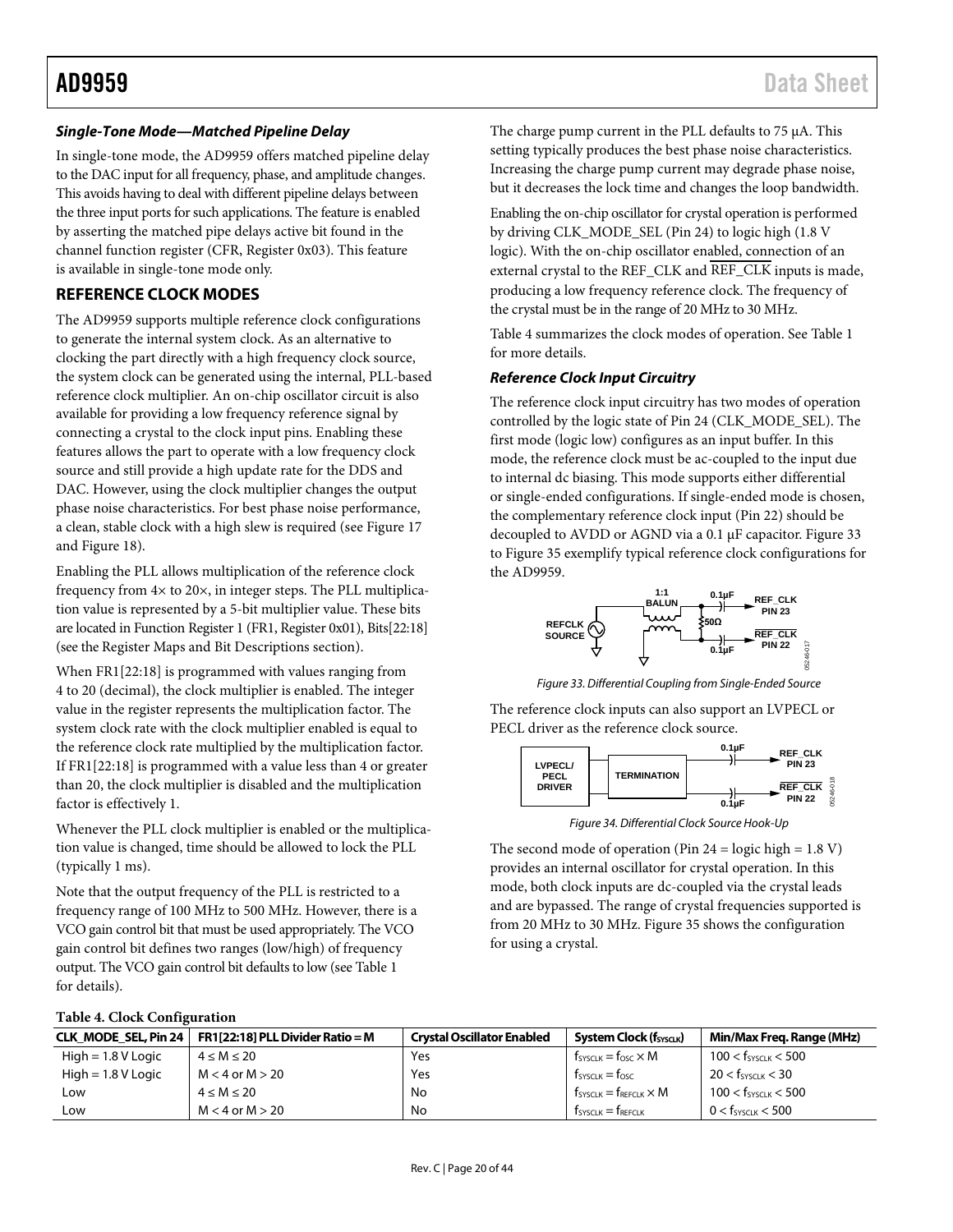# <span id="page-20-0"></span>Data Sheet **AD9959**



## <span id="page-20-1"></span>**SCALABLE DAC REFERENCE CURRENT CONTROL MODE**

RSET is common to all four DACs. As a result, the full-scale currents are equal by default. The scalable DAC reference can be used to set the full-scale current of each DAC independent from one another. This is accomplished by using the register bits CFR[9:8]. [Table 5](#page-20-2) shows how each DAC can be individually scaled for independent channel control. This scaling provides for binary attenuation.

#### <span id="page-20-2"></span>**Table 5. DAC Full-Scale Current Control**

| <b>CFR[9:8]</b> | <b>LSB Current State</b> |
|-----------------|--------------------------|
| 11              | <b>Full scale</b>        |
| 01              | Half scale               |
| 10              | Quarter scale            |
| 00              | Eighth scale             |

#### **POWER-DOWN FUNCTIONS**

The AD9959 supports an externally controlled power-down feature and the more common software programmable powerdown bits found in previous Analog Devices DDS products.

The software control power-down allows the input clock circuitry, the DAC, and the digital logic (for each separate channel) to be individually powered down via unique control bits (CFR[7:6]). These bits are not active when the externally controlled powerdown pin (PWR\_DWN\_CTL) is high. When the input pin, PWR\_DWN\_CTL, is high, the AD9959 enters a power-down mode based on the FR1[6] bit. When the PWR\_DWN\_CTL input pin is low, the external power-down control is inactive.

When  $FR1[6] = 0$  and the PWR\_DWN\_CTL input pin is high, the AD9959 is put into a fast recovery power-down mode. In this mode, the digital logic and the DAC digital logic are powered down. The DAC bias circuitry, PLL, oscillator, and clock input circuitry are not powered down.

When  $FR1[6] = 1$  and the PWR\_DWN\_CTL input pin is high, the AD9959 is put into full power-down mode. In this mode, all functions are powered down. This includes the DAC and PLL, which take a significant amount of time to power up. When the PLL is bypassed, the PLL is shut down to conserve power.

When the PWR\_DWN\_CTL input pin is high, the individual power-down bits (CFR[7:6] and FR1[7]) are invalid (don't care) and unused. When the PWR\_DWN\_CTL input pin is low, the individual power-down bits control the power-down modes of operation.

Note that the power-down signals are all designed such that Logic 1 indicates the low power mode and Logic 0 indicates the powered-up mode.

## <span id="page-20-3"></span>**MODULATION MODE**

The AD9959 can perform 2-/4-/8-/16-level modulation of frequency, phase, or amplitude. Modulation is achieved by applying data to the profile pins. Each channel can be programmed separately, but the ability to modulate multiple channels simultaneously is constrained by the limited number of profile pins. For instance, 16-level modulation uses all four profile pins, which inhibits modulation for three channels.

In addition, the AD9959 has the ability to ramp up or ramp down the output amplitude before, during, or after a modulation (FSK, PSK only) sequence. This is performed by using the 10-bit output scalar. If the RU/RD feature is desired, unused profile pins or unused SDIO\_1/SDIO\_2/SDIO\_3 pins can be configured to initiate the operation. See the [Output Amplitude](#page-27-1)  [Control Mode](#page-27-1) section for more details of the RU/RD feature.

In modulation mode, each channel has its own set of control bits to determine the type (frequency, phase, or amplitude) of modulation. Each channel has 16 profile (channel word) registers for flexibility. Register 0x0A through Register 0x18 are profile registers for modulation of frequency, phase, or amplitude. Register 0x04, Register 0x05, and Register 0x06 are dedicated registers for frequency, phase, and amplitude, respectively. These registers contain the first frequency, phase offset, and amplitude word.

Frequency modulation has 32-bit resolution, phase modulation is 14 bits, and amplitude is 10 bits. When modulating phase or amplitude, the word value must be MSB aligned in the profile (channel word) registers and the unused bits are don't care bits.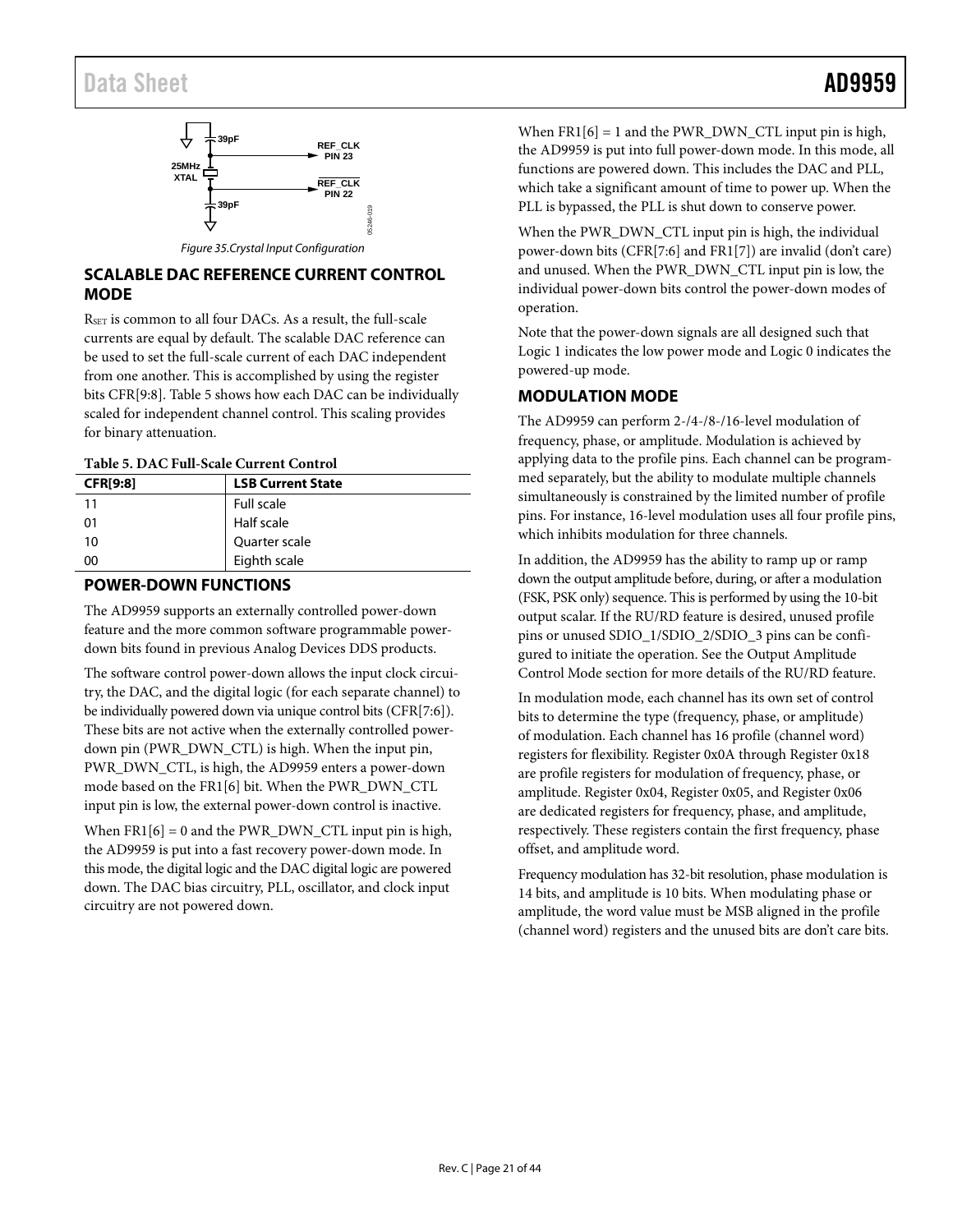In modulation mode, the amplitude frequency phase (AFP) select bits (CFR[23:22]) and modulation level bits (FR1[9:8]) are programmed to configure the modulation type and level (see [Table 6](#page-21-0) an[d Table 7\)](#page-21-1). Note that the linear sweep enable bit must be set to Logic 0 in direct modulation mode.

#### <span id="page-21-0"></span>**Table 6. Modulation Type Configuration**

| <b>AFP Select</b><br>(CFR[23:22]) | <b>Linear Sweep Enable</b><br>(CFR[14]) | <b>Description</b>   |
|-----------------------------------|-----------------------------------------|----------------------|
| 00                                | Χ                                       | Modulation disabled  |
| 01                                | 0                                       | Amplitude modulation |
| 10                                |                                         | Frequency modulation |
| 11                                |                                         | Phase modulation     |

#### <span id="page-21-1"></span>**Table 7. Modulation Level Selection**

| <b>Modulation Level (FR1[9:8])</b> | <b>Description</b>     |
|------------------------------------|------------------------|
| 00                                 | Two-level modulation   |
| 01                                 | Four-level modulation  |
| 10                                 | Eight-level modulation |
| 11                                 | 16-level modulation    |

When modulating, the RU/RD function can be limited based on pins available for controlling the feature. The SDIO\_x pins are for RU/RD only, not for modulation.

| Table 8. RU/RD Profile Pin Assignments |  |  |
|----------------------------------------|--|--|
|----------------------------------------|--|--|

| Ramp-Up/Ramp-Down<br>(RU/RD) (FR1[11:10]) | <b>Description</b>                                                                                                                    |
|-------------------------------------------|---------------------------------------------------------------------------------------------------------------------------------------|
| 00                                        | RU/RD disabled                                                                                                                        |
| 01                                        | Only Profile Pin P2 and Profile Pin P3<br>available for RU/RD operation                                                               |
| 10                                        | Only Profile Pin P3 available for RU/RD<br>operation                                                                                  |
| 11                                        | Only SDIO_1, SDIO_2, and SDIO_3<br>pins available for RU/RD operation;<br>this forces the serial I/O to be used<br>only in 1-bit mode |

If the profile pins are used for RU/RD, Logic 0 is for ramp-up and Logic 1 is for ramp-down.

### <span id="page-21-2"></span>**Table 9. Profile Pin Channel Assignments**

| Table 9. Frome Fill Channel Assignments      |                |     |           |                 |                                              |  |
|----------------------------------------------|----------------|-----|-----------|-----------------|----------------------------------------------|--|
| Profile Pin Configuration (PPC) (FR1[14:12]) | P <sub>0</sub> |     | <b>P2</b> | DЗ              | <b>Description</b>                           |  |
| XXX                                          |                | CH1 | CH2       | CH <sub>3</sub> | Two-level modulation, all channels, no RU/RD |  |

#### <span id="page-21-3"></span>**Table 10. Profile Pin and Channel Assignments**

Because of the number of available channels and limited data pins, it is necessary to assign the profile pins and/or SDIO\_1, SDIO\_2, and SDIO\_3 pins to a dedicated channel. This is controlled by the profile pin configuration (PPC) bits (FR1[14:12]). Each of the following modulation descriptions incorporates data pin assignments.

### *Two-Level Modulation—No RU/RD*

The modulation level bits (FR1[9:8]) are set to 00 (two-level). The AFP select bits (CFR[23:22]) are set to the desired modulation type. The RU/RD bits (FR1[11:10]) and the linear sweep enable bit (CFR[14]) are disabled. [Table 9](#page-21-2) displays how the profile pins and channels are assigned.

As shown in [Table 9,](#page-21-2) only Profile Pin P0 can be used to modulate Channel 0. If frequency modulation is selected and Profile Pin P0 is Logic 0, Channel Frequency Tuning Word 0 (Register 0x04) is chosen; if Profile Pin P0 is Logic 1, Channel Word 1 (Register 0x0A) is chosen.

#### *Four-Level Modulation—No RU/RD*

The modulation level bits are set to 01 (four-level). The AFP select bits (CFR[23:22]) are set to the desired modulation type. The RU/RD bits (FR1[11:10]) and the linear sweep enable bit (CFR[14]) are disabled. Note that the other two channels not being used should have their AFP select bits set to 00 due to the lack of profile pins[. Table 10](#page-21-3) displays how the profile pins and channels are assigned to each other.

For the conditions i[n Table 10,](#page-21-3) the profile (channel word) register chosen is based on the 2-bit value presented to Profile Pins [P0:P1] or Profile Pins [P2:P3].

For example, if  $PPC = 010$ ,  $[PO:PI] = 11$ , and  $[P2:PI] = 01$ , then the contents of the Channel Word 3 register of Channel 0 are presented to the output of Channel 0 and the contents of the Channel Word 1 register of Channel 3 are presented to the output of Channel 3.

| Profile Pin Configuration (PPC) (FR1[14:12]) | P <sub>0</sub>  | P1  | P <sub>2</sub>  | P3              | <b>Description</b>                             |
|----------------------------------------------|-----------------|-----|-----------------|-----------------|------------------------------------------------|
| 000                                          | CH0             | CH0 | CH <sub>1</sub> | CH <sub>1</sub> | Four-level modulation on CH0 and CH1, no RU/RD |
| 001                                          | CH <sub>0</sub> | CHO | CH <sub>2</sub> | CH <sub>2</sub> | Four-level modulation on CH0 and CH2, no RU/RD |
| 010                                          | CH <sub>0</sub> | CHO | CH <sub>3</sub> | CH <sub>3</sub> | Four-level modulation on CH0 and CH3, no RU/RD |
| 011                                          | CH <sub>1</sub> | CH1 | CH <sub>2</sub> | CH <sub>2</sub> | Four-level modulation on CH1 and CH2, no RU/RD |
| 100                                          | CH <sub>1</sub> | CH1 | CH <sub>3</sub> | CH <sub>3</sub> | Four-level modulation on CH1 and CH3, no RU/RD |
| 101                                          | CH2             | CH2 | CH <sub>3</sub> | CH <sub>3</sub> | Four-level modulation on CH2 and CH3, no RU/RD |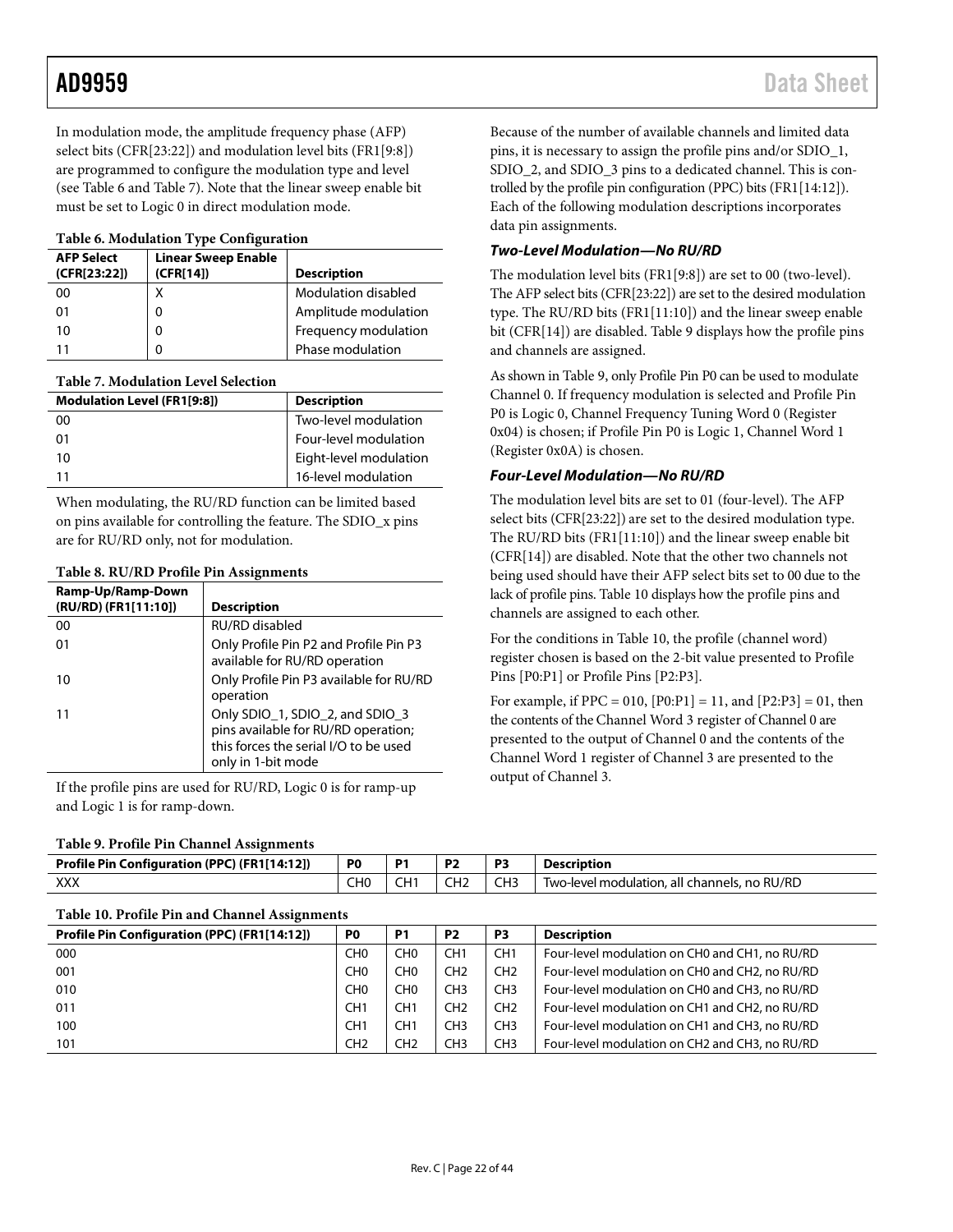### *Eight-Level Modulation—No RU/RD*

The modulation level bits (FR1[9:8]) are set to 10 (eight-level). The AFP select bits (CFR[23:22]) are set to a nonzero value. The RU/RD bits (FR1[11:10]) and the linear sweep enable bit (CFR[14]) are disabled. Note that the AFP select bits of the three channels not being used must be set to 00[. Table 11](#page-22-0) shows the assignment of profile pins and channels.

For the condition i[n Table 11,](#page-22-0) the choice of channel word registers is based on the 3-bit value presented to Profile Pins [P0:P2]. For example, if  $PPC = X10$  and  $[P0:P2] = 111$ , the contents of the Channel Word 7 register of Channel 2 are presented to the output of Channel 2.

#### *16-Level Modulation—No RU/RD*

The modulation level bits (FR1[9:8]) are set to 11 (16-level). The AFP select bits (CFR[23:22]) are set to the desired modulation type. The RU/RD bits (FR1[11:10]) and the linear sweep enable bit (CFR[14]) are disabled. The AFP select bits of the three channels not being used must be set to 00. [Table 12](#page-22-1) displays how the profile pins and channels are assigned.

For the conditions i[n Table 12,](#page-22-1) the profile register chosen is based on the 4-bit value presented to Profile Pins [P0:P3]. For example, if  $PPC = X11$  and  $[P0:P3] = 1110$ , the contents of the Channel Word 14 register of Channel 3 is presented to the output of Channel 3.

#### *Two-Level Modulation Using Profile Pins for RU/RD*

When the RU/RD bits = 01, Profile Pin P2 and Profile Pin P3 are available for RU/RD. Note that only a modulation level of two is available in this mode. Se[e Table 13](#page-22-2) for available pin assignments.

#### *Eight-Level Modulation Using a Profile Pin for RU/RD*

When the RU/RD bits = 10, Profile Pin P3 is available for RU/RD. Note that only a modulation level of eight is available in this mode. See [Table 14](#page-22-3) for available pin assignments.

#### <span id="page-22-0"></span>**Table 11. Profile Pin and Channel Assignments for Eight-Level Modulation (No RU/RD)**

| <b>Profile Pin Config. (PPC)</b><br>(FR1[14:12]) | P <sub>0</sub>  | P <sub>1</sub>  | P <sub>2</sub>  | P3           | <b>Description</b>                      |
|--------------------------------------------------|-----------------|-----------------|-----------------|--------------|-----------------------------------------|
| X00                                              | CH <sub>0</sub> | CH <sub>0</sub> | CH <sub>0</sub> |              | Eight-level modulation on CH0, no RU/RD |
| X01                                              | CH <sub>1</sub> | CH <sub>1</sub> | CH <sub>1</sub> |              | Eight-level modulation on CH1, no RU/RD |
| X10                                              | CH <sub>2</sub> | CH <sub>2</sub> | CH <sub>2</sub> | v            | Eight-level modulation on CH2, no RU/RD |
| X <sub>11</sub>                                  | CH <sub>3</sub> | CH <sub>3</sub> | CH <sub>3</sub> | $\checkmark$ | Eight-level modulation on CH3, no RU/RD |

#### <span id="page-22-1"></span>**Table 12. Profile Pin and Channel Assignments for 16-Level Modulation (No RU/RD)**

| <b>Profile Pin Config. (PPC)</b><br>(FR1[14:12]) | P <sub>0</sub>  | P1              | P <sub>2</sub>  | P3              | <b>Description</b>                   |
|--------------------------------------------------|-----------------|-----------------|-----------------|-----------------|--------------------------------------|
| X <sub>00</sub>                                  | CHO             | CH <sub>0</sub> | CH <sub>0</sub> | CH0             | 16-level modulation on CH0, no RU/RD |
| X01                                              | CH <sub>1</sub> | CH <sub>1</sub> | CH <sub>1</sub> | CH <sub>1</sub> | 16-level modulation on CH1, no RU/RD |
| X10                                              | CH <sub>2</sub> | CH2             | CH2             | CH <sub>2</sub> | 16-level modulation on CH2, no RU/RD |
| X <sub>11</sub>                                  | CH3             | CH <sub>3</sub> | CH <sub>3</sub> | CH <sub>3</sub> | 16-level modulation on CH3, no RU/RD |

#### <span id="page-22-2"></span>**Table 13. Profile Pin and Channel Assignments for Two-Level Modulation (RU/RD Enabled)**

| <b>Profile Pin Config. (PPC)</b> |                  |                 |                       |                       |                                                |
|----------------------------------|------------------|-----------------|-----------------------|-----------------------|------------------------------------------------|
| (FR1[14:12])                     | P <sub>0</sub>   | P <sub>1</sub>  | P <sub>2</sub>        | P <sub>3</sub>        | <b>Description</b>                             |
| 000                              | CH <sub>0</sub>  | CH <sub>1</sub> | CHO RU/RD             | CH1 RU/RD             | Two-level modulation on CH0 and CH1 with RU/RD |
| 001                              | C <sub>H</sub> O | CH <sub>2</sub> | CHO RU/RD             | CH <sub>2</sub> RU/RD | Two-level modulation on CH0 and CH2 with RU/RD |
| 010                              | C <sub>H</sub> O | CH <sub>3</sub> | CHO RU/RD             | CH3 RU/RD             | Two-level modulation on CH0 and CH3 with RU/RD |
| 011                              | CH <sub>1</sub>  | CH <sub>2</sub> | CH1 RU/RD             | CH <sub>2</sub> RU/RD | Two-level modulation on CH1 and CH2 with RU/RD |
| 100                              | CH <sub>1</sub>  | CH <sub>3</sub> | CH1 RU/RD             | CH3 RU/RD             | Two-level modulation on CH1 and CH3 with RU/RD |
| 101                              | CH <sub>2</sub>  | CH <sub>3</sub> | CH <sub>2</sub> RU/RD | CH3 RU/RD             | Two-level modulation on CH2 and CH3 with RU/RD |

#### <span id="page-22-3"></span>**Table 14. Profile Pin and Channel Assignments for Eight-Level Modulation (RU/RD Enabled)**

| <b>Profile Pin Config. (PPC)</b><br>(FR1[14:12]) | P <sub>0</sub>  | P1              | P <sub>2</sub>  | P3                    | Description                              |
|--------------------------------------------------|-----------------|-----------------|-----------------|-----------------------|------------------------------------------|
| <b>X00</b>                                       | CH0             | CH <sub>0</sub> | CH <sub>0</sub> | CHO RU/RD             | Eight-level modulation on CH0 with RU/RD |
| X01                                              | CH1             | CH <sub>1</sub> | CH <sub>1</sub> | CH1 RU/RD             | Eight-level modulation on CH1 with RU/RD |
| X10                                              | CH <sub>2</sub> | CH <sub>2</sub> | CH <sub>2</sub> | CH <sub>2</sub> RU/RD | Eight-level modulation on CH2 with RU/RD |
| X11                                              | CH <sub>3</sub> | CH <sub>3</sub> | CH <sub>3</sub> | CH3 RU/RD             | Eight-level modulation on CH3 with RU/RD |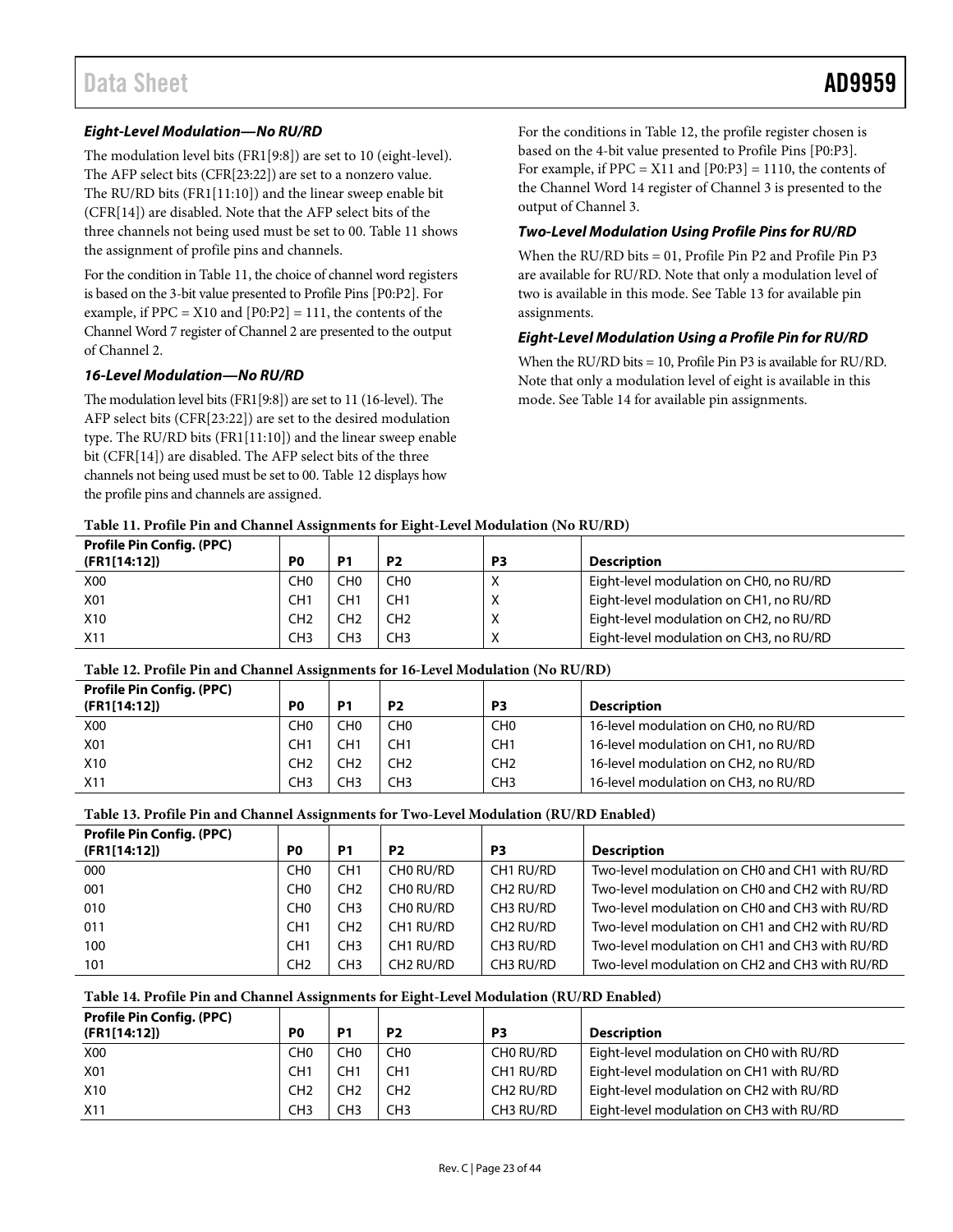# <span id="page-23-0"></span>**MODULATION USING SDIO\_x PINS FOR RU/RD**

For RU/RD bits = 11, the SDIO\_1, SDIO\_2, and SDIO\_3 pins are available for RU/RD. In this mode, modulation levels of 2, 4, and 16 are available. Note that the serial I/O port can be used only in 1-bit serial mode.

#### *Two-Level Modulation Using SDIO Pins for RU/RD*

#### <span id="page-23-1"></span>**Table 15. Profile Pin and Channel Assignments in Two-Level Modulation (RU/RD Enabled)**

| <b>Profile Pin Config. (PPC)</b><br>(FR1[14:12]) | P <sub>0</sub>  | P <sub>1</sub>  | P <sub>2</sub>  | P3  |
|--------------------------------------------------|-----------------|-----------------|-----------------|-----|
| xxx                                              | CH <sub>0</sub> | CH <sub>1</sub> | CH <sub>2</sub> | CH3 |

For the configuration in [Table 15,](#page-23-1) each profile pin is dedicated to a specific channel. In this case, the SDIO\_x pins can be used for the RU/RD function, as described in [Table 16.](#page-23-2)

#### *Four-Level Modulation Using SDIO Pins for RU/RD*

For RU/RD bits  $= 11$  (the SDIO 1 and SDIO 2 pins are available for RU/RD), the modulation level is set to 4. Se[e Table 17](#page-23-3) for pin assignments, including SDIO\_x pin assignments.

For the configuration shown i[n Table 17,](#page-23-3) the profile (channel word) register is chosen based on the 2-bit value presented to Profile Pins [P1:P2] or [P3:P4].

For example, if PPC = 011, [P0:P1] = 11, and [P2:P3] = 01, the contents of the Channel Word 3 register of Channel 1 are presented to the output of Channel 1, and the contents of the Channel Word 1 register of Channel 2 are presented to the output of Channel 2. SDIO\_1 and SDIO\_2 provide the RU/RD function.

#### *16-Level Modulation Using SDIO Pins for RU/RD*

The RU/RD bits = 11 (the SDIO\_1 pin is available for RU/RD), and the level is set to 16. See the pin assignments shown in [Table 18.](#page-23-4)

For the configuration shown i[n Table 18,](#page-23-4) the profile (channel word) register is chosen based on the 4-bit value presented to Profile Pins [P0:P3]. For example, if  $PPC = X10$  and  $[P0:P3] =$ 1101, then the contents of the Channel Word 13 register of Channel 2 is presented to the output of Channel 2. The SDIO\_1 pin provides the RU/RD function.

#### <span id="page-23-2"></span>**Table 16. Channel and SDIO\_1/SDIO\_2/SDIO\_3 Pin Assignments for RU/RD Operation**

| SDIO <sub>1</sub> | SDIO <sub>2</sub> | SDIO <sub>3</sub> | <b>Description</b>                      |
|-------------------|-------------------|-------------------|-----------------------------------------|
| $\Omega$          |                   |                   | Triggers the ramp-up function for CHO   |
| $\Omega$          |                   |                   | Triggers the ramp-down function for CH0 |
| 0                 |                   | U                 | Triggers the ramp-up function for CH1   |
| 0                 |                   |                   | Triggers the ramp-down function for CH1 |
|                   |                   |                   | Triggers the ramp-up function for CH2   |
|                   |                   |                   | Triggers the ramp-down function for CH2 |
|                   |                   |                   | Triggers the ramp-up function for CH3   |
|                   |                   |                   | Triggers the ramp-down function for CH3 |

# <span id="page-23-3"></span>**Table 17. Channel and Profile Pin Assignments, Including SDIO\_1/SDIO\_2/SDIO\_3 Pin Assignments for RU/RD Operation**

| Profile Pin Configuration (PPC) (FR1[14:12]) | P <sub>0</sub>  | P1              | P <sub>2</sub>  | P <sub>3</sub>  | SDIO 1                | SDIO <sub>2</sub>     | SDIO <sub>3</sub> |
|----------------------------------------------|-----------------|-----------------|-----------------|-----------------|-----------------------|-----------------------|-------------------|
| 000                                          | CH <sub>0</sub> | CH0             | CH1             | CH <sub>1</sub> | CHO RU/RD             | CH1 RU/RD             | N/A               |
| 001                                          | CH <sub>0</sub> | CH0             | CH <sub>2</sub> | CH <sub>2</sub> | CHO RU/RD             | CH <sub>2</sub> RU/RD | N/A               |
| 010                                          | CH <sub>0</sub> | CH <sub>0</sub> | CH3             | CH <sub>3</sub> | CHO RU/RD             | CH3 RU/RD             | N/A               |
| 011                                          | CH <sub>1</sub> | CH <sub>1</sub> | CH <sub>2</sub> | CH <sub>2</sub> | CH1 RU/RD             | CH <sub>2</sub> RU/RD | N/A               |
| 100                                          | CH <sub>1</sub> | CH1             | CH3             | CH <sub>3</sub> | CH1 RU/RD             | CH3 RU/RD             | N/A               |
| 101                                          | CH <sub>2</sub> | CH <sub>2</sub> | CH3             | CH <sub>3</sub> | CH <sub>2</sub> RU/RD | CH3 RU/RD             | N/A               |

#### <span id="page-23-4"></span>**Table 18. Channel and Profile Pin Assignments, Including SDIO\_1 Pin Assignments for RU/RD Operation**

| .,<br><b>Profile Pin Configuration (PPC) (FR1[14:12])</b> | P <sub>0</sub> | P <sub>1</sub>  | P <sub>2</sub>  | P <sub>3</sub>  | <b>SDIO</b>           | SDIO <sub>2</sub> | SDIO <sub>3</sub> |
|-----------------------------------------------------------|----------------|-----------------|-----------------|-----------------|-----------------------|-------------------|-------------------|
| <b>X00</b>                                                | CHO            | CH <sub>0</sub> | CHO             | CH <sub>0</sub> | CHO RU/RD             | N/A               | N/A               |
| X01                                                       | CH1            | CH <sub>1</sub> | CH1             | CH1             | CH1 RU/RD             | N/A               | N/A               |
| X <sub>10</sub>                                           | CH2            | CH <sub>2</sub> | CH <sub>2</sub> | CH <sub>2</sub> | CH <sub>2</sub> RU/RD | N/A               | N/A               |
| X11                                                       | CH3            | CH <sub>3</sub> | CH3             | CH <sub>3</sub> | CH3 RU/RD             | N/A               | N/A               |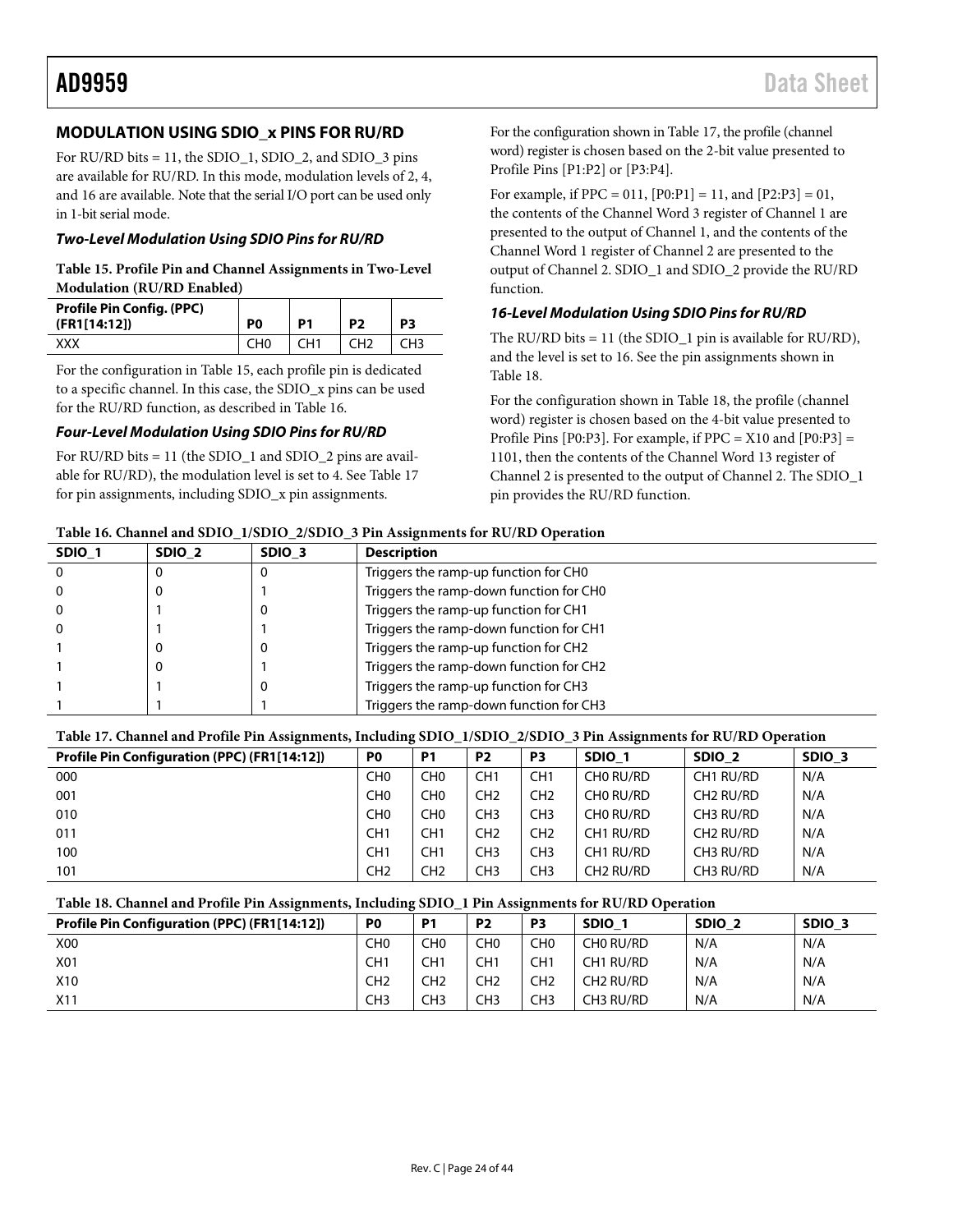# <span id="page-24-4"></span><span id="page-24-0"></span>**LINEAR SWEEP MODE**

Linear sweep mode enables the user to sweep frequency, phase, or amplitude from a starting point (S0) to an endpoint (E0). The purpose of linear sweep mode is to provide better bandwidth containment compared to direct modulation by replacing greater instantaneous changes with more gradual, user-defined changes between S0 and E0.

In linear sweep mode, S0 is loaded into the Channel Word 0 register (S0 is represented by one of three registers: Register 0x04, Register 0x05, or Register 0x06, depending on the type of sweep) and E0 is always loaded into Channel Word 1 (Register 0x0A). If E0 is configured for frequency sweep, the resolution is 32 bits, phase sweep is 14 bits, and amplitude sweep is 10 bits. When sweeping phase or amplitude, the word value must be MSB aligned in the Channel Word 1 register. The unused bits are don't care bits. The profile pins are used to trigger and control the direction of the linear sweep for frequency, phase, and amplitude. All channels can be programmed separately for a linear sweep. In linear sweep mode, Profile Pin P0 is dedicated to Channel 0. Profile Pin P1 is dedicated to Channel 1, and so on.

The AD9959 has the ability to ramp up or ramp down (RU/RD) the output amplitude (using the 10-bit output scalar) before and after a linear sweep. If the RU/RD feature is desired, unused profile pins or unused SDIO\_1/SDIO\_2/SDIO\_3 pins can be configured for the RU/RD operation.

To enable linear sweep mode for a particular channel, the AFP select bits (CFR[23:22]), the modulation level bits (FR1[9:8]), and the linear sweep enable bit (CFR[14]) are programmed.

The AFP select bits determine the type of linear sweep to be performed. The modulation level bits must be set to 00 (twolevel) for that specific channel (se[e Table 19 a](#page-24-1)nd [Table 20\)](#page-24-2)

| <b>AFP Select</b><br>(CFR[23:22]) | <b>Linear Sweep Enable</b><br>(CFR[14]) | <b>Description</b> |
|-----------------------------------|-----------------------------------------|--------------------|
| 00                                |                                         | N/A                |
| 01                                |                                         | Amplitude sweep    |
| 10                                |                                         | Frequency sweep    |
| 11                                |                                         | Phase sweep        |

<span id="page-24-1"></span>

| Table 19. Linear Sweep Parameter to Sweep |  |
|-------------------------------------------|--|
|-------------------------------------------|--|

<span id="page-24-2"></span>

| <b>Description</b>     |
|------------------------|
| Two-level modulation   |
| Four-level modulation  |
| Eight-level modulation |
| 16-level modulation    |
|                        |

## **Setting the Slope of the Linear Sweep**

The slope of the linear sweep is set by the intermediate step size (delta-tuning word) between S0 and E0 and the time spent (sweep ramp rate word) at each step. The resolution of the delta-tuning word is 32 bits for frequency, 14 bits for phase, and 10 bits for amplitude. The resolution for the delta ramp rate word is eight bits.

In linear sweep, each channel is assigned a rising delta word (RDW, Register 0x08) and a rising sweep ramp rate word (RSRR, Register 0x07). These settings apply when sweeping up toward E0. The falling delta word (FDW, Register 0x09) and falling sweep ramp rate (FSRR, Register 0x07) apply when sweeping down toward S0. [Figure 36 d](#page-24-3)isplays a linear sweep up and then down using a profile pin. Note that the linear sweep no-dwell bit is disabled; otherwise, the sweep accumulator returns to 0 upon reaching E0.



Figure 36. Linear Sweep Parameters

<span id="page-24-3"></span>For a piecemeal or a nonlinear transition between S0 and E0, the delta-tuning words and ramp rate words can be reprogrammed during the transition to produce the desired response.

The formulas for calculating the step size of RDW or FDW for delta frequency, delta phase, or delta amplitude are as follows:

$$
\Delta f = \left(\frac{RDW}{2^{32}}\right) \times SYSCLK \text{ (Hz)}
$$
\n
$$
\Delta \Phi = \left(\frac{RDW}{2^{14}}\right) \times 360^{\circ}
$$
\n
$$
\Delta a = \left(\frac{RDW}{2^{10}}\right) \times 1024 \text{ (DAC full-scale current)}
$$

The formula for calculating delta time from RSRR or FSRR is

 $t = (RSRR) \times 1 / SYNC \_CLK$ 

At 500 MSPS operation (SYNC\_CLK = 125 MHz), the maximum time interval between steps is  $1/125$  MHz  $\times$  256 = 2.048 μs. The minimum time interval is  $(1/125 \text{ MHz}) \times 1 = 8.0 \text{ ns}.$ 

The sweep ramp rate block (timer) consists of a loadable 8-bit down counter that continuously counts down from the loaded value to 1. When the ramp rate timer equals 1, the proper ramp rate value is loaded and the counter begins counting down to 1 again.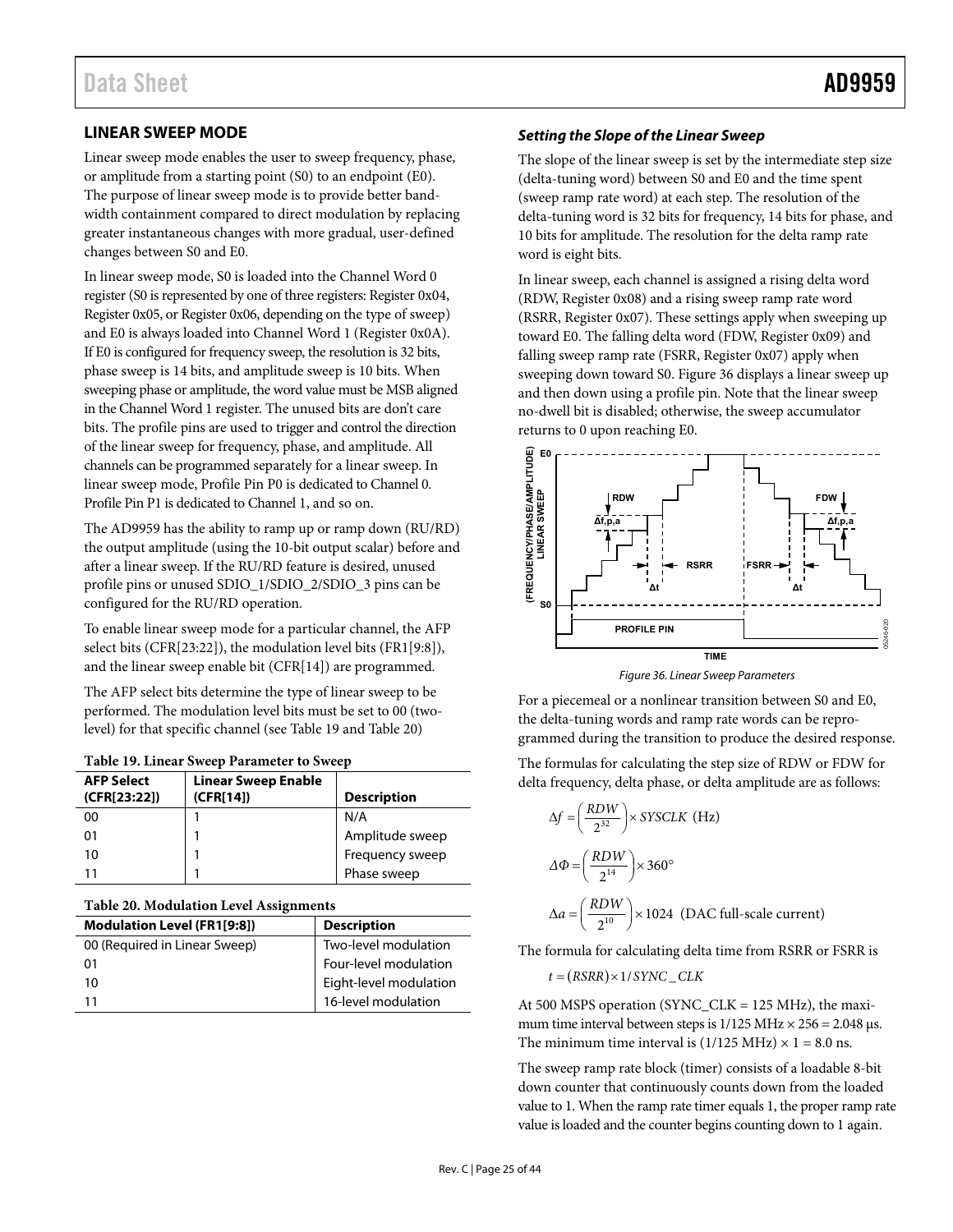<span id="page-25-0"></span>This load and countdown operation continues for as long as the timer is enabled. However, the count can be reloaded before reaching 1 by either of the following two methods:

- Method 1 is to change the profile pin. When the profile pin changes from Logic 0 to Logic 1, the rising sweep ramp rate (RSRR) register value is loaded into the ramp rate timer, which then proceeds to count down as normal. When the profile pin changes from Logic 1 to Logic 0, the falling sweep ramp rate (FSRR) register value is loaded into the ramp rate timer, which then proceeds to count down as normal.
- Method 2 is to set the CFR[14] bit and issue an I/O update. If sweep is enabled and CFR[14] is set, the ramp rate timer loads the value determined by the profile pin. If the profile pin is high, the ramp rate timer loads the RSRR; if the profile pin is low, the ramp rate timer loads FSRR.

### **Frequency Linear Sweep Example: AFP Bits = 10**

In the following example, the modulation level bits  $(FRI[9:8]) = 00$ , the linear sweep enable bit  $(CFR[14]) = 1$ , and the linear sweep no-dwell bit  $(CFR[15]) = 0$ .

In linear sweep mode, when the profile pin transitions from low to high, the RDW is applied to the input of the sweep accumulator and the RSRR register is loaded into the sweep rate timer.

The RDW accumulates at the rate given by the rising sweep ramp rate (RSRR) bits until the output is equal to the CW1 register value. The sweep is then complete, and the output is held constant in frequency.

When the profile pin transitions from high to low, the FDW is applied to the input of the sweep accumulator and the FSRR bits are loaded into the sweep rate timer.

The FDW accumulates at the rate given by the falling sweep ramp rate (FSRR) until the output is equal to the CFTW0 register (Register 0x04) value. The sweep is then complete, and the output is held constant in frequency.

See [Figure 37 f](#page-25-1)or the linear sweep block diagram. [Figure 39](#page-26-1)  depicts a frequency sweep with no-dwell mode disabled. In this mode, the output follows the state of the profile pin. A phase or amplitude sweep works in the same manner.

# **LINEAR SWEEP NO-DWELL MODE**

If the linear sweep no-dwell bit is set (CFR[15]), the rising sweep is started in an identical manner to the dwell linear sweep mode; that is, upon detecting Logic 1 on the profile input pin, the rising sweep action is initiated. The word continues to sweep up at the rate set by the rising sweep ramp rate at the resolution set by the rising delta word until it reaches the terminal value. Upon reaching the terminal value, the output immediately reverts to the starting point and remains until Logic 1 is detected on the profile pin.

[Figure 38 s](#page-26-2)hows an example of the no-dwell mode. The points labeled A indicate where a rising edge is detected on the profile pin, and the points labeled B indicate where the AD9959 has determined that the output has reached E0 and reverts to S0. The falling sweep ramp rate bits (LSRR[15:8]) and the falling delta word bits (FDW[31:0]) are unused in this mode.



<span id="page-25-1"></span>Figure 37. Linear Sweep Block Diagram (Frequency Sweep)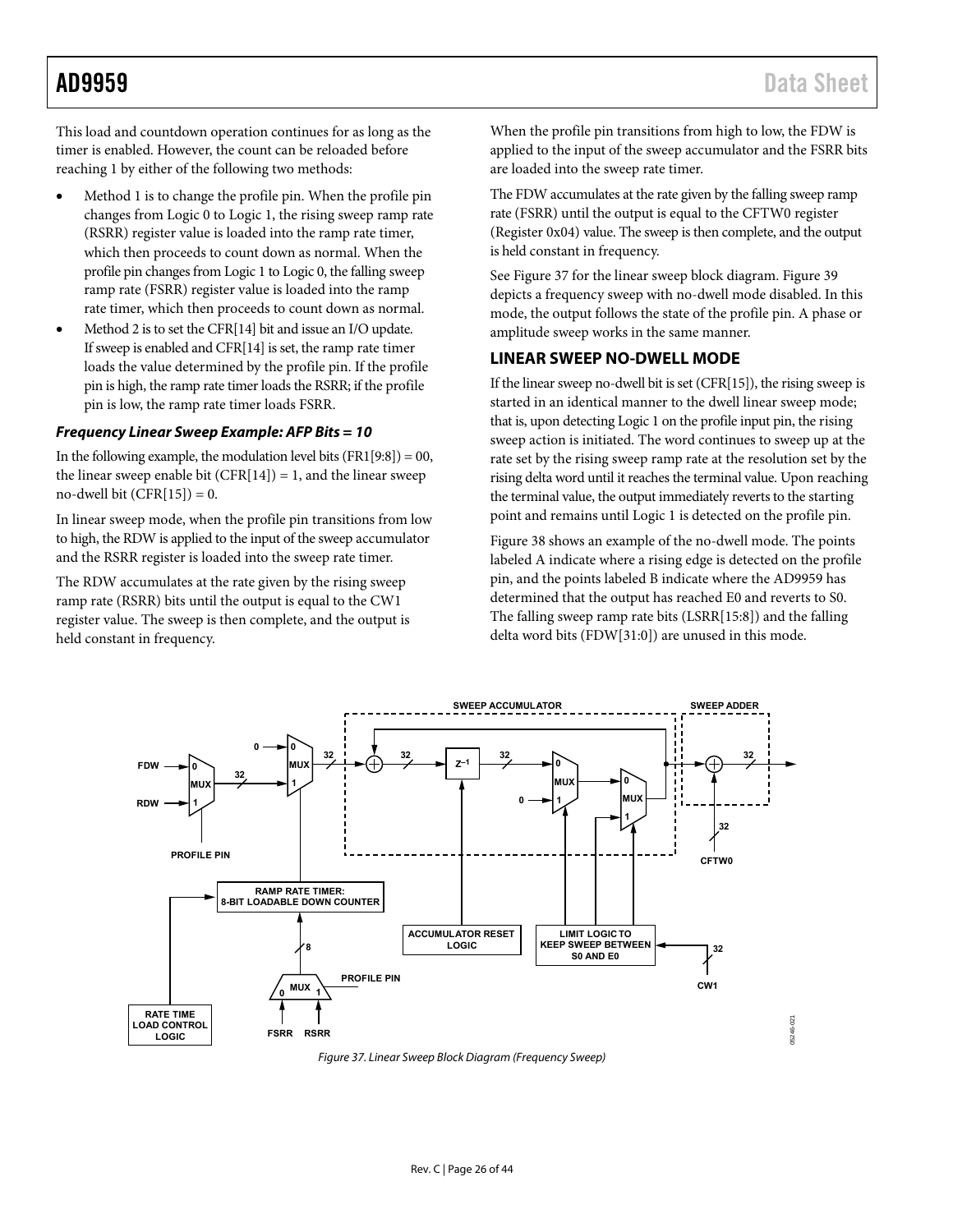<span id="page-26-2"></span><span id="page-26-0"></span>

#### <span id="page-26-1"></span>**SWEEP AND PHASE ACCUMULATOR CLEARING FUNCTIONS**

The AD9959 allows two different clearing functions. The first is a continuous zeroing of the sweep logic and phase accumulator (clear and hold). The second is a clear and release or automatic zeroing function. CFR[4] is the autoclear sweep accumulator bit and CFR[2] is the autoclear phase accumulator bit. The continuous clear bits are located in CFR, where CFR[3] clears the sweep accumulator and CFR[1] clears the phase accumulator.

#### **Continuous Clear Bits**

The continuous clear bits are static control signals that, when active high, hold the respective accumulator at 0 while the bit is active. When the bit goes low, the respective accumulator is allowed to operate.

#### **Clear and Release Bits**

The autoclear sweep accumulator bit, when set, clears and releases the sweep accumulator upon an I/O update or a change in the profile input pins. The autoclear phase accumulator bit, when set, clears and releases the phase accumulator upon an I/O update or a change in the profile pins. The automatic clearing function is repeated for every subsequent I/O update or change in profile pins until the clear and release bits are reset via the serial port.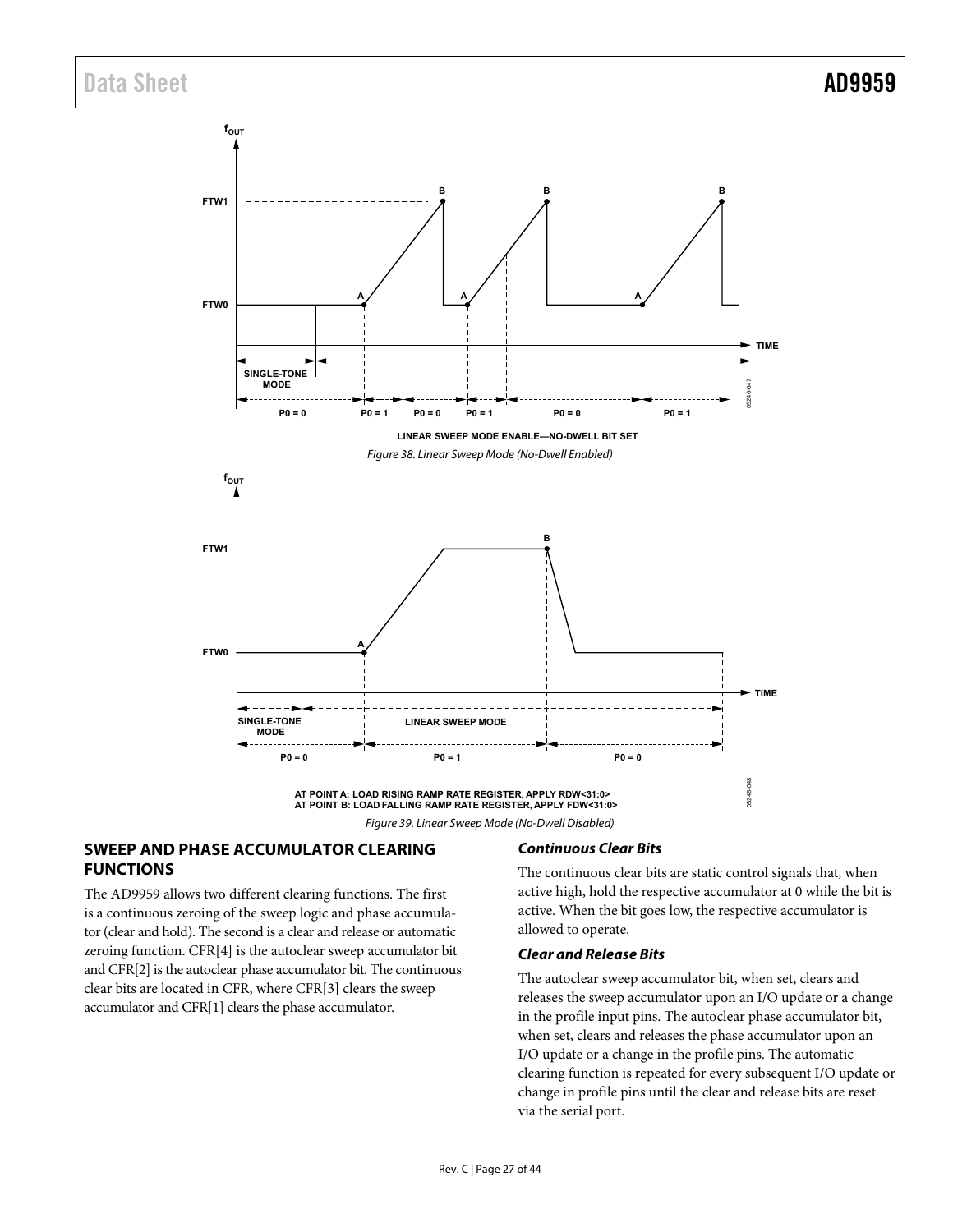# <span id="page-27-0"></span>AD9959 Data Sheet

# <span id="page-27-1"></span>**OUTPUT AMPLITUDE CONTROL MODE**

The 10-bit scale factor (multiplier) controls the ramp-up and ramp-down (RU/RD) time of an on/off emission from the DAC. In burst transmissions of digital data, it reduces the adverse spectral impact of abrupt bursts of data. The multiplier can be bypassed by clearing the amplitude multiplier enable bit  $(ACR[12] = 0).$ 

Automatic and manual RU/RD modes are supported. The automatic mode generates a zero-scale up to a full-scale (10 bits) linear ramp at a rate determined by ACR (Register 0x06). The start and direction of the ramp can be controlled by either the profile pins or the SDIO\_1/SDIO\_2/SDIO\_3 pins.

Manual mode allows the user to directly control the output amplitude by manually writing to the amplitude scale factor value in the ACR (Register 0x06). Manual mode is enabled by setting  $ACR[12] = 1$  and  $ACR[11] = 0$ .

#### *Automatic RU/RD Mode Operation*

Automatic RU/RD mode is active when both ACR[12] and ACR[11] are set. When automatic RU/RD is enabled, the scale factor is internally generated and applied to the multiplier input port for scaling the output. The scale factor is the output of a 10-bit counter that increments/decrements at a rate set by the 8-bit output ramp rate register. The scale factor increments if the external pin is high and decrements if the pin is low. The internally generated scale factor step size is controlled by ACR[15:14]. [Table 21](#page-27-2) describes the increment/decrement step size of the internally generated scale factor per ACR[15:14].

#### <span id="page-27-2"></span>**Table 21. Increment/Decrement Step Size Assignments**

| <b>Increment/Decrement Step Size</b><br>(ACR [15:14]) | <b>Size</b> |
|-------------------------------------------------------|-------------|
| 00                                                    |             |
| 01                                                    | ີ           |
| 10                                                    |             |
|                                                       | 8           |

A special feature of this mode is that the maximum output amplitude allowed is limited by the contents of the amplitude scale factor (ACR[9:0]). This allows the user to ramp to a value less than full scale.

#### *Ramp Rate Timer*

The ramp rate timer is a loadable down counter that generates the clock signal to the 10-bit counter that generates the internal scale factor. The ramp rate timer is loaded with the value of the LSRR (Register 0x07) each time the counter reaches 1 (decimal). This load and countdown operation continues for as long as the timer is enabled unless the timer is forced to load before reaching a count of 1.

If the load ARR at I/O\_UPDATE bit (ACR[10]) is set, the ramp rate timer is loaded at an I/O update, a change in profile input, or upon reaching a value of 1. The ramp timer can be loaded before reaching a count of 1 by three methods.

- In the first method, the profile pins or the SDIO\_1/ SDIO\_2/SDIO\_3 pins are changed. When the control signal changes state, the ACR value is loaded into the ramp rate timer, which then proceeds to count down as normal.
- In the second method, the load ARR at I/O\_UPDATE bit (ACR[10]) is set, and an I/O update is issued.
- The third method is to change from inactive automatic RU/RD mode to active automatic RU/RD mode.

#### *RU/RD Pin-to-Channel Assignment*

When all four channels are in single-tone mode, the profile pins are used for RU/RD operation.

When linear sweep and RU/RD are activated, the SDIO  $1/$ SDIO\_2/SDIO\_3 pins are used for RU/RD operation.

In modulation mode, refer to the [Modulation Mode](#page-20-3) section for pin assignments.

| Table 22. Profile Pin Assignments for RU/RD Operation |  |  |
|-------------------------------------------------------|--|--|
|-------------------------------------------------------|--|--|

| <b>Profile Pin</b> | <b>RU/RD Operation</b> |
|--------------------|------------------------|
| P <sub>0</sub>     | CH <sub>0</sub>        |
| P1                 | CH <sub>1</sub>        |
| P <sub>2</sub>     | CH2                    |
| P3                 | CH <sub>3</sub>        |

#### **Table 23. Channel Assignments of SDIO\_1/SDIO\_2/SDIO\_3 Pins for RU/RD Operation**

| Linear Sweep and RU/RD Modes Enabled<br><b>Simultaneously</b> | SDIO <sub>1</sub> | SDIO <sub>2</sub> | SDIO <sub>3</sub> | Ramp-Up/Ramp-Down Control Signal Assignment |
|---------------------------------------------------------------|-------------------|-------------------|-------------------|---------------------------------------------|
| Enable for CHO                                                | 0                 | 0                 | 0                 | Ramp-up function for CH0                    |
| Enable for CHO                                                | 0                 | 0                 |                   | Ramp-down function for CH0                  |
| Enable for CH1                                                | 0                 |                   | 0                 | Ramp-up function for CH1                    |
| Enable for CH1                                                | 0                 |                   |                   | Ramp-down function for CH1                  |
| Enable for CH <sub>2</sub>                                    |                   | $\mathbf{0}$      | 0                 | Ramp-up function for CH2                    |
| Enable for CH <sub>2</sub>                                    |                   | $\mathbf{0}$      |                   | Ramp-down function for CH2                  |
| Enable for CH3                                                |                   |                   | 0                 | Ramp-up function for CH3                    |
| Enable for CH3                                                |                   |                   |                   | Ramp-down function for CH3                  |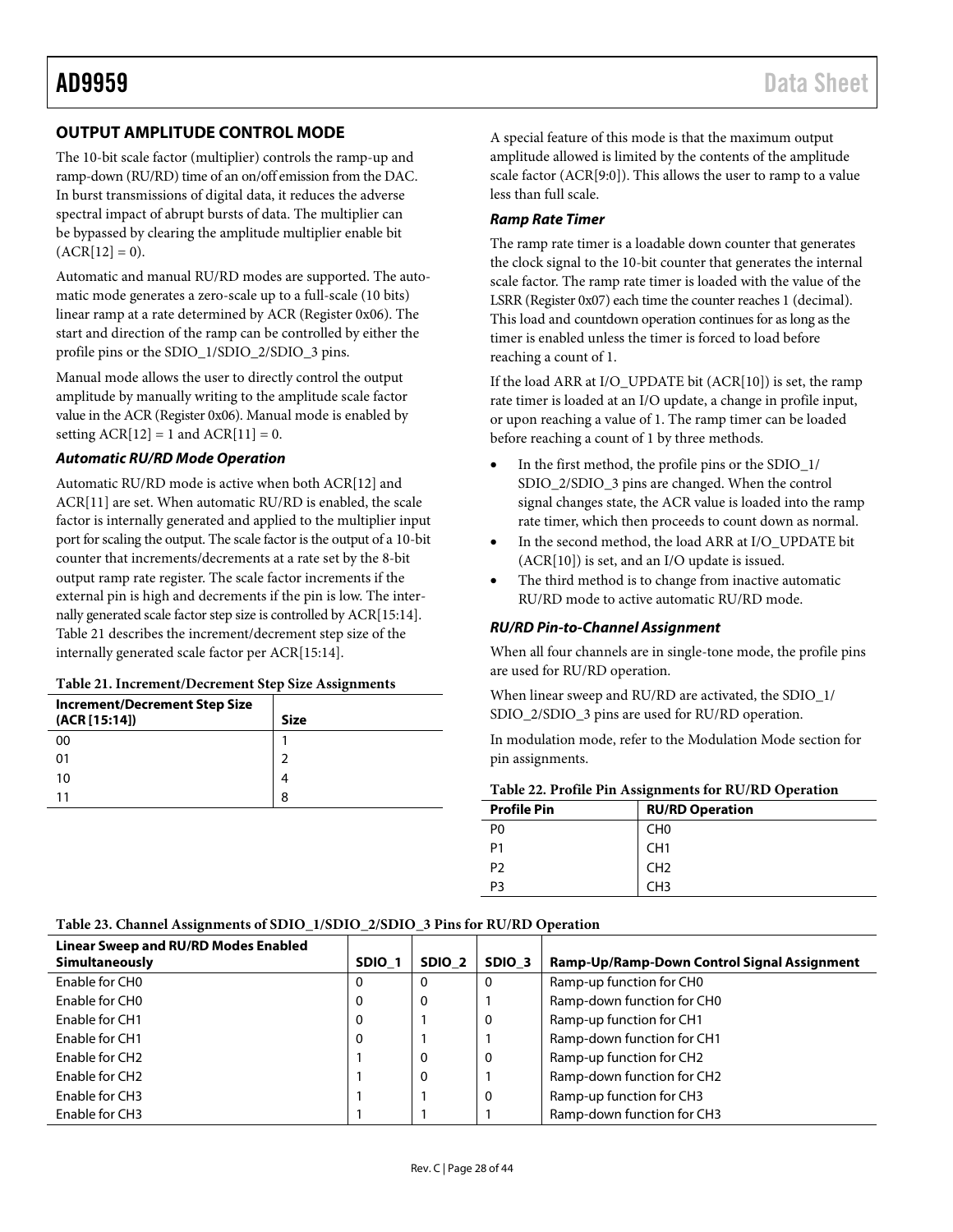# <span id="page-28-2"></span><span id="page-28-0"></span>SYNCHRONIZING MULTIPLE AD9959 DEVICES

The AD9959 allows easy synchronization of multiple AD9959 devices. At power-up, the phase of SYNC\_CLK can be offset between multiple devices. To correct for the offset and align the SYNC\_CLK edges, there are three methods (one automatic mode and two manual modes) of synchronizing the SYNC\_CLK edges. These modes force the internal state machines of multiple devices to a known state, which aligns the SYNC\_CLK edges.

In addition, the user must send a coincident I/O\_UPDATE to multiple devices to maintain synchronization. Any mismatch in REF\_CLK phase between devices results in a corresponding phase mismatch on the SYNC\_CLK edges.

# **AUTOMATIC MODE SYNCHRONIZATION**

In automatic mode, multiple part synchronization is achieved by connecting the SYNC\_OUT pin on the master device to the SYNC\_IN pins of the slave devices. Devices are configured as master or slave through programming bits, accessible via the serial port.

A configuration for synchronizing multiple AD9959 devices in automatic mode is shown in the [Application Circuits](#page-13-1) section. In this configuration, the AD9510 provides coincident REF\_CLK and SYNC\_OUT signals to all devices.

### *Operation*

The first steps are to program the master and slave devices for their respective roles and then write the auto sync enable bit  $(FR2[7]) = 1$ . Enabling the master device is performed by writing its multidevice sync master enable bit in Function Register 2  $(FR2[6]) = 1$ . This causes the SYNC\_OUT of the master device to output a pulse that has a pulse width equal to one system clock period and a frequency equal to one-fourth of the system clock frequency. Enabling devices as slaves is performed by writing  $FR2[6] = 0$ .

In automatic synchronizing mode, the slave devices sample SYNC\_OUT pulses from the master device on the SYNC\_IN of the slave devices, and a comparison of all state machines is made by the autosynchronization circuitry. If the slave devices state machines are not identical to the master, the slave devices state machines are stalled for one system clock cycle. This procedure synchronizes the slave devices within three SYNC\_CLK periods.

## *Delay Time Between SYNC\_OUT and SYNC\_IN*

When the delay between SYNC\_OUT and SYNC\_IN exceeds one system clock period, the system clock offset bits (FR2[1:0]) are used to compensate. The default state of these bits is 00, which implies that the SYNC\_OUT of the master and the SYNC\_IN of the slave have a propagation delay of less than one system clock period. If the propagation time is greater than one system clock period, the time should be measured and the appropriate offset programmed. [Table 24](#page-28-1) describes the delays required per system clock offset value.

<span id="page-28-1"></span>

|  |  |  | Table 24. System Clock Offset (Delay) Assignments |
|--|--|--|---------------------------------------------------|
|  |  |  |                                                   |

| <b>System Clock</b><br><b>Offset (FR2[1:0])</b> | <b>SYNC OUT/SYNC IN</b><br><b>Propagation Delay</b> |
|-------------------------------------------------|-----------------------------------------------------|
| 00                                              | $0 \leq$ delay $\leq 1$                             |
| 01                                              | $1 \le$ delay $\le$ 2                               |
| 10                                              | $2 \le$ delay $\le$ 3                               |
|                                                 | $3 \leq$ delay $\leq 4$                             |

#### *Automatic Synchronization Status Bits*

If a slave device falls out of sync, the sync status bit is set high. The multidevice sync status bit (FR2[5]) can be read through the serial port. It is automatically cleared when read.

The synchronization routine continues to operate regardless of the state of FR2[5]. FR2[5] can be masked by writing Logic 1 to the multidevice sync mask bit (FR2[4]). If FR2[5] is masked, it is held low.

## **MANUAL SOFTWARE MODE SYNCHRONIZATION**

Manual software mode is enabled by setting the manual software sync bit (FR1[0]) to Logic 1 in a device. In this mode, the I/O update that writes the manual software sync bit to Logic 0 stalls the state machine of the clock generator for one system clock cycle. Stalling the clock generation state machine by one cycle changes the phase relationship of SYNC\_CLK between devices by one system clock period (90°).

Note that the user may have to repeat this process until the devices have their SYNC\_CLK signals in phase. The SYNC\_IN input can be left floating because it has an internal pull-up. The SYNC\_OUT pin is not used.

The synchronization is complete when the master and slave devices have their SYNC\_CLK signals in phase.

## **MANUAL HARDWARE MODE SYNCHRONIZATION**

Manual hardware mode is enabled by setting the manual hardware sync bit (FR1[1]) to Logic 1 in a device. In manual hardware synchronization mode, the SYNC\_CLK stalls by one system clock cycle each time a rising edge is detected on the SYNC\_IN input. Stalling the SYNC\_CLK state machine by one cycle changes the phase relationship of SYNC\_CLK between devices by one system clock period (90°).

Note that the user may have to repeat the process until the devices have their SYNC\_CLK signals in phase. The SYNC\_IN input can be left floating because it has an internal pull-up. The SYNC\_OUT is not used.

The synchronization is complete when the master and slave devices have their SYNC\_CLK signals in phase.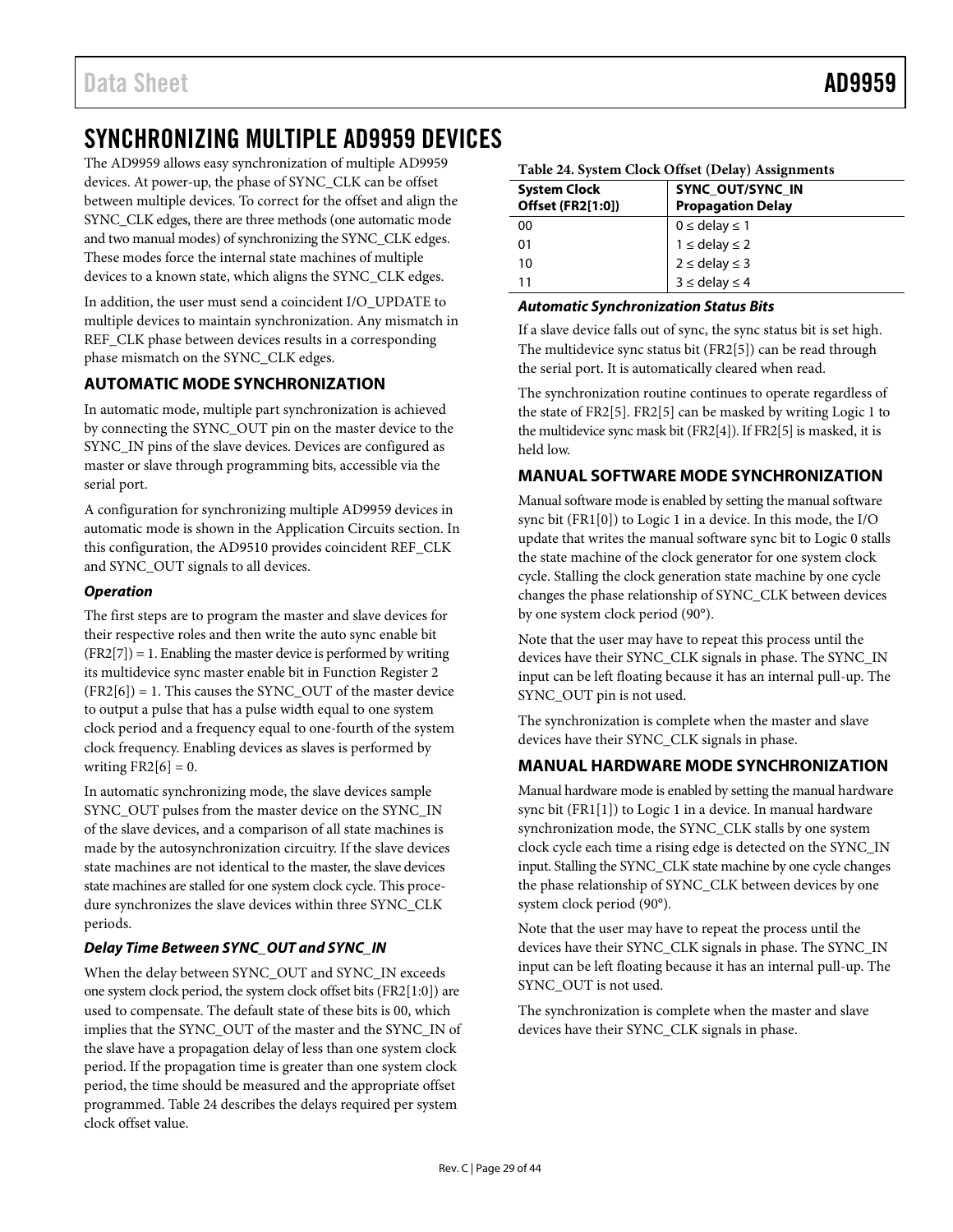# <span id="page-29-0"></span>**I/O\_UPDATE, SYNC\_CLK, AND SYSTEM CLOCK RELATIONSHIPS**

I/O\_UPDATE and SYNC\_CLK are used together to transfer data from the serial I/O buffer to the active registers in the device. Data in the buffer is inactive.

SYNC\_CLK is a rising edge active signal. It is derived from the system clock and a divide-by-4 frequency divider. The SYNC\_CLK, which is externally provided, can be used to synchronize external hardware to the AD9959 internal clocks.

I/O\_UPDATE initiates the start of a buffer transfer. It can be sent synchronously or asynchronously relative to the SYNC\_CLK. If the setup time between these signals is met, then constant latency (pipeline) to the DAC output exists. For example, if repetitive changes to phase offset via the SPI port is desired, the latency of those changes to the DAC output is constant; otherwise, a time uncertainty of one SYNC\_CLK period is present.

The I/O\_UPDATE is essentially oversampled by the SYNC\_CLK. Therefore, I/O\_UPDATE must have a minimum pulse width greater than one SYNC\_CLK period.

The timing diagram shown i[n Figure 40](#page-29-1) depicts when data in the buffer is transferred to the active registers.



<span id="page-29-1"></span>Figure 40. I/O\_UPDATE Transferring Data from I/O Buffer to Active Registers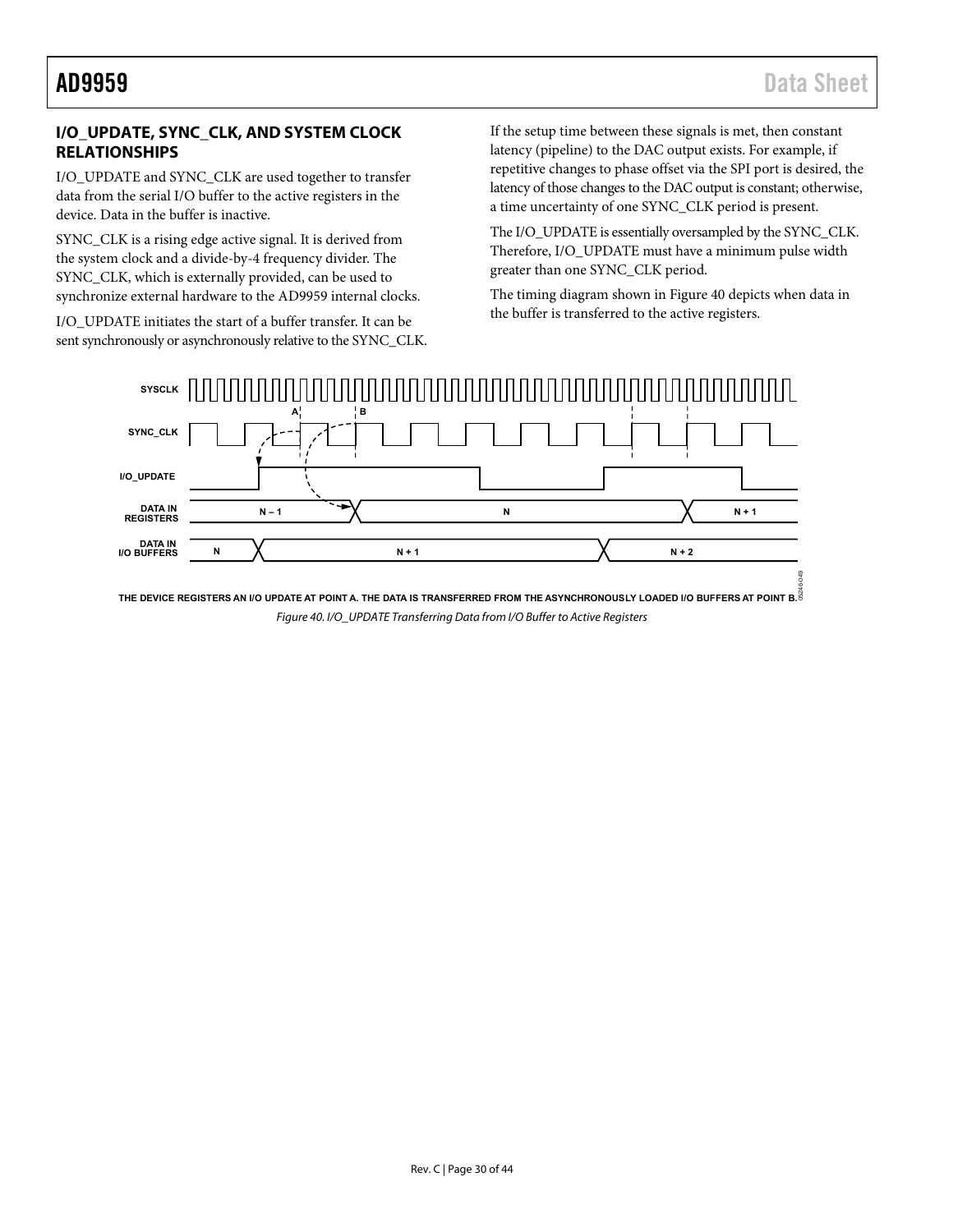# <span id="page-30-0"></span>SERIAL I/O PORT

## **OVERVIEW**

The AD9959 serial I/O port offers multiple configurations to provide significant flexibility. The serial I/O port offers an SPIcompatible mode of operation that is virtually identical to the SPI operation found in earlier Analog Devices DDS products. The flexibility is provided by four data pins (SDIO\_0, SDIO\_1, SDIO\_2, SDIO\_3) that allow four programmable modes of serial I/O operation.

Three of the four data pins (SDIO\_1, SDIO\_2, SDIO\_3) can be used for functions other than serial I/O port operation. These pins can also be used to initiate a ramp-up or ramp-down (RU/RD) of the 10-bit amplitude output scalar. In addition, SDIO\_3 can be used to provide the SYNC\_I/O function that resynchronizes the serial I/O port controller if it is out of proper sequence.

The maximum speed of the serial I/O port SCLK is 200 MHz, but the four data pins (SDIO\_0, SDIO\_1, SDIO\_2, SDIO\_3) can be used to further increase data throughput. The maximum data throughput using all the SDIO pins (SDIO\_0, SDIO\_1, SDIO\_2, SDIO\_3) is 800 Mbps.

Note that all channels share Register 0x03 to Register 0x18, which are shown in the [Register Maps and Bit Descriptions s](#page-35-1)ection. This address sharing enables all four DDS channels to be written to simultaneously. For example, if a common frequency tuning word is desired for all four channels, it can be written once through the serial I/O port to all four channels. This is the default mode of operation (all channels enabled). To enable each channel to be independent, the four channel enable bits found in the channel select register (CSR, Register 0x00) must be used.

There are effectively four sets or copies of addresses (Register 0x03 to Register 0x18) that the channel enable bits can access to provide channel independence. See th[e Descriptions for Control Registers](#page-38-1)  section for further details of programming channels that are common to or independent from each other. To properly read back Register 0x03 to Register 0x18, the user must enable only one channel enable bit at a time.

Serial operation of the AD9959 occurs at the register level, not the byte level; that is, the controller expects that all bytes contained in the register address are accessed. The SYNC\_I/O function can be used to abort an I/O operation, thereby allowing fewer than all bytes to be accessed. This feature can be used to program only a part of the addressed register. Note that only completed bytes are affected.

There are two phases to a serial communications cycle. Phase 1 is the instruction cycle, which writes the instruction byte into the AD9959. Each bit of the instruction byte is registered on each corresponding rising edge of SCLK. The instruction byte defines whether the upcoming data transfer is a write or read operation. The instruction byte contains the serial address of the address register.

Phase 2 of the I/O cycle consists of the actual data transfer (write/read) between the serial port controller and the serial port buffer. The number of bytes transferred during this phase of the communication cycle is a function of the register being accessed. The actual number of additional SCLK rising edges required for the data transfer and instruction byte depends on the number of bytes in the register and the serial I/O mode of operation.

For example, when accessing Function Register 1 (FR1), which is three bytes wide, Phase 2 of the I/O cycle requires that three bytes be transferred. After transferring all data bytes per the instruction byte, the communication cycle is completed for that register.

At the completion of a communication cycle, the AD9959 serial port controller expects the next set of rising SCLK edges to be the instruction byte for the next communication cycle. All data written to the AD9959 is registered on the rising edge of SCLK. Data is read on the falling edge of SCLK (se[e Figure 43 t](#page-33-0)hrough [Figure 49\)](#page-34-0). The timing specifications fo[r Figure 41 a](#page-30-1)n[d Figure 42](#page-30-2)  are described i[n Table 25.](#page-30-3)

<span id="page-30-1"></span>

Figure 42. Timing Diagram for Data Read for Serial I/O Port

<span id="page-30-3"></span><span id="page-30-2"></span>

| <b>Parameter</b>  | Min | Unit   |                                    |
|-------------------|-----|--------|------------------------------------|
|                   |     |        | <b>Description</b>                 |
| t <sub>PRE</sub>  | 1.0 | ns min | CS setup time                      |
| t <sub>SCLK</sub> | 5.0 | ns min | Period of serial data clock        |
| t <sub>DSU</sub>  | 2.2 | ns min | Serial data setup time             |
| tsclkpwh          | 2.2 | ns min | Serial data clock pulse width high |
| <b>t</b> sclkpwl  | 1.6 | ns min | Serial data clock pulse width low  |
| $t_{DHLD}$        | 0   | ns min | Serial data hold time              |
| t <sub>DV</sub>   | 12  | ns min | Data valid time                    |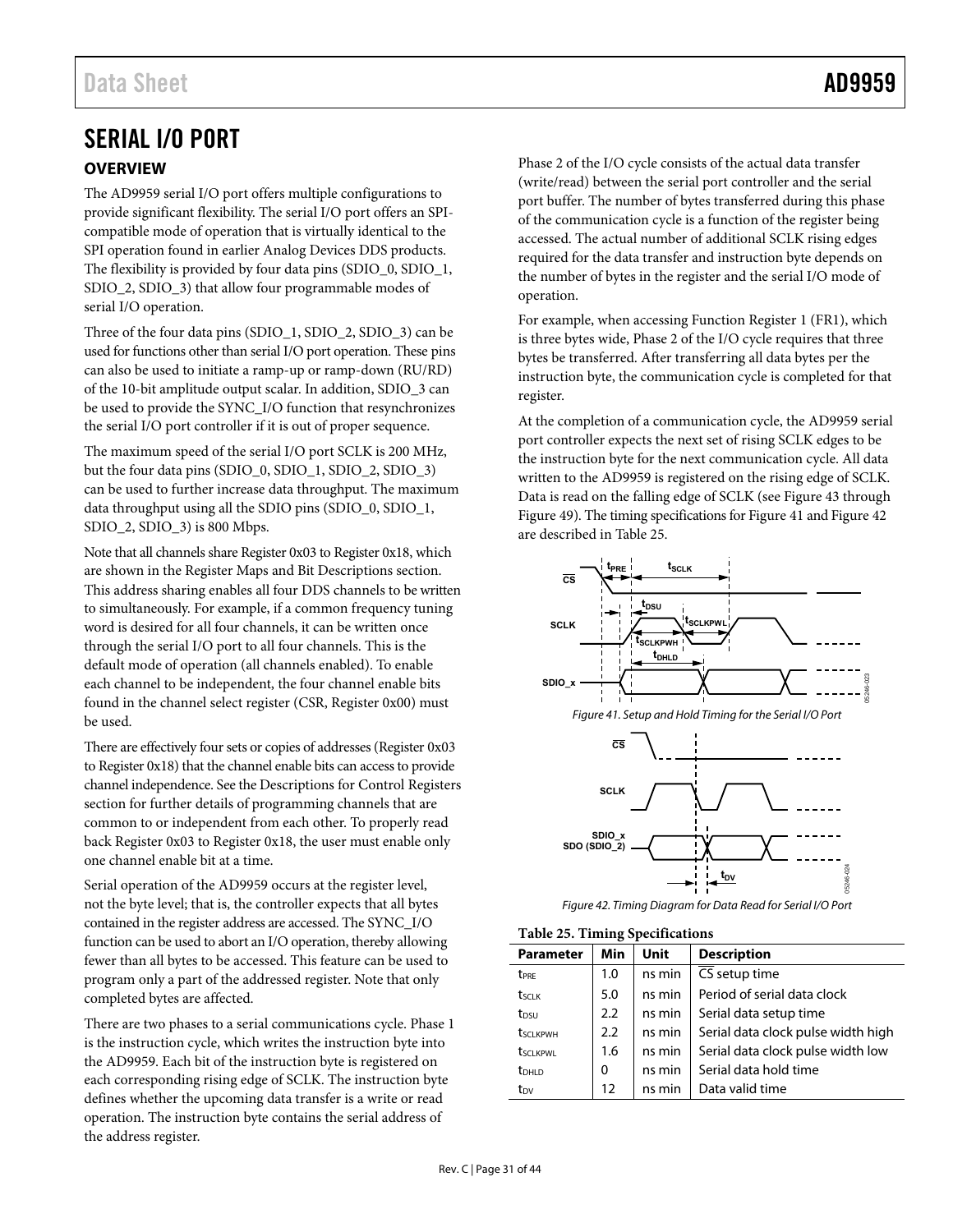<span id="page-31-0"></span>Each set of communication cycles does not require an I/O update to be issued. The I/O update transfers data from the I/O port buffer to active registers. The I/O update can be sent for each communication cycle or can be sent when all serial operations are complete. However, data is not active until an I/O update is sent, with the exception of the channel enable bits in the channel select register (CSR). These bits do not require an I/O update to be enabled.

## **INSTRUCTION BYTE DESCRIPTION**

The instruction byte contains the following information:

| <b>MSB</b> |                   |                   |    |                |                |                |                |  |
|------------|-------------------|-------------------|----|----------------|----------------|----------------|----------------|--|
| D7         | D6                | D <sub>5</sub>    | D4 | D <sub>3</sub> | D <sub>2</sub> | D <sub>1</sub> | D <sub>0</sub> |  |
| R/W        | $\checkmark$<br>ᄉ | $\mathbf{v}$<br>́ | A4 | A3             | A2             | A1             | A0             |  |

 $x =$  don't care bit.

Bit D7 of the instruction byte  $(R/\overline{W})$  determines whether a read or write data transfer occurs after the instruction byte write. A logic high indicates a read operation. A logic low indicates a write operation.

Bit D4 to Bit D0 of the instruction byte determine which register is accessed during the data transfer portion of the communication cycle. The internal byte addresses are generated by the AD9959.

# **SERIAL I/O PORT PIN DESCRIPTION** *Serial Data Clock (SCLK)*

The serial data clock pin is used to synchronize data to and from the internal state machines of the AD9959. The maximum SCLK toggle frequency is 200 MHz.

# *Chip Select (CS)*

The chip select pin allows more than one AD9959 device to be on the same set of serial communications lines. The chip select is an active low enable pin. SDIO\_x inputs go to a high impedance state when CS is high. If CS is driven high during any communication cycle, that cycle is suspended until  $\overline{CS}$  is reactivated low. The CS pin can be tied low in systems that maintain control of SCLK.

## *Serial Data I/O (SDIO\_0, SDIO\_1, SDIO\_3)*

Of the four SDIO pins, only the SDIO\_0 pin is a dedicated SDIO pin. SDIO\_1, SDIO\_2, and SDIO\_3 can also be used to ramp up/ramp down the output amplitude. Bits[2:1] in the channel select register (CSR, Register 0x00) control the configuration of these pins. See th[e Serial I/O Modes of Operation](#page-32-1) for more information.

# **SERIAL I/O PORT FUNCTION DESCRIPTION** *Serial Data Out (SDO)*

The SDO function is available in single-bit (3-wire) mode only. In SDO mode, data is read from the SDIO\_2 pin for protocols that use separate lines for transmitting and receiving data (see [Table 26](#page-32-2) for pin configuration options). Bits[2:1] in the channel select register (CSR, Register 0x00) control the configuration of this pin. The SDO function is not available in 2-bit or 4-bit serial I/O modes.

# *SYNC\_I/O*

The SYNC\_I/O function is available in 1-bit and 2-bit modes. SDIO\_3 serves as the SYNC\_I/O pin when this function is active. Bits CSR[2:1] control the configuration of this pin. Otherwise, the SYNC\_I/O function is used to synchronize the I/O port state machines without affecting the addressable register contents. An active high input on the SYNC\_I/O (SDIO\_3) pin causes the current communication cycle to abort. After SDIO\_3 returns low (Logic 0), another communication cycle can begin, starting with the instruction byte write. The SYNC\_I/O function is not available in 4-bit serial I/O mode.

## **MSB/LSB TRANSFER DESCRIPTION**

The AD9959 serial port can support both most significant bit (MSB) first or least significant bit (LSB) first data formats. This functionality is controlled by CSR[0]. MSB first is the default mode. When CSR[0] is set high, the AD9959 serial port is in LSB first format. The instruction byte must be written in the format indicated by CSR[0], that is, if the AD9959 is in LSB first mode, the instruction byte must be written from LSB to MSB. If the AD9959 is in MSB first mode (default), the instruction byte must be written from MSB to LSB.

## *Example Operation*

To write Function Register 1 (FR1, Register 0x01) in MSB first format, apply an instruction byte of 00000001 starting with the MSB (in the following example instruction byte, the MSB is D7). From this instruction, the internal controller recognizes a write transfer of three bytes starting with the MSB, FR1[23]. Bytes are written on each consecutive rising SCLK edge until Bit 0 is transferred. When the last data bit is written, the I/O communication cycle is complete and the next byte is considered an instruction byte.

## **Example Instruction Byte1**

| <b>MSB</b> |                |                |    |                |                |                | <b>LSB</b>     |
|------------|----------------|----------------|----|----------------|----------------|----------------|----------------|
| D7         | D <sub>6</sub> | D <sub>5</sub> | D4 | D <sub>3</sub> | D <sub>2</sub> | D <sub>1</sub> | D <sub>0</sub> |
|            |                |                |    |                |                |                |                |

<sup>1</sup> Note that the bit values are for example purposes only.

To write Function Register 1 (FR1) in LSB first format, apply an instruction byte of 00000001, starting with the LSB bit (in the preceding example instruction byte, the LSB is D0). From this instruction, the internal controller recognizes a write transfer of three bytes, starting with the LSB, FR1[0]. Bytes are written on each consecutive rising SCLK edge until Bit 23 is transferred. When the last data bit is written, the I/O communication cycle is complete and the next byte is considered an instruction byte.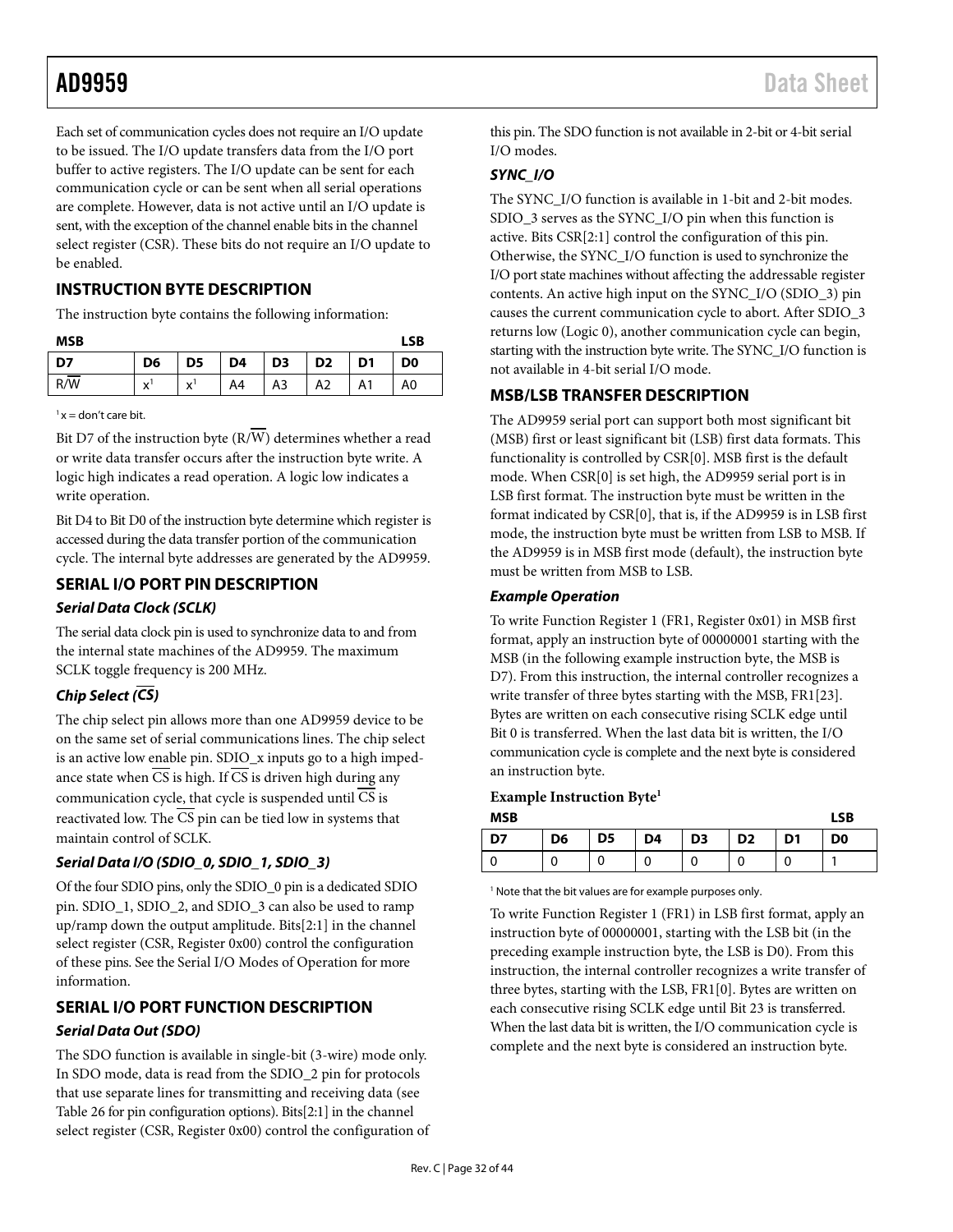# <span id="page-32-1"></span><span id="page-32-0"></span>**SERIAL I/O MODES OF OPERATION**

The following are the four programmable modes of serial I/O port operation:

- Single-bit serial 2-wire mode (default mode)
- Single-bit serial 3-wire mode
- 2-bit serial mode
- 4-bit serial mode (SYNC\_I/O not available)

[Table 26](#page-32-2) displays the function of all six serial I/O interface pins, depending on the mode of serial I/O operation programmed.

| <b>Pin</b>        | <b>Single-Bit</b><br>Serial 2-Wire<br>Mode | <b>Single-Bit</b><br><b>Serial 3-Wire</b><br>Mode | 2-Bit<br><b>Serial</b><br>Mode | 4-Bit<br>Serial<br>Mode |
|-------------------|--------------------------------------------|---------------------------------------------------|--------------------------------|-------------------------|
| <b>SCLK</b>       | Serial clock                               | Serial clock                                      | Serial clock                   | Serial<br>clock         |
| $\overline{c}$    | Chip select                                | Chip select                                       | Chip select                    | Chip<br>select          |
| SDIO 0            | Serial data I/O                            | Serial data in                                    | Serial data<br>1/O             | Serial<br>data I/O      |
| SDIO 1            | Not used for<br>SDIO <sup>1</sup>          | Not used for<br>SDIO <sup>1</sup>                 | Serial data<br>I/O             | Serial<br>data I/O      |
| SDIO <sub>2</sub> | Not used for<br>SDIO <sup>1</sup>          | Serial data<br>out (SDO)                          | Not used<br>for $SDIO1$        | Serial<br>data I/O      |
| SDIO <sub>3</sub> | SYNC I/O                                   | SYNC I/O                                          | SYNC I/O                       | Serial<br>data I/O      |

<span id="page-32-2"></span>**Table 26. Serial I/O Port Pin Function vs. Serial I/O Mode**

<sup>1</sup>In serial mode, these pins (SDIO\_0/SDIO\_1/SDIO\_2/SDIO\_3) can be used for RU/RD operation.

The two bits in the channel select register, CSR[2:1], set the serial I/O mode of operation and are defined in [Table 27.](#page-32-3)

| <b>Serial I/O Mode Select</b><br>(CSR[2:1]) | <b>Mode of Operation</b>             |
|---------------------------------------------|--------------------------------------|
| 00                                          | Single-bit serial mode (2-wire mode) |
| 01                                          | Single-bit serial mode (3-wire mode) |
| 10                                          | 2-bit serial mode                    |
| 11                                          | 4-bit serial mode                    |

### <span id="page-32-3"></span>**Table 27. Serial I/O Mode of Operation**

#### *Single-Bit Serial (2-Wire and 3-Wire) Modes*

The single-bit serial mode interface allows read/write access to all registers that configure the AD9959. MSB first or LSB first transfer formats are supported. In addition, the single-bit serial mode interface port can be configured either as a single pin I/O, which allows a 2-wire interface, or as two unidirectional pins for input/output, which enable a 3-wire interface. Single-bit mode allows the use of the SYNC\_I/O function.

In single-bit serial mode, 2-wire interface operation, the SDIO\_0 pin is the single serial data I/O pin. In single-bit serial mode 3-wire interface operation, the SDIO\_0 pin is the serial data input pin and the SDIO\_2 pin is the output data pin. Regardless of the number of wires used in the interface, the SDIO\_3 pin is configured as an input and operates as the SYNC\_I/O pin in the single-bit serial mode and 2-bit serial mode. The SDIO\_1 pin is unused in this mode (see [Table 26\)](#page-32-2).

## *2-Bit Serial Mode*

The SPI port operation in 2-bit serial mode is identical to the SPI port operation in single-bit serial mode, except that two bits of data are registered on each rising edge of SCLK. Therefore, it only takes four clock cycles to transfer eight bits of information. The SDIO 0 pin contains the even numbered data bits using the notation D[7:0], and the SDIO\_1 pin contains the odd numbered data bits. This even and odd numbered pin/data alignment is valid in both MSB and LSB first formats (see [Figure 44\)](#page-33-1).

## *4-Bit Serial Mode*

The SPI port in 4-bit serial mode is identical to the SPI port in single-bit serial mode, except that four bits of data are registered on each rising edge of SCLK. Therefore, it takes only two clock cycles to transfer eight bits of information. The SDIO\_0 and SDIO\_2 pins contain even numbered data bits using the notation D[7:0], and the SDIO\_0 pin contains the LSB of the nibble. The SDIO\_1 and SDIO\_3 pins contain the odd numbered data bits, and the SDIO\_1 pin contains the LSB of the nibble to be accessed.

Note that when programming the device for 4-bit serial mode, it is important to keep the SDIO\_3 pin at Logic 0 until the device is programmed out of the single-bit serial mode. Failure to do so can result in the serial I/O port controller being out of sequence.

[Figure 43](#page-33-0) throug[h Figure 45](#page-33-2) represent write timing diagrams for each of the serial I/O modes available. Both MSB and LSB first modes are shown. LSB first bits are shown in parentheses. The clock stall low/high feature shown is not required. It is used to show that data (SDIO) must have the proper setup time relative to the rising edge of SCLK.

[Figure 46](#page-34-1) throug[h Figure 49](#page-34-0) represent read timing diagrams for each of the serial I/O modes available. Both MSB and LSB first modes are shown. LSB first bits are shown in parentheses. The clock stall low/high feature shown is not required. It is used to show that data (SDIO) must have the proper setup time relative to the rising edge of SCLK for the instruction byte and the read data that follows the falling edge of SCLK.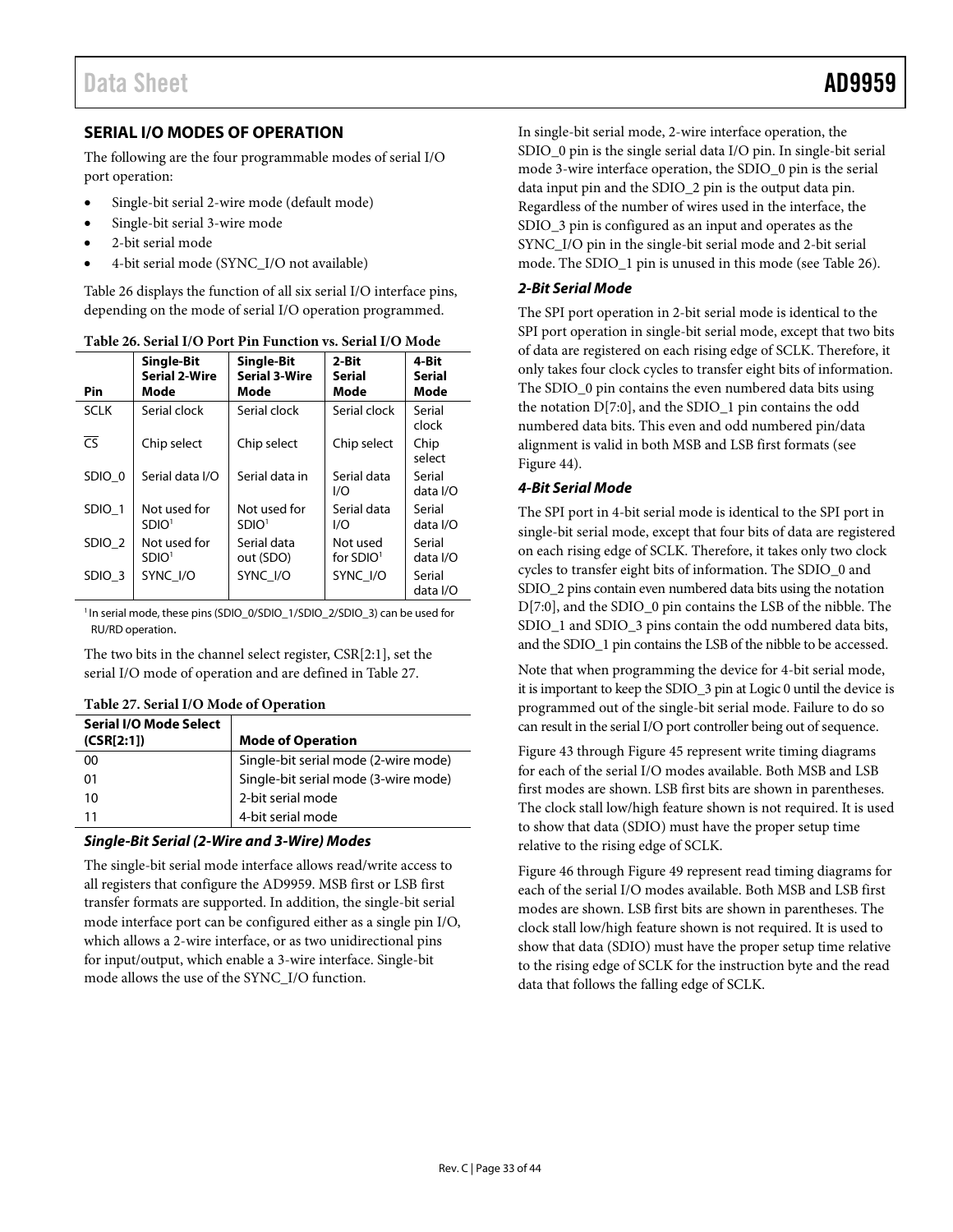

*Figure 43. Single-Bit Serial Mode Write Timing—Clock Stall Low*

<span id="page-33-0"></span>

*Figure 44. 2-Bit Serial Mode Write Timing—Clock Stall Low*

<span id="page-33-1"></span>

<span id="page-33-2"></span>*Figure 45. 4-Bit Serial Mode Write Timing—Clock Stall Low*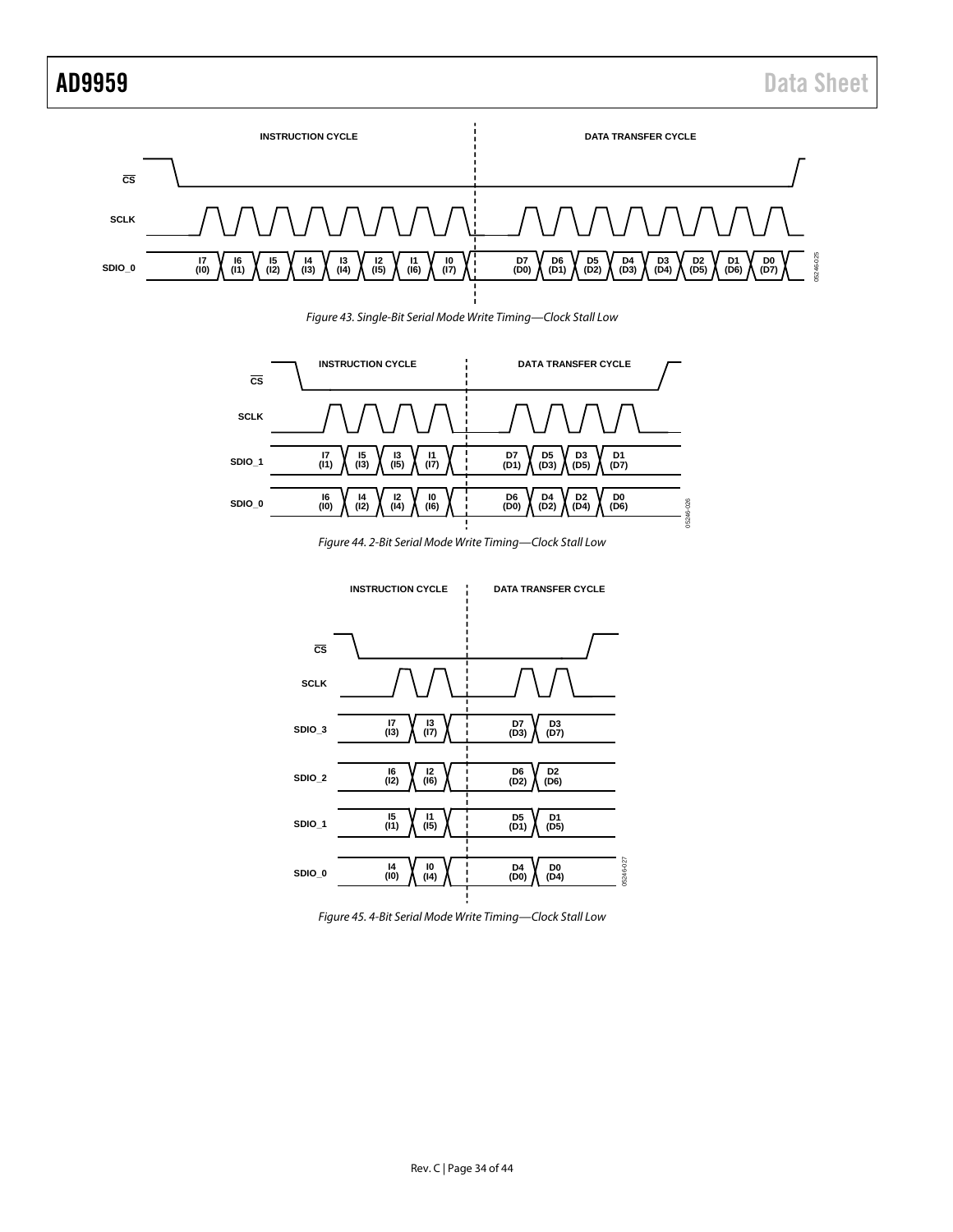# Data Sheet **AD9959**

<span id="page-34-1"></span><span id="page-34-0"></span>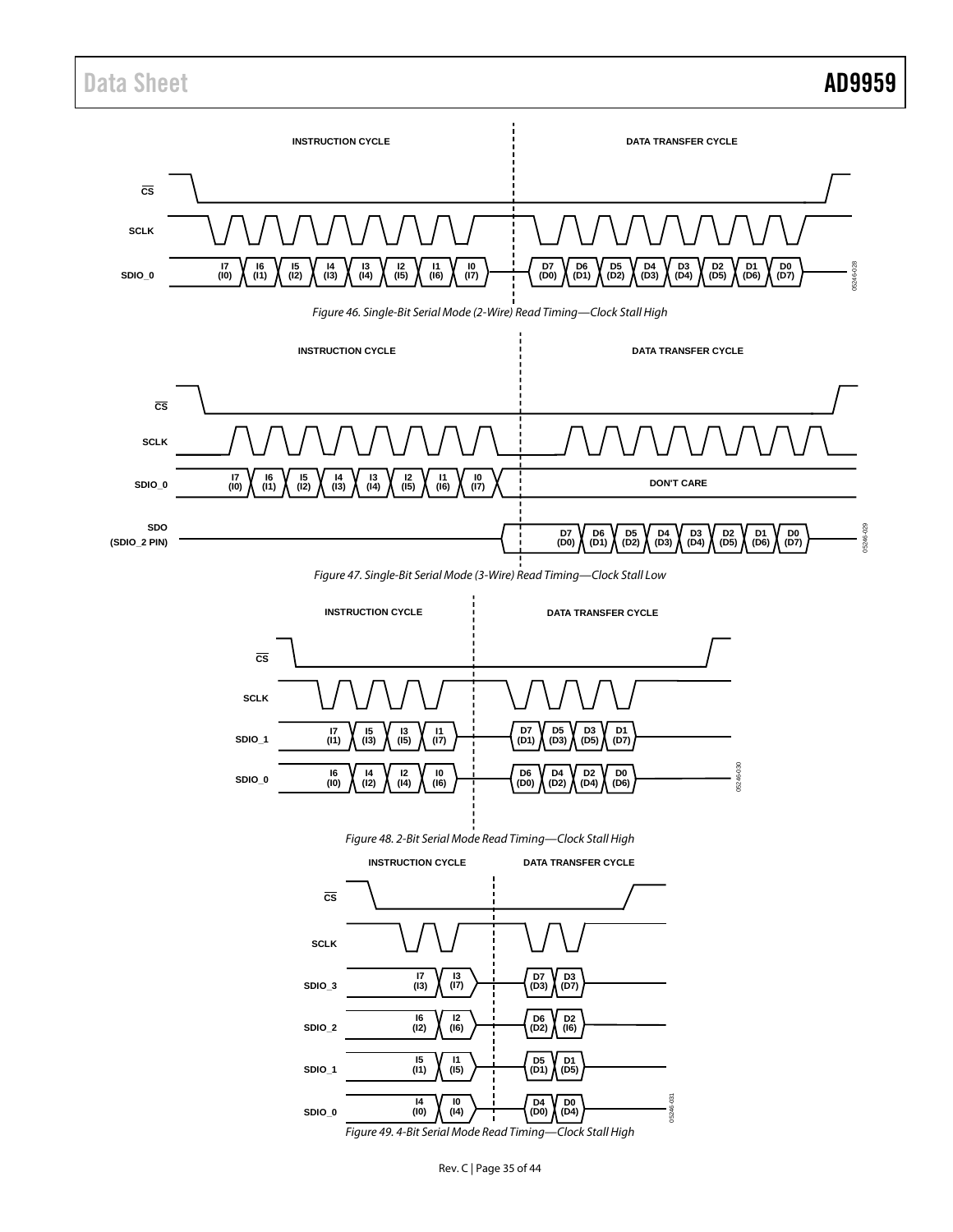# <span id="page-35-1"></span><span id="page-35-0"></span>REGISTER MAPS AND BIT DESCRIPTIONS

## **REGISTER MAPS**

#### <span id="page-35-2"></span>**Table 28. Control Register Map**

| Register<br><b>Name</b><br>(Serial<br>Address)<br>Channel<br>Select | <b>Bit</b><br>Range<br>[7:0] | Bit 7<br>(MSB)<br>Channel 3<br>enable $1$         | Bit 6<br>Channel 2<br>enable <sup>1</sup>  | Bit 5<br>Channel 1<br>enable <sup>1</sup>                 | Bit 4<br>Channel 0<br>enable <sup>1</sup>  | Bit 3<br>Must<br>be <sub>0</sub> | Bit 2       | Bit 1<br>Serial I/O mode<br>select[2:1] | Bit 0<br>(LSB)<br>LSB first | <b>Default</b><br>Value<br>0xF0 |
|---------------------------------------------------------------------|------------------------------|---------------------------------------------------|--------------------------------------------|-----------------------------------------------------------|--------------------------------------------|----------------------------------|-------------|-----------------------------------------|-----------------------------|---------------------------------|
| Register<br>(CSR)<br>(0x00)                                         |                              |                                                   |                                            |                                                           |                                            |                                  |             |                                         |                             |                                 |
| Function<br>Register 1<br>(FR1)<br>(0x01)                           | [23:16]                      | VCO gain<br>control                               |                                            | PLL divider ratio[22:18]<br>Charge pump<br>control[17:16] |                                            |                                  |             |                                         |                             |                                 |
|                                                                     | [15:8]                       | Open                                              |                                            | Profile pin configuration (PPC)[14:12]                    |                                            |                                  |             | Modulation level[9:8]                   |                             | 0x00                            |
|                                                                     | $[7:0]$                      | Reference<br>clock input<br>power-down            | External power-<br>down mode               | SYNC CLK<br>disable                                       | DAC reference<br>power-down                |                                  | Open[3:2]   | Manual<br>hardware<br>sync              | Manual<br>software<br>sync  | 0x00                            |
| Function<br>Register 2<br>(FR2)<br>(0x02)                           | [15:8]                       | All channels<br>autoclear<br>sweep<br>accumulator | All channels<br>clear sweep<br>accumulator | All channels<br>autoclear phase<br>accumulator            | All channels<br>clear phase<br>accumulator |                                  | Open[11:10] | Open[9:8]                               |                             | 0x00                            |
|                                                                     | [7:0]                        | Auto sync<br>enable                               | Multidevice sync<br>master enable          | Multidevice sync<br>status                                | Multidevice sync<br>mask                   |                                  | Open[3:2]   | System clock<br>offset[1:0]             |                             | 0x00                            |

<sup>1</sup> Channel enable bits do not require an I/O update to be activated. These bits are active immediately after the byte containing the bits is written. All other bits need an I/O update to become active. The four channel enable bits shown i[n Table 28](#page-35-2) are used to enable/disable any combination of the four channels. The default for all four channels is enabled.

In the channel select register, if the user wants four different frequencies for all four DDS channels, use the following protocol:

- 1. Enable (Logic 1) the Channel 0 enable bit, which is located in the channel select register, and disable the other three channels (Logic 0).
- 2. Write the desired frequency tuning word for Channel 0, as described in Step 1, and then disable the Channel 0 enable bit (Logic 0).
- 3. Enable the Channel 1 enable bit only, located in the channel select register, and disable the other three channels.
- 4. Write the desired frequency tuning word for Channel 1 in Step 3, then disable the Channel 1 enable bit.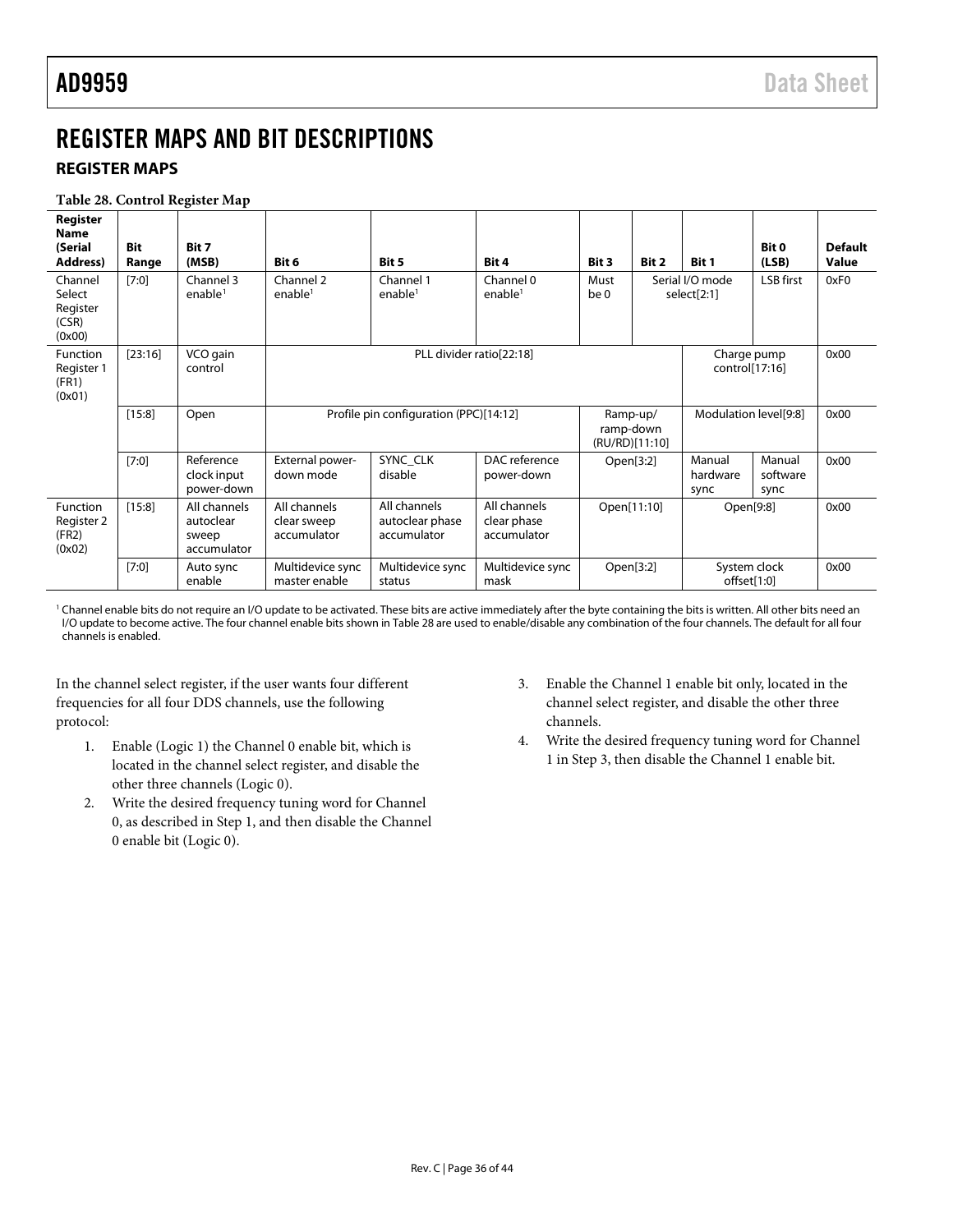# Data Sheet **AD9959**

#### <span id="page-36-0"></span>**Table 29. Channel Register Map**

| Register<br><b>Name</b><br>(Serial<br><b>Address)</b>                                                                                                                                                                                                                                                                                                                                                                                      | <b>Bit</b><br>Range | Bit 7<br>(MSB)                                              | Bit 6                        | Bit 5                            | Bit 4                                                              | Bit 3                                | Bit 2                             | Bit 1                                   | Bit 0<br>(LSB)                   | <b>Default</b><br>Value |
|--------------------------------------------------------------------------------------------------------------------------------------------------------------------------------------------------------------------------------------------------------------------------------------------------------------------------------------------------------------------------------------------------------------------------------------------|---------------------|-------------------------------------------------------------|------------------------------|----------------------------------|--------------------------------------------------------------------|--------------------------------------|-----------------------------------|-----------------------------------------|----------------------------------|-------------------------|
| Channel<br>Function                                                                                                                                                                                                                                                                                                                                                                                                                        | [23:16]             | Amplitude freq. phase<br>Open[21:16]<br>(AFP) select[23:22] |                              |                                  |                                                                    |                                      |                                   | 0x00                                    |                                  |                         |
| Register <sup>1</sup><br>(CFR)<br>(0x03)<br>Channel<br>Frequency<br>Tuning<br>Word $01$<br>(CFTW0)<br>(0x04)<br>Channel<br>Phase<br>Offset<br>Word $01$<br>(CPOW0)<br>(0x05)<br>Amplitude<br>Control<br>Register<br>(ACR)<br>(0x06)<br>Linear<br>Sweep<br>Ramp<br>Rate <sup>1</sup><br>(LSRR)<br>(0x07)<br><b>LSR Rising</b><br>Delta<br>Word <sup>1</sup><br>(RDW)<br>(0x08)<br><b>LSR Falling</b><br>Delta<br>Word <sup>1</sup><br>(FDW) | [15:8]              | Linear<br>sweep<br>no-dwell                                 | Linear<br>sweep<br>enable    | Load SRR at<br>I/O UPDATE        | DAC full-scale current<br>Open[12:11]<br>Must be 0<br>control[9:8] |                                      |                                   |                                         |                                  | 0x03                    |
|                                                                                                                                                                                                                                                                                                                                                                                                                                            | [7:0]               | Digital<br>power-<br>down                                   | <b>DAC</b><br>power-<br>down | Matched<br>pipe delays<br>active | Autoclear<br>sweep<br>accumulator                                  | Clear sweep<br>accumulator           | Autoclear<br>phase<br>accumulator | Clear phase<br>accumulator <sup>2</sup> | Sine<br>wave<br>output<br>enable | 0x02                    |
|                                                                                                                                                                                                                                                                                                                                                                                                                                            | [31:24]             |                                                             |                              |                                  |                                                                    | Frequency Tuning Word 0[31:24]       |                                   |                                         |                                  | 0x00                    |
| [23:16]<br>Frequency Tuning Word 0[23:16]                                                                                                                                                                                                                                                                                                                                                                                                  |                     |                                                             |                              |                                  |                                                                    |                                      |                                   |                                         | N/A                              |                         |
|                                                                                                                                                                                                                                                                                                                                                                                                                                            | [15:8]              |                                                             |                              |                                  |                                                                    | Frequency Tuning Word 0[15:8]        |                                   |                                         |                                  | N/A                     |
|                                                                                                                                                                                                                                                                                                                                                                                                                                            | [7:0]               | Frequency Tuning Word 0[7:0]                                |                              |                                  |                                                                    |                                      |                                   |                                         |                                  |                         |
|                                                                                                                                                                                                                                                                                                                                                                                                                                            | [15:8]              | Open[15:14]                                                 |                              |                                  |                                                                    | Phase Offset Word 0[13:8]            |                                   |                                         |                                  | 0x00                    |
|                                                                                                                                                                                                                                                                                                                                                                                                                                            | [7:0]               | Phase Offset Word 0[7:0]                                    |                              |                                  |                                                                    |                                      |                                   |                                         |                                  | 0x00                    |
|                                                                                                                                                                                                                                                                                                                                                                                                                                            | [23:16]             |                                                             |                              |                                  |                                                                    | Amplitude ramp rate[23:16]           |                                   |                                         |                                  | N/A                     |
|                                                                                                                                                                                                                                                                                                                                                                                                                                            | [15:8]              | Increment/decrement<br>step size[15:14]                     |                              | Open                             | Amplitude<br>multiplier<br>enable                                  | Ramp-up/<br>ramp-down<br>enable      | Load ARR at<br>I/O UPDATE         | Amplitude scale<br>factor[9:8]          |                                  | 0x00                    |
|                                                                                                                                                                                                                                                                                                                                                                                                                                            | [7:0]               |                                                             |                              |                                  |                                                                    | Amplitude scale factor[7:0]          |                                   |                                         |                                  | 0x00                    |
|                                                                                                                                                                                                                                                                                                                                                                                                                                            | [15:8]              |                                                             |                              |                                  |                                                                    | Falling sweep ramp rate (FSRR)[15:8] |                                   |                                         |                                  | N/A                     |
|                                                                                                                                                                                                                                                                                                                                                                                                                                            | $[7:0]$             | Rising sweep ramp rate (RSRR)[7:0]                          |                              |                                  |                                                                    |                                      |                                   |                                         |                                  |                         |
|                                                                                                                                                                                                                                                                                                                                                                                                                                            | [31:24]             |                                                             |                              |                                  |                                                                    | Rising delta word[31:24]             |                                   |                                         |                                  | N/A                     |
|                                                                                                                                                                                                                                                                                                                                                                                                                                            | [23:16]             |                                                             |                              |                                  |                                                                    | Rising delta word[23:16]             |                                   |                                         |                                  | N/A                     |
|                                                                                                                                                                                                                                                                                                                                                                                                                                            | [15:8]              |                                                             |                              |                                  |                                                                    | Rising delta word[15:8]              |                                   |                                         |                                  | N/A                     |
| (0x09)                                                                                                                                                                                                                                                                                                                                                                                                                                     | [7:0]               |                                                             |                              |                                  |                                                                    | Rising delta word[7:0]               |                                   |                                         |                                  | N/A                     |
|                                                                                                                                                                                                                                                                                                                                                                                                                                            | [31:24]             |                                                             |                              |                                  |                                                                    | Falling delta word[31:24]            |                                   |                                         |                                  | N/A                     |
|                                                                                                                                                                                                                                                                                                                                                                                                                                            | [23:16]             |                                                             |                              |                                  |                                                                    | Falling delta word[23:16]            |                                   |                                         |                                  | N/A                     |
|                                                                                                                                                                                                                                                                                                                                                                                                                                            | [15:8]              |                                                             |                              |                                  |                                                                    | Falling delta word[15:8]             |                                   |                                         |                                  | N/A                     |
|                                                                                                                                                                                                                                                                                                                                                                                                                                            | [7:0]               |                                                             |                              |                                  |                                                                    | Falling delta word[7:0]              |                                   |                                         |                                  | N/A                     |

<sup>1</sup> There are four sets of channel registers and profile registers, one per channel. This is not shown in th[e Table 29](#page-36-0) o[r Table 30](#page-37-0) because the addresses of all channel registers and profile registers are the same for each channel. Therefore, the channel enable bits (CSR[7:4]) determine if the channel registers and/or profile registers of each channel are written to or not.

 $^{\rm 2}$  The clear phase accumulator bit is set to Logic 1 after a master reset. It self-clears or is set to Logic 0 when an I/O update is asserted.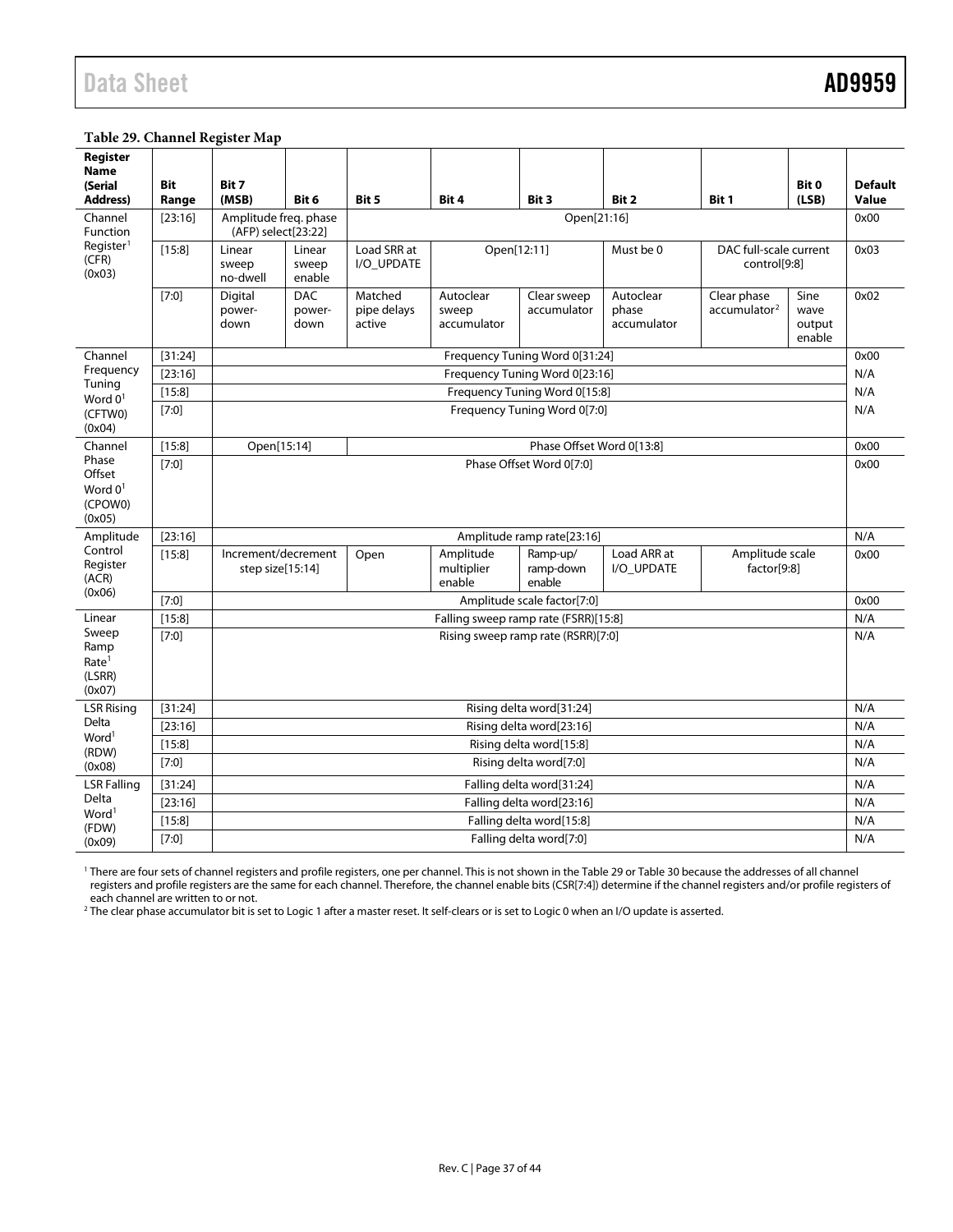#### <span id="page-37-0"></span>**Table 30. Profile Register Map1**

|                                | <b>Bit</b> | Bit 7 |       |       |       |       |                                                                           |              | Bit 0 | <b>Default</b> |
|--------------------------------|------------|-------|-------|-------|-------|-------|---------------------------------------------------------------------------|--------------|-------|----------------|
| <b>Register Name (Address)</b> | Range      | (MSB) | Bit 6 | Bit 5 | Bit 4 | Bit 3 | Bit 2                                                                     | <b>Bit 1</b> | (LSB) | Value          |
| Channel Word 1 (CW1) (0x0A)    | [31:0]     |       |       |       |       |       | Frequency tuning word[31:0] or phase word[31:18] or amplitude word[31:22] |              |       | N/A            |
| Channel Word 2 (CW2) (0x0B)    | [31:0]     |       |       |       |       |       | Frequency tuning word[31:0] or phase word[31:18] or amplitude word[31:22] |              |       | N/A            |
| Channel Word 3 (CW3) (0x0C)    | [31:0]     |       |       |       |       |       | Frequency tuning word[31:0] or phase word[31:18] or amplitude word[31:22] |              |       | N/A            |
| Channel Word 3 (CW4) (0x0D)    | [31:0]     |       |       |       |       |       | Frequency tuning word[31:0] or phase word[31:18] or amplitude word[31:22] |              |       | N/A            |
| Channel Word 5 (CW5) (0x0E)    | [31:0]     |       |       |       |       |       | Frequency tuning word[31:0] or phase word[31:18] or amplitude word[31:22] |              |       | N/A            |
| Channel Word 6 (CW6) (0x0F)    | [31:0]     |       |       |       |       |       | Frequency tuning word[31:0] or phase word[31:18] or amplitude word[31:22] |              |       | N/A            |
| Channel Word 7 (CW7) (0x10)    | [31:0]     |       |       |       |       |       | Frequency tuning word[31:0] or phase word[31:18] or amplitude word[31:22] |              |       | N/A            |
| Channel Word 8 (CW8) (0x11)    | [31:0]     |       |       |       |       |       | Frequency tuning word[31:0] or phase word[31:18] or amplitude word[31:22] |              |       | N/A            |
| Channel Word 9 (CW9) (0x12)    | [31:0]     |       |       |       |       |       | Frequency tuning word[31:0] or phase word[31:18] or amplitude word[31:22] |              |       | N/A            |
| Channel Word 10 (CW10) (0x13)  | [31:0]     |       |       |       |       |       | Frequency tuning word[31:0] or phase word[31:18] or amplitude word[31:22] |              |       | N/A            |
| Channel Word 11 (CW11) (0x14)  | [31:0]     |       |       |       |       |       | Frequency tuning word[31:0] or phase word[31:18] or amplitude word[31:22] |              |       | N/A            |
| Channel Word 12 (CW12) (0x15)  | [31:0]     |       |       |       |       |       | Frequency tuning word[31:0] or phase word[31:18] or amplitude word[31:22] |              |       | N/A            |
| Channel Word 13 (CW13) (0x16)  | [31:0]     |       |       |       |       |       | Frequency tuning word[31:0] or phase word[31:18] or amplitude word[31:22] |              |       | N/A            |
| Channel Word 14 (CW14) (0x17)  | [31:0]     |       |       |       |       |       | Frequency tuning word[31:0] or phase word[31:18] or amplitude word[31:22] |              |       | N/A            |
| Channel Word 15 (CW15) (0x18)  | [31:0]     |       |       |       |       |       | Frequency tuning word[31:0] or phase word[31:18] or amplitude word[31:22] |              |       | N/A            |

<sup>1</sup> Each channel word register has a capacity of 32 bits. If phase or amplitude is stored in the channel word registers, it must be first MSB aligned per the bit range. Only the MSB byte is shown for each channel word register.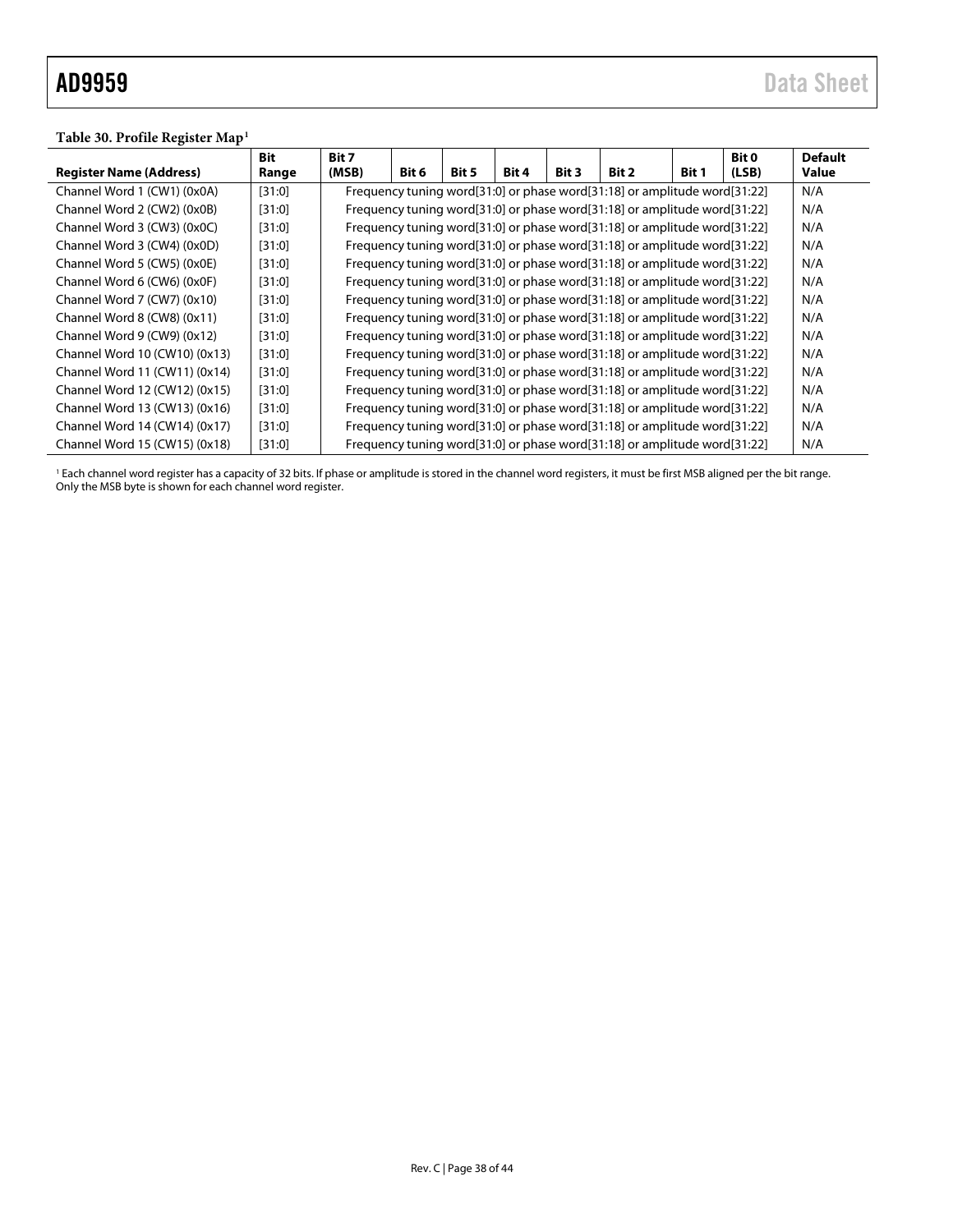# <span id="page-38-1"></span><span id="page-38-0"></span>**DESCRIPTIONS FOR CONTROL REGISTERS**

### *Channel Select Register (CSR)—Address 0x00*

One byte is assigned to this register.

The CSR determines if channels are enabled or disabled by the status of the four channel enable bits. All four channels are enabled by their default state. The CSR also determines which serial mode of operation is selected. In addition, the CSR offers a choice of MSB first or LSB first format.

#### **Table 31. Bit Descriptions for CSR**

| <b>Bit</b>   | <b>Mnemonic</b>        | <b>Description</b>                                                                                                                                                                                                                                                                                                                                                                                              |
|--------------|------------------------|-----------------------------------------------------------------------------------------------------------------------------------------------------------------------------------------------------------------------------------------------------------------------------------------------------------------------------------------------------------------------------------------------------------------|
| 7:4          | Channel [3:0] enable   | Bits are active immediately after being written. They do not require an I/O update to take effect.                                                                                                                                                                                                                                                                                                              |
|              |                        | There are four sets of channel registers and profile (channel word) registers, one per channel. This<br>is not shown in the channel register map or the profile register map. The addresses of all channel<br>registers and profile registers are the same for each channel. Therefore, the channel enable bits<br>distinguish the channel registers and profile registers values of each channel. For example, |
|              |                        | 1001 = only Channel 3 and Channel 0 receive commands from the channel registers and profile<br>registers.                                                                                                                                                                                                                                                                                                       |
|              |                        | 0010 = only Channel 1 receives commands from the channel registers and profile registers.                                                                                                                                                                                                                                                                                                                       |
| 3            | Must be 0              | Must be set to 0.                                                                                                                                                                                                                                                                                                                                                                                               |
| 2:1          | Serial I/O mode select | $00 =$ single-bit serial (2-wire mode).                                                                                                                                                                                                                                                                                                                                                                         |
|              |                        | $01 =$ single-bit serial (3-wire mode).                                                                                                                                                                                                                                                                                                                                                                         |
|              |                        | $10 = 2$ -bit serial mode.                                                                                                                                                                                                                                                                                                                                                                                      |
|              |                        | $11 = 4$ -bit serial mode.                                                                                                                                                                                                                                                                                                                                                                                      |
|              |                        | See the Serial I/O Modes of Operation section for more details.                                                                                                                                                                                                                                                                                                                                                 |
| $\mathbf{0}$ | LSB first              | $0$ = the serial interface accepts serial data in MSB first format (default).                                                                                                                                                                                                                                                                                                                                   |
|              |                        | $1$ = the serial interface accepts serial data in LSB first format.                                                                                                                                                                                                                                                                                                                                             |

### *Function Register 1 (FR1)—Address 0x01*

Three bytes are assigned to this register. FR1 is used to control the mode of operation of the chip.

| <b>Bit</b>     | <b>Mnemonic</b>                 | <b>Description</b>                                                                                                                                                                                                                                                                                      |
|----------------|---------------------------------|---------------------------------------------------------------------------------------------------------------------------------------------------------------------------------------------------------------------------------------------------------------------------------------------------------|
| 23             | VCO gain control                | $0 =$ the low range (system clock below 160 MHz) (default).                                                                                                                                                                                                                                             |
|                |                                 | $1 =$ the high range (system clock above 255 MHz).                                                                                                                                                                                                                                                      |
| 22:18          | PLL divider ratio               | If the value is 4 or 20 (decimal) or between 4 and 20, the PLL is enabled and the value sets the<br>multiplication factor. If the value is outside of 4 and 20 (decimal), the PLL is disabled.                                                                                                          |
| 17:16          | Charge pump control             | 00 (default) = the charge pump current is 75 $\mu$ A.                                                                                                                                                                                                                                                   |
|                |                                 | 01 = charge pump current is 100 $\mu$ A.                                                                                                                                                                                                                                                                |
|                |                                 | 10 = charge pump current is 125 $\mu$ A.                                                                                                                                                                                                                                                                |
|                |                                 | 11 = charge pump current is 150 $\mu$ A.                                                                                                                                                                                                                                                                |
| 15             | Open                            |                                                                                                                                                                                                                                                                                                         |
| 14:12          | Profile pin configuration (PPC) | The profile pin configuration bits control the configuration of the data and SDIO_x pins for the<br>different modulation modes. See the Modulation Mode section in this document for details.                                                                                                           |
| 11:10          | Ramp-up/ramp-down (RU/RD)       | The RU/RD bits control the amplitude ramp-up/ramp-down time of a channel. See the Output<br>Amplitude Control Mode section for more details.                                                                                                                                                            |
| 9:8            | <b>Modulation level</b>         | The modulation (FSK, PSK, and ASK) level bits control the level (2/4/8/16) of modulation to be<br>performed for a channel. See the Modulation Mode section for more details.                                                                                                                            |
| $\overline{7}$ | Reference clock input           | $0 =$ the clock input circuitry is enabled for operation (default).                                                                                                                                                                                                                                     |
|                | power-down                      | $1 =$ the clock input circuitry is disabled and is in a low power dissipation state.                                                                                                                                                                                                                    |
| 6              | External power-down mode        | $0$ = the external power-down mode is in fast recovery power-down mode (default). In this mode,<br>when the PWR_DWN_CTL input pin is high, the digital logic and the DAC digital logic are<br>powered down. The DAC bias circuitry, PLL, oscillator, and clock input circuitry are not powered<br>down. |
|                |                                 | 1 = the external power-down mode is in full power-down mode. In this mode, when the<br>PWR_DWN_CTL input pin is high, all functions are powered down. This includes the DAC and PLL,<br>which take a significant amount of time to power up.                                                            |

#### **Table 32. Bit Descriptions for FR1**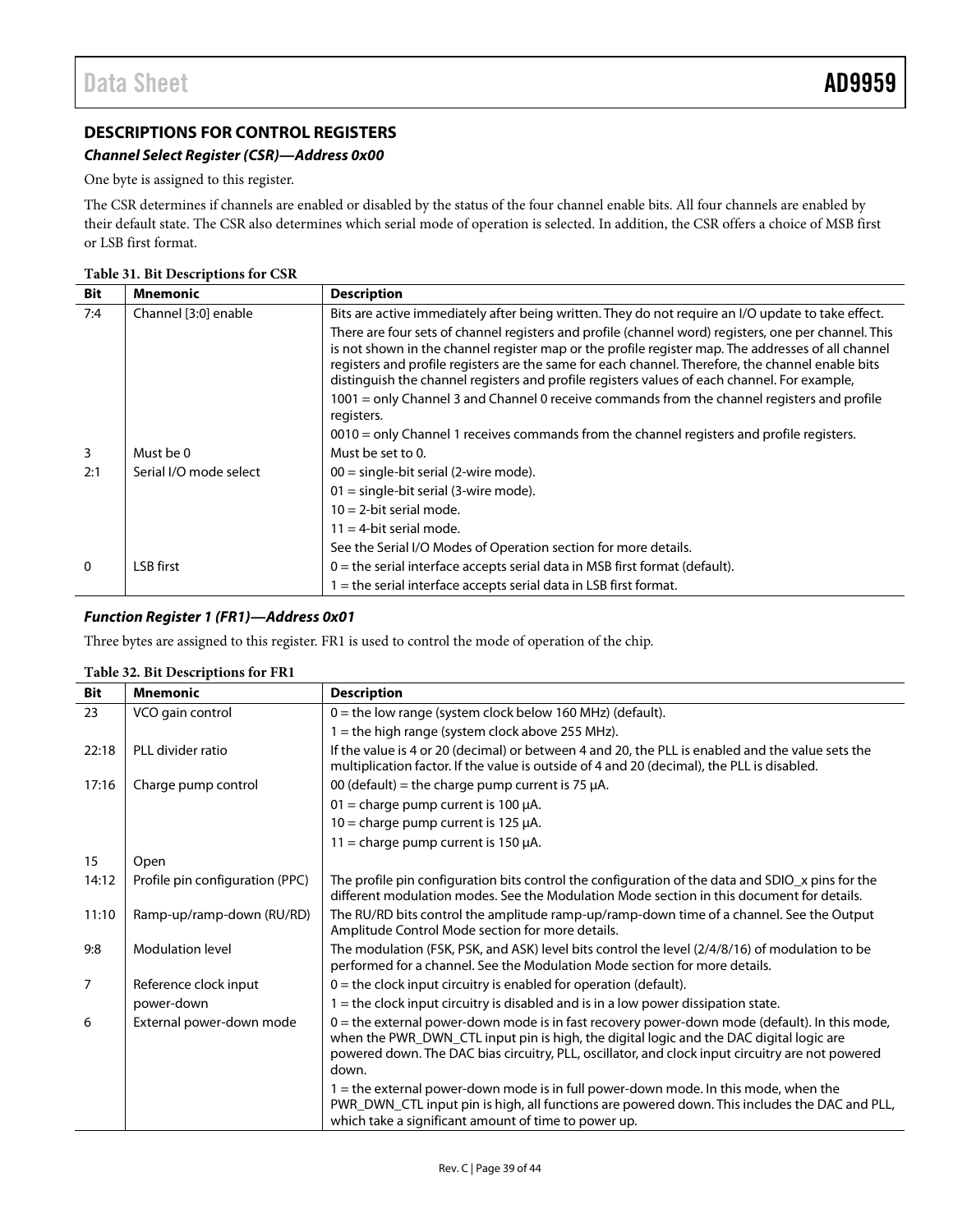| <b>Bit</b>     | <b>Mnemonic</b>          | <b>Description</b>                                                                                                                                                                                                           |  |
|----------------|--------------------------|------------------------------------------------------------------------------------------------------------------------------------------------------------------------------------------------------------------------------|--|
| 5              | SYNC CLK disable         | $0 =$ the SYNC_CLK pin is active (default).                                                                                                                                                                                  |  |
|                |                          | 1 = the SYNC_CLK pin assumes a static Logic 0 state (disabled). In this state, the pin drive logic is<br>shut down. However, the synchronization circuitry remains active internally to maintain normal<br>device operation. |  |
| $\overline{4}$ | DAC reference power-down | $0 = DAC$ reference is enabled (default).                                                                                                                                                                                    |  |
|                |                          | 1 = DAC reference is powered down.                                                                                                                                                                                           |  |
| 3:2            | Open                     | See the Synchronizing Multiple AD9959 Devices section for details.                                                                                                                                                           |  |
|                | Manual hardware sync     | $0$ = the manual hardware synchronization feature of multiple devices is inactive (default).                                                                                                                                 |  |
|                |                          | 1 = the manual hardware synchronization feature of multiple devices is active.                                                                                                                                               |  |
| $\Omega$       | Manual software sync     | $0$ = the manual software synchronization feature of multiple devices is inactive (default).                                                                                                                                 |  |
|                |                          | 1 = the manual software synchronization feature of multiple devices is active. See the<br>Synchronizing Multiple AD9959 Devices section for details.                                                                         |  |

# *Function Register 2 (FR2)—Address 0x02*

Two bytes are assigned to this register. The FR2 is used to control the various functions, features, and modes of the AD9959.

# **Table 33. Bit Descriptions for FR2**

| <b>Bit</b>        | <b>Mnemonic</b>                             | <b>Description</b>                                                                                                                                                                 |
|-------------------|---------------------------------------------|------------------------------------------------------------------------------------------------------------------------------------------------------------------------------------|
| 15                | All channels autoclear sweep<br>accumulator | $0 = a$ new delta word is applied to the input, as in normal operation, but not loaded into the<br>accumulator (default).                                                          |
|                   |                                             | = this bit automatically and synchronously clears (loads 0s into) the sweep accumulator for one<br>cycle upon reception of the I/O_UPDATE sequence indicator on all four channels. |
| 14                | All channels clear                          | $0 =$ the sweep accumulator functions as normal (default).                                                                                                                         |
|                   | sweep accumulator                           | = the sweep accumulator memory elements for all four channels are asynchronously cleared.                                                                                          |
| 13                | All channels autoclear phase<br>accumulator | $0 = a$ new frequency tuning word is applied to the inputs of the phase accumulator, but not<br>loaded into the accumulator (default).                                             |
|                   |                                             | = this bit automatically and synchronously clears (loads 0s into) the phase accumulator for one<br>cycle upon receipt of the I/O update sequence indicator on all four channels.   |
| $12 \overline{ }$ | All channels clear phase                    | $0 =$ the phase accumulator functions as normal (default).                                                                                                                         |
|                   | accumulator                                 | $=$ the phase accumulator memory elements for all four channels are asynchronously cleared.                                                                                        |
| 11:8              | Open                                        |                                                                                                                                                                                    |
| 7                 | Auto sync enable                            | See the Synchronizing Multiple AD9959 Devices section for more details.                                                                                                            |
| 6                 | Multidevice sync master enable              | See the Synchronizing Multiple AD9959 Devices section for more details.                                                                                                            |
| 5                 | Multidevice sync status                     | See the Synchronizing Multiple AD9959 Devices section for more details.                                                                                                            |
| 4                 | Multidevice sync mask                       | See the Synchronizing Multiple AD9959 Devices section for more details.                                                                                                            |
| 3:2               | Open                                        |                                                                                                                                                                                    |
| 1:0               | System clock offset                         | See the Synchronizing Multiple AD9959 Devices section for more details.                                                                                                            |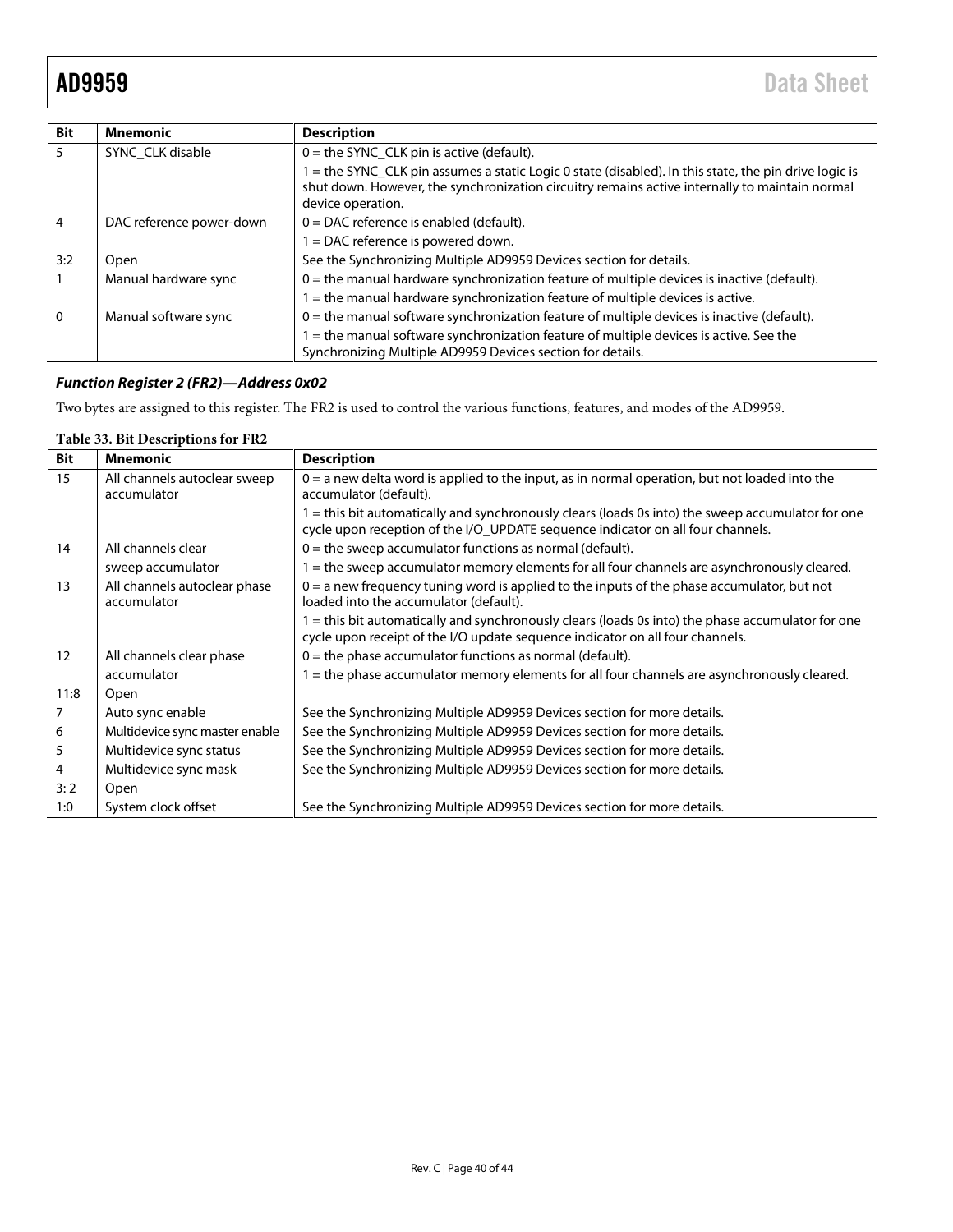# <span id="page-40-0"></span>**DESCRIPTIONS FOR CHANNEL REGISTERS**

# *Channel Function Register (CFR)—Address 0x03*

Three bytes are assigned to this register.

|                 | Table 54. Bit Descriptions for CFR |                                                                                                                                                                                                                         |  |  |
|-----------------|------------------------------------|-------------------------------------------------------------------------------------------------------------------------------------------------------------------------------------------------------------------------|--|--|
| <b>Bit</b>      | <b>Mnemonic</b>                    | <b>Description</b>                                                                                                                                                                                                      |  |  |
| 23:22           | Amplitude frequency                | Controls what type of modulation is to be performed for that channel. See the Modulation Mode section                                                                                                                   |  |  |
|                 | phase (AFP) select                 | for details.                                                                                                                                                                                                            |  |  |
| 21:16           | Open                               |                                                                                                                                                                                                                         |  |  |
| 15              | Linear sweep no-dwell              | $0 =$ the linear sweep no-dwell function is inactive (default).                                                                                                                                                         |  |  |
|                 |                                    | 1 = the linear sweep no-dwell function is active. If CFR[15] is active, the linear sweep no-dwell function is<br>activated. See the Linear Sweep Mode section for details. If CFR[14] is clear, this bit is don't care. |  |  |
| 14              | Linear sweep enable                | $0 =$ the linear sweep capability is inactive (default).                                                                                                                                                                |  |  |
|                 |                                    | 1 = the linear sweep capability is enabled. When enabled, the delta frequency tuning word is applied to<br>the frequency accumulator at the programmed ramp rate.                                                       |  |  |
| 13              | Load SRR at<br>I/O_UPDATE          | $0 =$ the linear sweep ramp rate timer is loaded only upon timeout (timer $= 1$ ) and is not loaded because<br>of an I/O_UPDATE input signal (default).                                                                 |  |  |
|                 |                                    | 1 = the linear sweep ramp rate timer is loaded upon timeout (timer = 1) or at the time of an $I/O$ _UPDATE<br>input signal.                                                                                             |  |  |
| 12:11           | Open                               |                                                                                                                                                                                                                         |  |  |
| 10 <sup>°</sup> | Must be 0                          | Must be set to 0.                                                                                                                                                                                                       |  |  |
| 9:8             | DAC full-scale current             | $11$ = the DAC is at the largest LSB value (default).                                                                                                                                                                   |  |  |
|                 | control                            | See Table 5 for other settings.                                                                                                                                                                                         |  |  |
| $\overline{7}$  | Digital power-down                 | $0 =$ the digital core is enabled for operation (default).                                                                                                                                                              |  |  |
|                 |                                    | $1$ = the digital core is disabled and is in its lowest power dissipation state.                                                                                                                                        |  |  |
| 6               | DAC power-down                     | $0 =$ the DAC is enabled for operation (default).                                                                                                                                                                       |  |  |
|                 |                                    | 1 = the DAC is disabled and is in its lowest power dissipation state.                                                                                                                                                   |  |  |
| 5               | Matched pipe delays                | 0 = matched pipe delay mode is inactive (default).                                                                                                                                                                      |  |  |
|                 | active                             | 1 = matched pipe delay mode is active. See the Single-Tone Mode—Matched Pipeline Delay section for<br>details.                                                                                                          |  |  |
| 4               | Autoclear sweep<br>accumulator     | 0 = the current state of the sweep accumulator is not impacted by receipt of an I/O_UPDATE signal<br>(default).                                                                                                         |  |  |
|                 |                                    | 1 = the sweep accumulator is automatically and synchronously cleared for one cycle upon receipt<br>of an I/O_UPDATE signal.                                                                                             |  |  |
| 3               | Clear sweep                        | $0 =$ the sweep accumulator functions as normal (default).                                                                                                                                                              |  |  |
|                 | accumulator                        | 1 = the sweep accumulator memory elements are asynchronously cleared.                                                                                                                                                   |  |  |
| 2               | Autoclear phase<br>accumulator     | 0 = the current state of the phase accumulator is not impacted by receipt of an I/O_UPDATE signal<br>(default).                                                                                                         |  |  |
|                 |                                    | 1 = the phase accumulator is automatically and synchronously cleared for one cycle upon receipt<br>of an I/O_UPDATE signal.                                                                                             |  |  |
| $\mathbf{1}$    | Clear phase                        | $0 =$ the phase accumulator functions as normal (default).                                                                                                                                                              |  |  |
|                 | accumulator                        | 1 = the phase accumulator memory elements are asynchronously cleared.                                                                                                                                                   |  |  |
| 0               | Sine wave output                   | $0 =$ the angle-to-amplitude conversion logic employs a cosine function (default).                                                                                                                                      |  |  |
|                 | enable                             | $1 =$ the angle-to-amplitude conversion logic employs a sine function.                                                                                                                                                  |  |  |

# **Table 34. Bit Descriptions for CFR**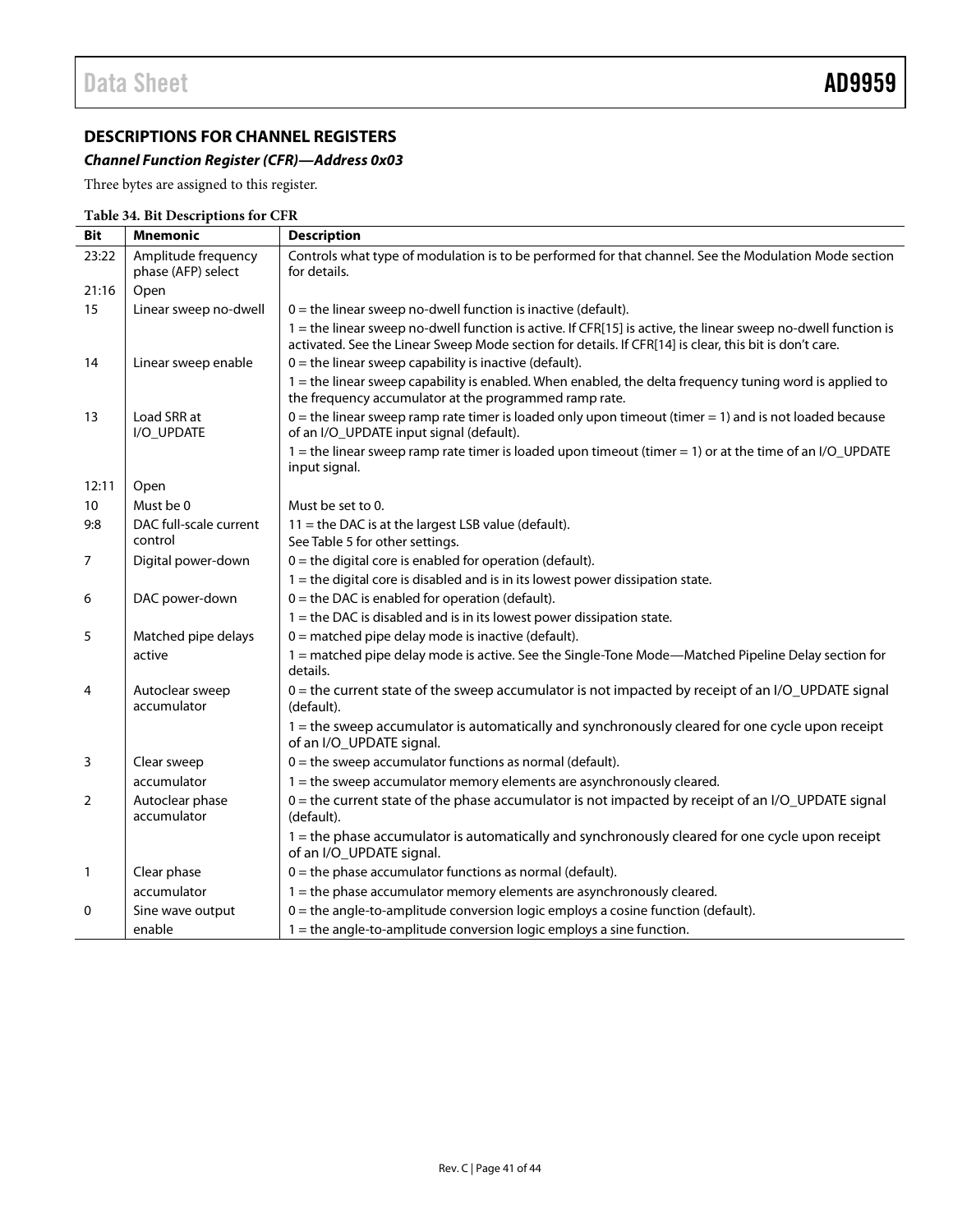#### *Channel Frequency Tuning Word 0 (CFTW0)—Address 0x04*

Four bytes are assigned to this register.

#### **Table 35. Description for CFTW0**

| <b>Bit</b> | Mnemonic                 | <b>Description</b>                                               |
|------------|--------------------------|------------------------------------------------------------------|
| 31:0       | Tuning Word<br>-reauenc\ | <b>Word</b><br>channel.<br>ำ t∩r<br>Frequency<br>unino<br>' each |

### *Channel Phase Offset Word 0 (CPOW0)—Address 0x05*

Two bytes are assigned to this register.

#### **Table 36. Description for CPOW0**

| <b>Bit</b> | Mnemonic            | <b>Description</b>                   |  |  |
|------------|---------------------|--------------------------------------|--|--|
| 15:14      | Open                |                                      |  |  |
| 13:0       | Phase Offset Word 0 | Phase Offset Word 0 for each channel |  |  |
|            |                     |                                      |  |  |

### *Amplitude Control Register (ACR)—Address0x06*

Three bytes are assigned to this register.

#### **Table 37. Description for ACR**

| Bit   | <b>Mnemonic</b>                  | <b>Description</b>                                                                                                                                                                                   |
|-------|----------------------------------|------------------------------------------------------------------------------------------------------------------------------------------------------------------------------------------------------|
| 23:16 | Amplitude ramp rate              | Amplitude ramp rate value.                                                                                                                                                                           |
| 15:14 | Increment/decrement<br>step size | Amplitude increment/decrement step size.                                                                                                                                                             |
| 13    | Open                             |                                                                                                                                                                                                      |
| 12    | Amplitude multiplier<br>enable   | $0 =$ amplitude multiplier is disabled. The clocks to this scaling function (auto RU/RD) are stopped<br>for power saving, and the data from the DDS core is routed around the multipliers (default). |
|       |                                  | 1 = amplitude multiplier is enabled.                                                                                                                                                                 |
| 11    | Ramp-up/ramp-down                | This bit is valid only when ACR[12] is active high.                                                                                                                                                  |
|       | enable                           | $0$ = when ACR[12] is active, Logic 0 on ACR[11] enables the manual RU/RD operation. See the<br>Output Amplitude Control Mode section for details (default).                                         |
|       |                                  | 1 = if ACR[12] is active, a Logic 1 on ACR[11] enables the auto RU/RD operation. See the Output<br>Amplitude Control Mode section for details.                                                       |
| 10    | Load ARR at<br>I/O UPDATE        | $0$ = the amplitude ramp rate timer is loaded only upon timeout (timer = 1) and is not loaded due<br>to an I/O_UPDATE input signal (default).                                                        |
|       |                                  | 1 = the amplitude ramp rate timer is loaded upon timeout (timer = 1) or at the time of an<br>I/O UPDATE input signal.                                                                                |
| 9:0   | Amplitude scale factor           | Amplitude scale factor for each channel.                                                                                                                                                             |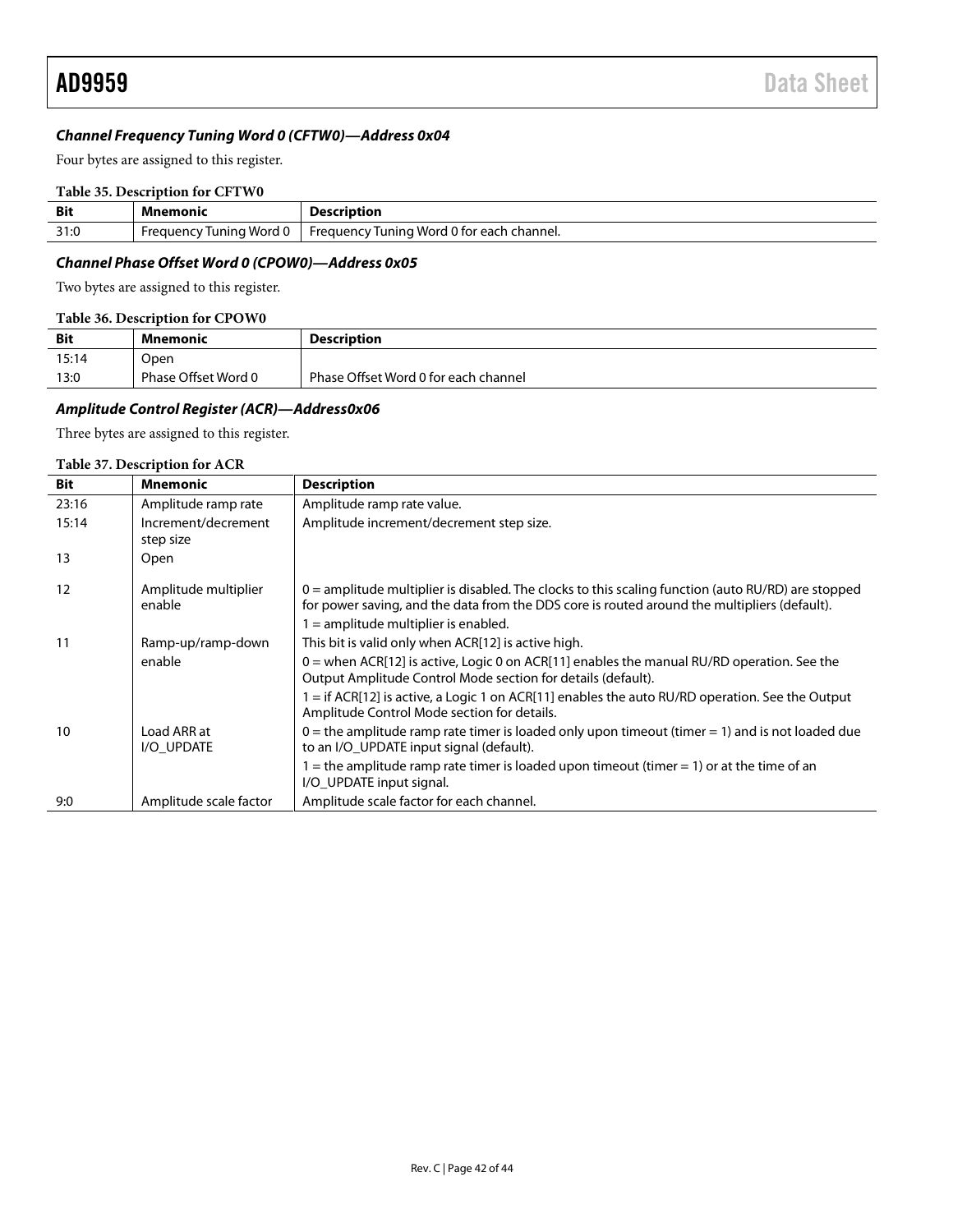#### *Linear Sweep Ramp Rate (LSRR)—Address 0x07*

Two bytes are assigned to this register.

#### **Table 38. Description for LSRR**

| Bit  | Mnemonic                       | <b>Description</b>              |
|------|--------------------------------|---------------------------------|
| 15:8 | Falling sweep ramp rate (FSRR) | Linear falling sweep ramp rate. |
| 7:0  | Rising sweep ramp rate (RSRR)  | Linear rising sweep ramp rate.  |

### *LSR Rising Delta Word (RDW)—Address 0x08*

Four bytes are assigned to this register.

#### **Table 39. Description for RDW**

| <b>Bit</b> | Mnemonic          | <b>Description</b>                         |
|------------|-------------------|--------------------------------------------|
| 31:0       | Rising delta word | $\sim$<br>32-bit rising delta-tuning word. |

### *LSR Falling Delta Word (FDW)—Address 0x09*

Four bytes are assigned to this register.

### **Table 40. Description for FDW**

| <b>Bit</b> | <b>Mnemonic</b>                                              | scription:                                                         |
|------------|--------------------------------------------------------------|--------------------------------------------------------------------|
| 31:0       | Falling<br>delta word<br>the contract of the contract of the | $\cdots$<br>--<br>. fallino<br>i delta-tuning word.<br>-bit<br>22٠ |